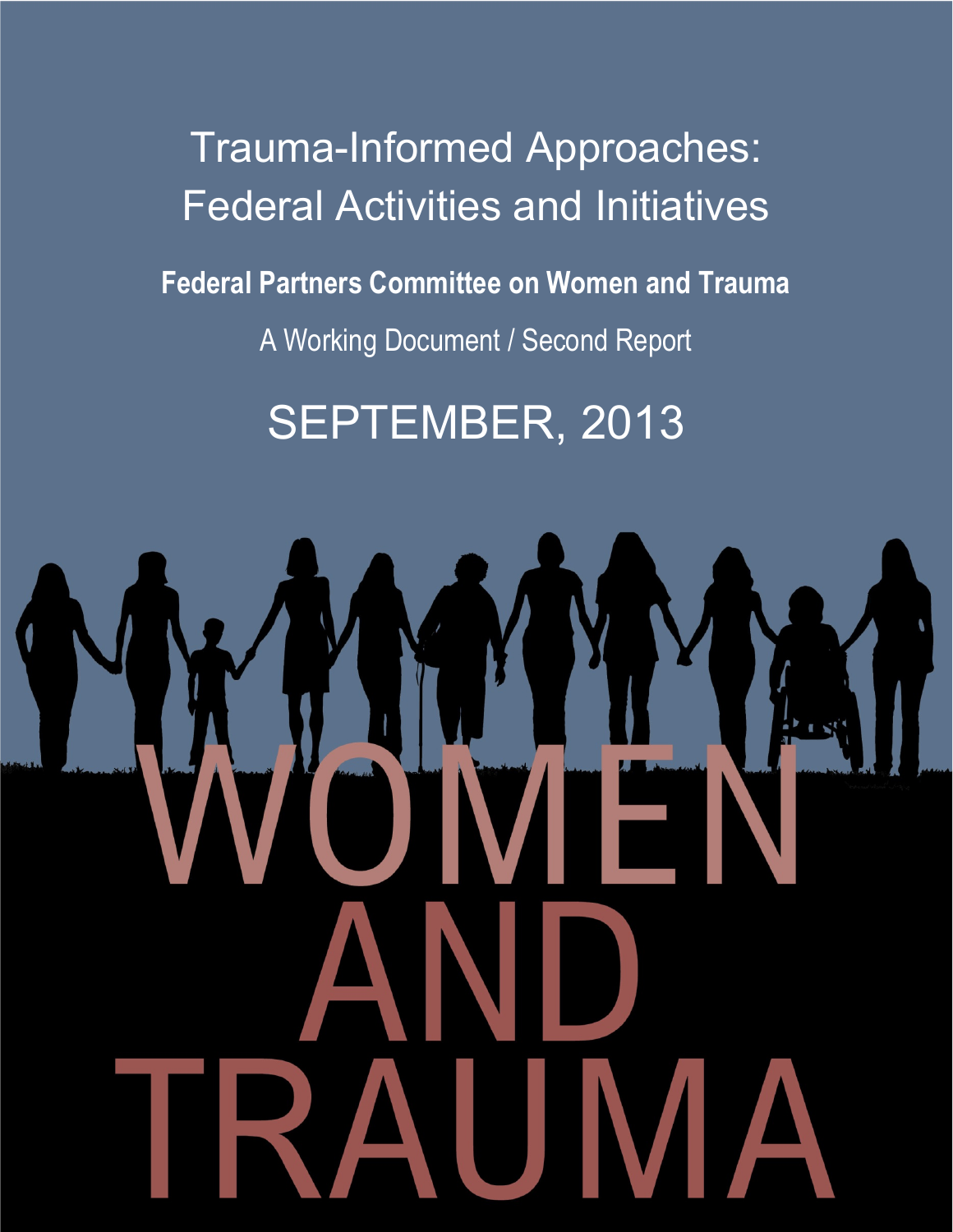*Note: The views reflected in this report only reflect those of the authors or speakers, and not of their agencies or institutions of employment.*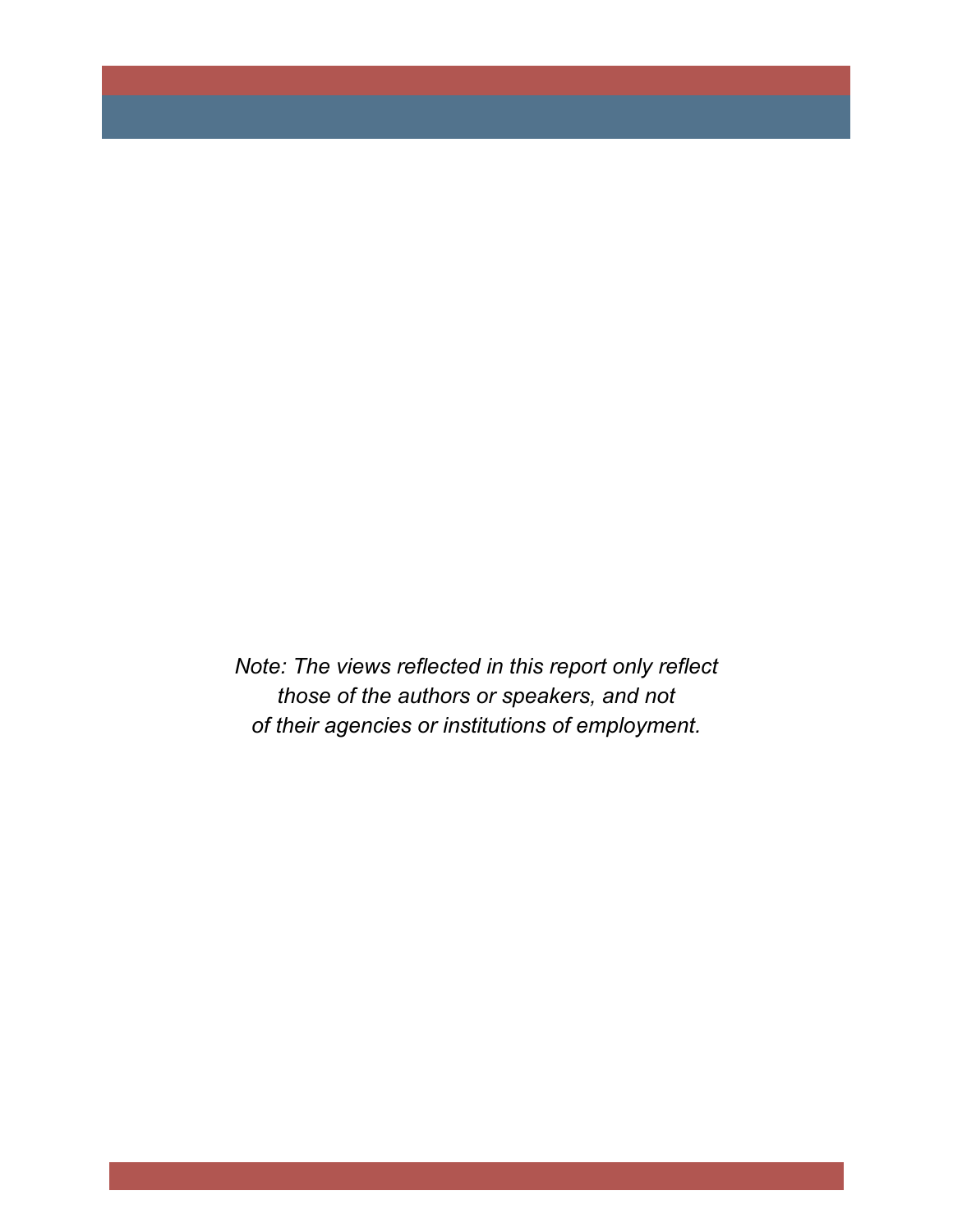## **TABLE OF CONTENTS**

| The Federal Partners Committee: A Model for Cross-Agency Collaboration 8                 |  |
|------------------------------------------------------------------------------------------|--|
|                                                                                          |  |
| A Common Framework for Implementing a Trauma-Informed Approach  9                        |  |
| U.S. DEPARTMENT OF DEFENSE (DOD)                                                         |  |
| Defense Centers of Excellence for Psychological Health and                               |  |
| Family Advocacy Program, Office of the Assistant Secretary of Defense (FAP)13            |  |
| Sexual Assault Prevention and Response Office,                                           |  |
| U.S. DEPARTMENT OF EDUCATION (ED)                                                        |  |
|                                                                                          |  |
|                                                                                          |  |
| U.S. DEPARTMENT OF HEALTH AND HUMAN SERVICES (DHHS)                                      |  |
| Administration for Children and Families (ACF) Family Violence Prevention and Services21 |  |
|                                                                                          |  |
| Health Resources and Services Administration, Office of Women's Health (HRSA OWH)25      |  |
|                                                                                          |  |
|                                                                                          |  |
| Substance Abuse and Mental Health Services Administration (SAMHSA) 31                    |  |
| Substance Abuse and Mental Health Services Administration's Center for Mental Health     |  |
| Substance Abuse and Mental Health Service Administration's Center for Substance Abuse    |  |
| U.S. DEPARTMENT OF HOUSING AND URBAN DEVELOPMENT (HUD)                                   |  |
|                                                                                          |  |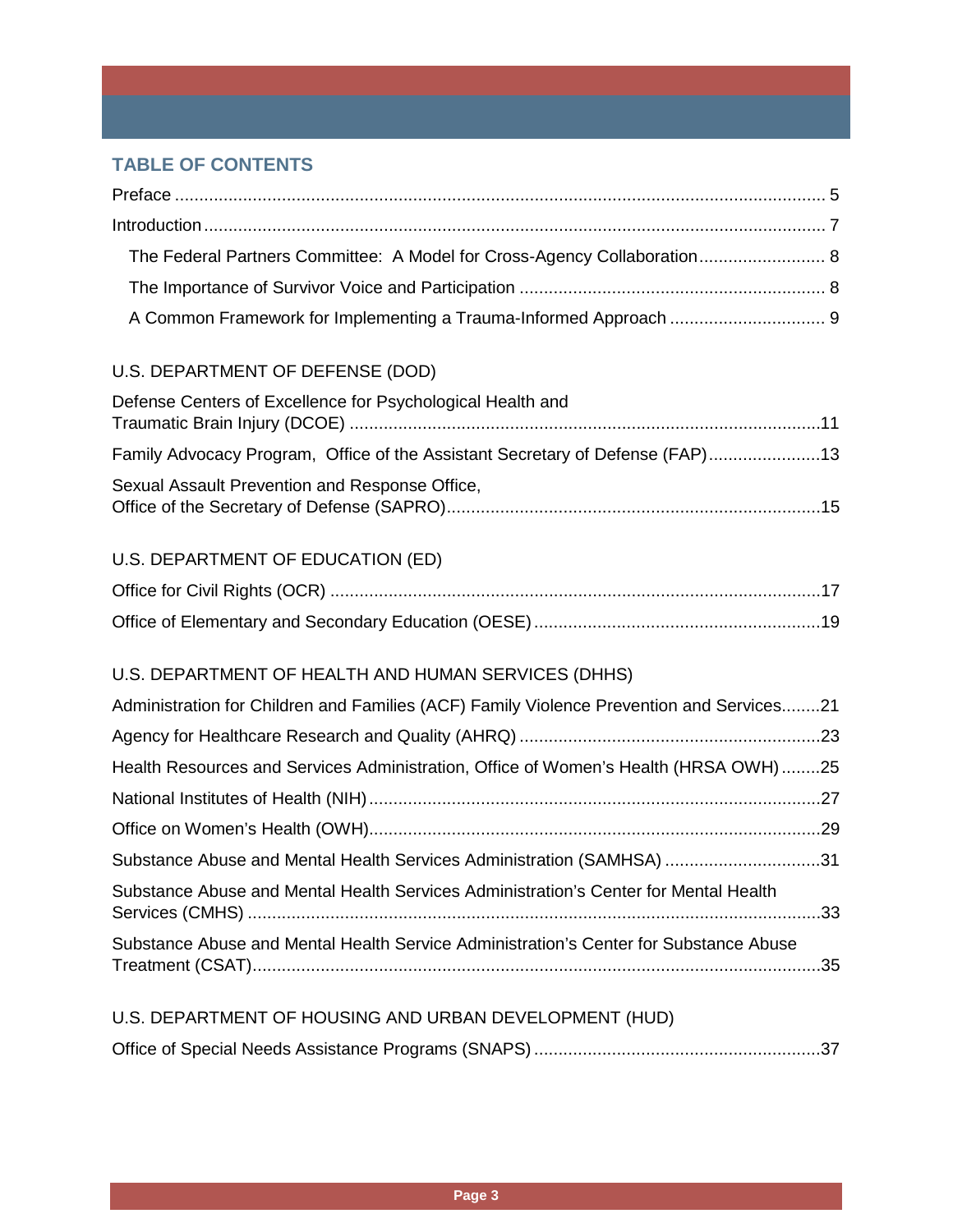# U.S. DEPARTMENT OF JUSTICE (DOJ)

| <b>U.S. DEPARTMENT OF LABOR</b>                               |  |
|---------------------------------------------------------------|--|
|                                                               |  |
|                                                               |  |
|                                                               |  |
|                                                               |  |
|                                                               |  |
| WHITE HOUSE OFFICE ON NATIONAL DRUG CONTROL POLICY (ONDCP) 57 |  |
|                                                               |  |
|                                                               |  |
|                                                               |  |
|                                                               |  |
|                                                               |  |
|                                                               |  |
|                                                               |  |
|                                                               |  |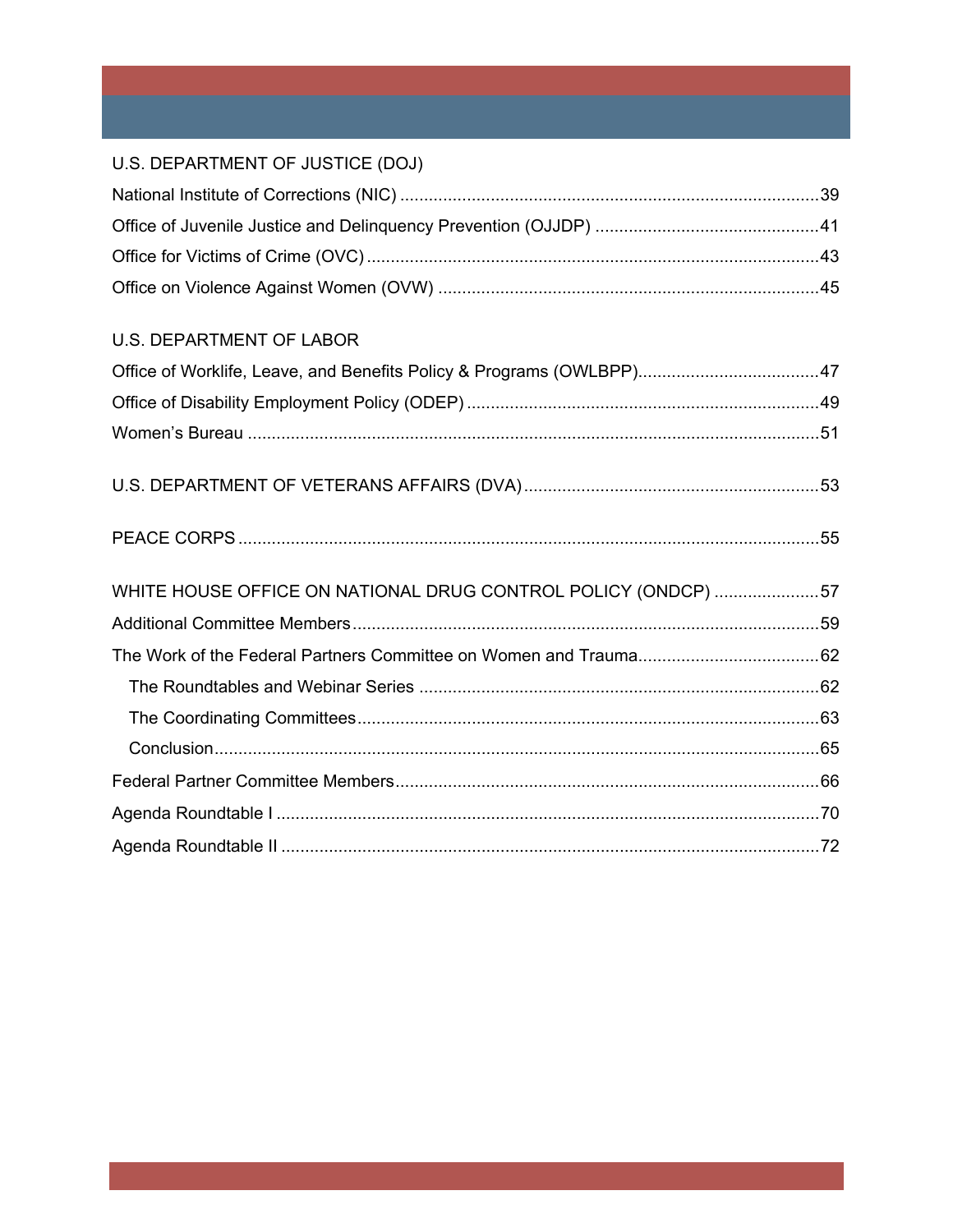# Preface

In the early 1990s, the Substance Abuse and Mental Health Services Administration (SAMHSA) began a series of initiatives to raise awareness regarding the increasing numbers of women who had experienced violence and trauma, frequently beginning in childhood, who were seeking services from public mental health and substance abuse programs. Initially, attention focused on the pervasiveness of the problem, with more than 80-90 percent of women seeking services reporting histories of violence. Troubling manifestations of traumatic stress included physical health consequences and precipitous spiritual questioning as well as psychiatric and substance use disorders. For women survivors, addressing trauma issues often involved the entire spectrum of public health services, including supported "safe" housing, education and employment assistance, family welfare supports, criminal justice involvement and/or victim assistance programs, and programs for female combat veterans.

At the time, existing providers and service systems lacked the capacity to assist women with histories of abuse and trauma. Problems included a widespread lack of screening or assessment for trauma; lack of training in clinical and community-based trauma treatment; and misdiagnosis, under-diagnosis or failure to diagnose trauma as the issue underlying a wide range of problems. Even when correctly diagnosed, trauma was typically viewed as one episode in the lives of women, rather than an ongoing series of events woven throughout the life cycle. Little or no attention was paid to the inter-generational cycle of trauma that kept recurring within trauma-impacted families and communities, often spanning several generations.

To address these issues, SAMHSA sponsored a five-year "Women, Co-Occurring Disorders and Violence" Study (1998-2003) to develop and evaluate new trauma service paradigms. This study was the first large-scale federal research project to involve trauma survivors as partners in research design, implementation and analysis. The study demonstrated that trauma requires a central focus in treatment and needs to be integrated into the provision of related public health and social services. It showed that empowering women to tell their own stories was both healing and a powerful force for change. New gender-specific group psychosocial empowerment and education counseling models introduced in the study are now evidencebased interventions that have been widely applied with significant impact on the recovery of women trauma survivors.

*The "Us and Them" thing started to fade as mutual respect and acceptance began to take over. We felt heard and were able to hear. Together we worked toward solutions and answers…*

> **Susan**, *Trauma Survivor,* SAMHSA's Women, Co-Occurring Disorders and Violence Study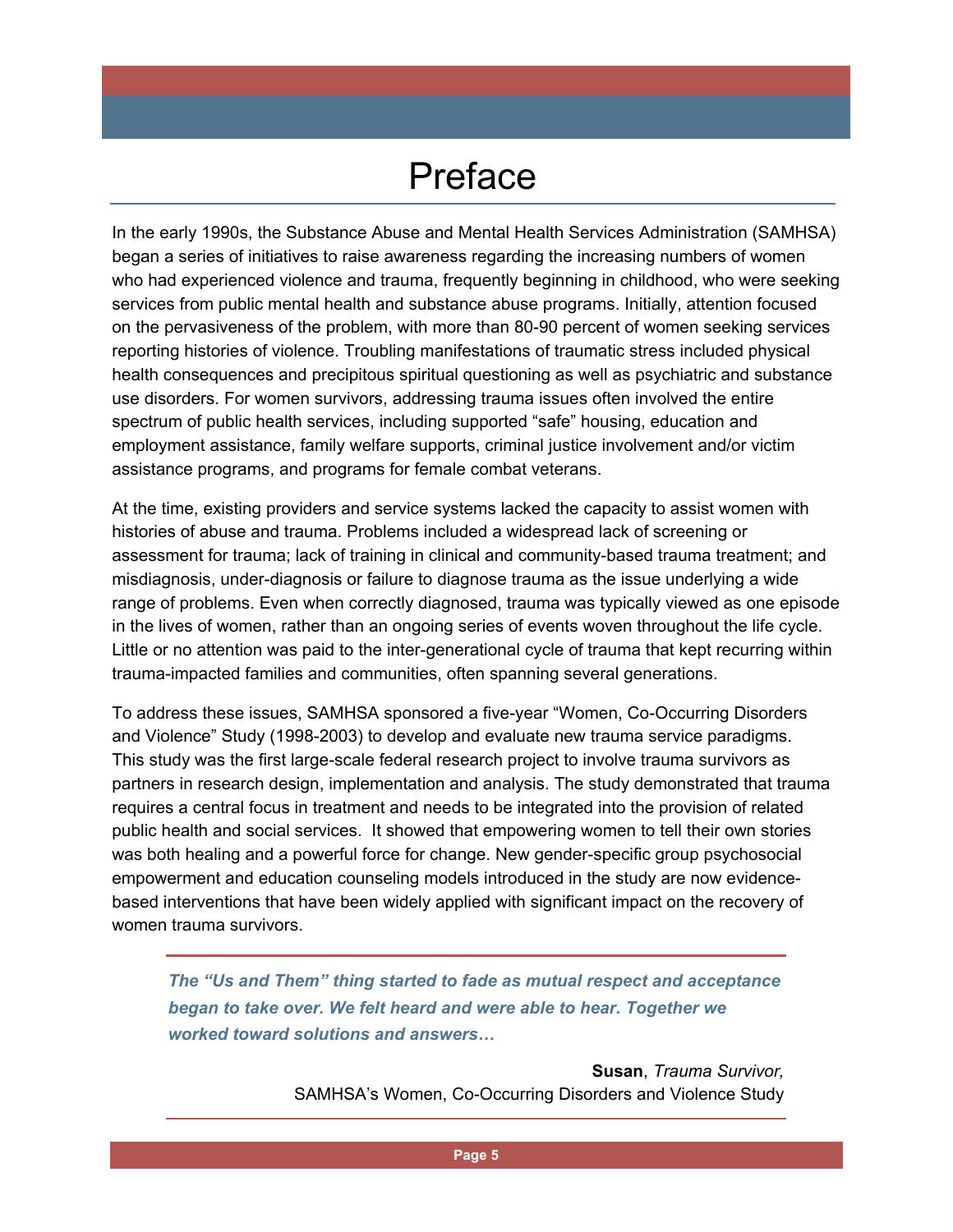The Women, Co-Occurring Disorders and Violence Study helped to spark national interest and action. Survivors, advocates, and providers across the country began to explore new ways of responding to trauma. It soon became clear that in addition to expanding access to trauma treatment modalities, existing services and systems would need to fundamentally re-think how they conceptualized and responded to a wide range of problems previously not seen as traumarelated. The distinction between "trauma-specific services" and "trauma-informed care," first made by Maxine Harris and Roger Fallot, provided a new way of conceptualizing the response to trauma. Current interest in "trauma-informed" approaches grew from a variety of sources, including the stories and voices of survivors, research on trauma and violence, the emergence of evidence-based trauma treatment models, and social and political action to prevent and respond more effectively to violence. In 2004, SAMHSA's National Center for Trauma-Informed Care (NCTIC) was funded to provide technical assistance to local and national public health programs interested in using a trauma-informed organizational paradigm to guide the development of program structure and service delivery. This SAMHSA support marked a major transition in the field from a focus on trauma and trauma-specific treatments to the recognition that knowledge about trauma and its impact could be translated into a set of principles applicable across a very wide range of services and settings.

The Federal Partners Committee on Women and Trauma was formed in 2009, in response to the President's Executive Order 13263 (2002), which established the President's New Freedom Initiative Commission on Mental Health: [http://www.gpo.gov/fdsys/pkg/FR-2002-05-03/pdf/02-](http://www.gpo.gov/fdsys/pkg/FR-2002-05-03/pdf/02-11166.pdf) [11166.pdf.](http://www.gpo.gov/fdsys/pkg/FR-2002-05-03/pdf/02-11166.pdf) The Federal Partners Committee, first established as a Work Group, has been instrumental in stimulating interest in trauma-informed approaches with its more than 30 federal member agencies and in the people and organizations they influence through grants and contracts, training and education, research, and regulatory and policymaking responsibilities. The trauma-informed approach has gained converts very rapidly, not only across the United States but in a number of different countries and international programs.

In June, 2011, the Federal Partners Committee published a monograph documenting the scope and impact of trauma on women and girls across all involved agencies, and issuing a call to action. This new report describes the substantial progress that has been made since that time. It also demonstrates the collective impact of cross-agency collaboration. We look forward to the continued work of the Committee in addressing this critically important topic.

**Susan Salasin**, *Founding Chair*, 2009-2012 (DHHS/SAMHSA) **Carol Boyer**, *Chair*, 2012 - present (DOL/ODEP) **Mary Blake**, *Co-Chair*, 2012 - present (DHHS/SAMHSA)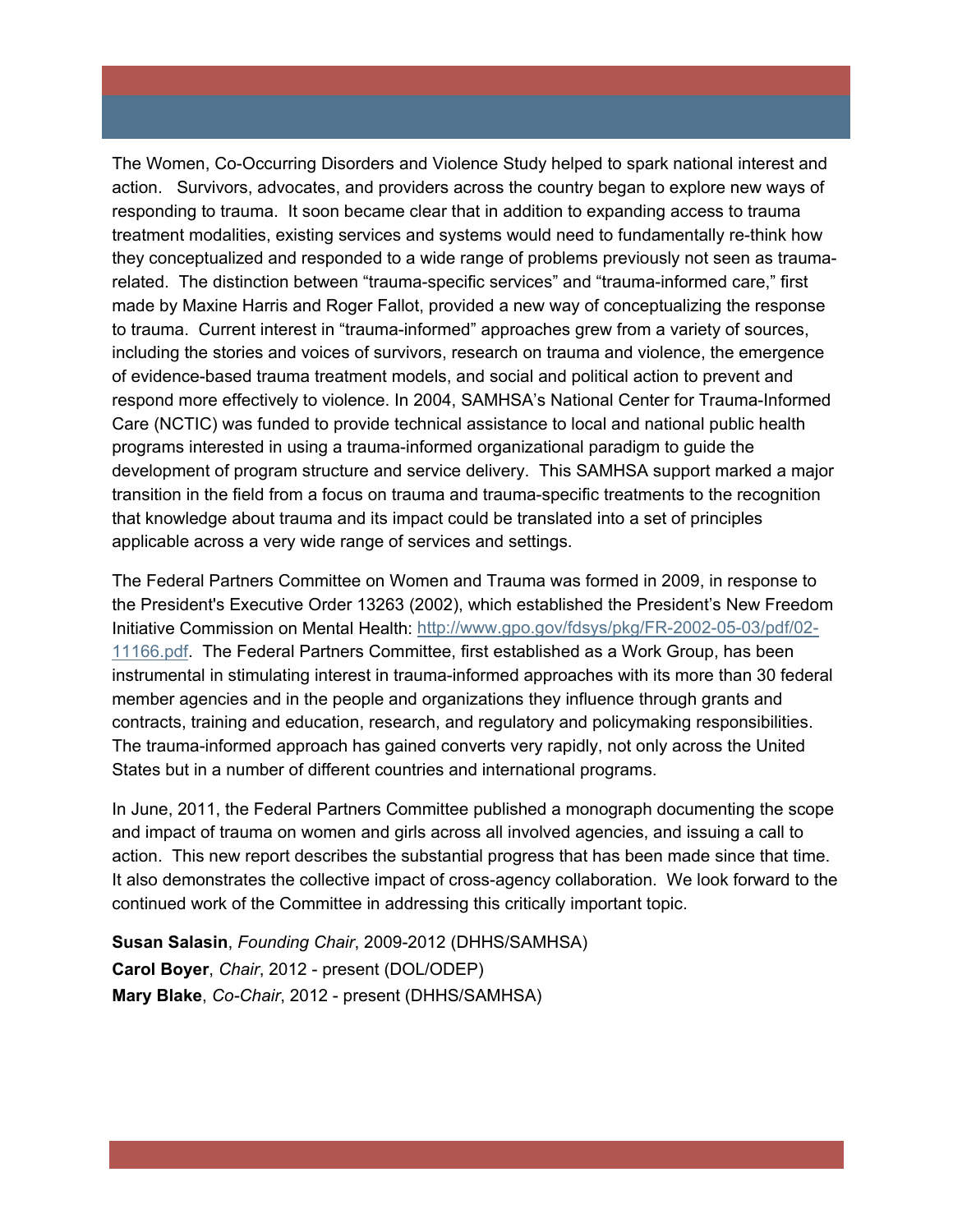# INTRODUCTION

Over the last few years, an exponential awakening of interest in the impact of violence and abuse on women and girls has swept the country. The depth and breadth of trauma's impact on the health and well-being of individuals, communities, and our nation is staggering. Trauma is rarely an individual experience or an isolated event. Traumatic events create ripple effects beyond the individuals involved, often sweeping from person to family to community and even across generations. Trauma is a reality to people from all walks of life and in all settings. It is a major concern in communities devastated by natural and man-made disasters; in failing schools; in cities and suburbs plagued by violence, drugs, and human trafficking; and in families struggling with poverty or divorce or separated from loved ones by war or immigration.

Biological and epidemiological research and first-person reports provide a compelling picture of the impact of trauma across a wide variety of settings, and identify effective strategies for addressing its consequences. The Adverse Childhood Experience study, in particular, has formed the basic framework for the Committee's work. Key research findings and sources for additional information are summarized in the 2011 Report of the Federal Partners Committee on Women and Trauma: http://nicic.gov/Library/025082.

*I was shocked by the sobering statistics. Thirty-seven percent of women with disabilities have experienced violence and abuse in their lifetime compared with 20 percent of women without disabilities . . . Part of the reason why this is such a big problem is because we are not considered credible witnesses, so if we go to the police, if we tell our parents, if we tell people in authority that something has happened, we are often discounted because of our disabilities.*

> **Kathy Martinez**, Assistant Secretary, U.S. Department of Labor Office of Disability Employment Policy, at Roundtable II

In the past decade, it has become increasingly clear that addressing trauma requires a multiagency, multi-pronged approach. Public education, prevention, early identification, and effective trauma assessment and treatment are all necessary to break the cycle of trauma and violence. Significant progress has been made in creating organizational cultures based on knowledge of trauma and its impact ("trauma-informed approaches"), strategies to prevent or reduce rates of violence and trauma, and effective treatment interventions ("trauma-specific treatments"). Trauma-informed approaches are particularly suited to collaborative strategies because they transcend traditional organizational boundaries and professional roles, providing a common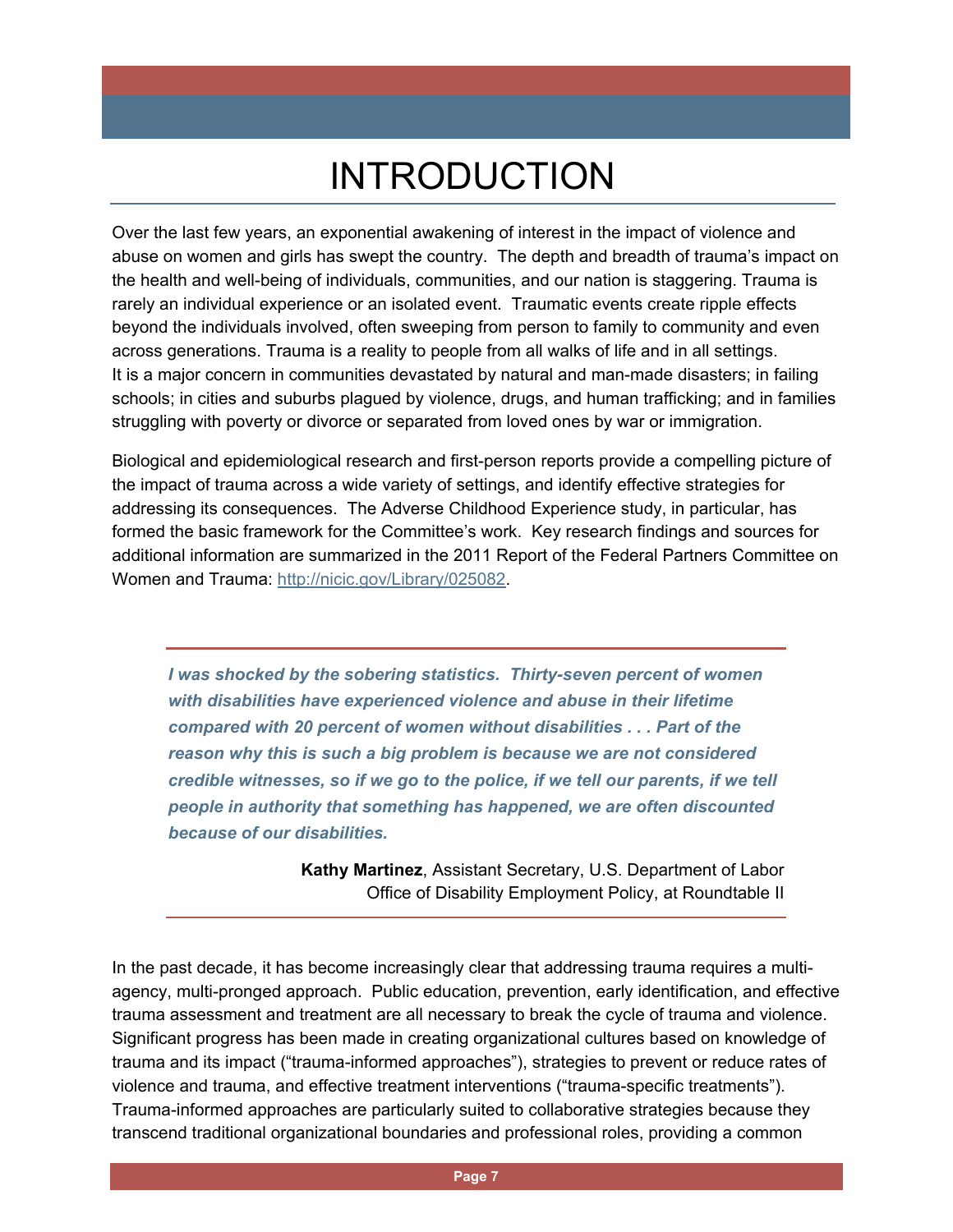framework for working together. This document reflects how the Federal Partners Committee on Women and Trauma's efforts to promote, adopt, and implement trauma-informed approaches have enhanced the effectiveness of a wide range of government services and supports. It also demonstrates the impact of the Committee's coordinated cross-agency efforts.

### **The Federal Partners Committee: A Model for Cross-Agency Collaboration**

The Federal Partners Committee on Women and Trauma is a unique intergovernmental effort to address the causes and consequences of trauma, with a particular focus on women and girls. Since its inception in 2009, the Committee has brought together representatives from a wide array of federal agencies to highlight the scope of the problem and to develop collective strategies for action. With more than three dozen federal agencies and sub-agencies involved, the Committee brings a vast array of perspectives and resources to the table. The Committee is open to all federal entities with an interest in women and girls and trauma. The agency updates in the next section demonstrate the breadth and depth of changes inspired by the Committee's work.

The Federal Partners Committee, which meets monthly, is an example of intergovernmental collaboration based on a shared concern about trauma. In the past two years, agencies have provided no-cost training to other agencies, assisted each other in data collection, provided input on the development of RFPs and policy guidance, and worked together on training curricula and public events. The Committee has hosted two national Roundtables and will launch a collaborative webinar series in the fall of 2013.

*All of us have to be out there convincing folks that this is the right work to be done, and this is the right time to do it.* 

**Bryan Samuels**, *Commissioner of the DHHS Administration on Children, Youth and Families*

#### **The Importance of Survivor Voice and Participation**

In both Roundtables, testimony from women trauma survivors emerged as one of the most powerful ways to educate the public and to bring the issues to the attention of policymakers. Personal testimony conveys the reality of violence and trauma in a way that can't be denied. It provides hope to other women and girls, demonstrating empowerment, voice, selfdetermination, and self-healing. It provides concrete examples of integrating survivor perspective into agency operations. Most importantly, it offers a role model of strength, resilience, and healing to the world.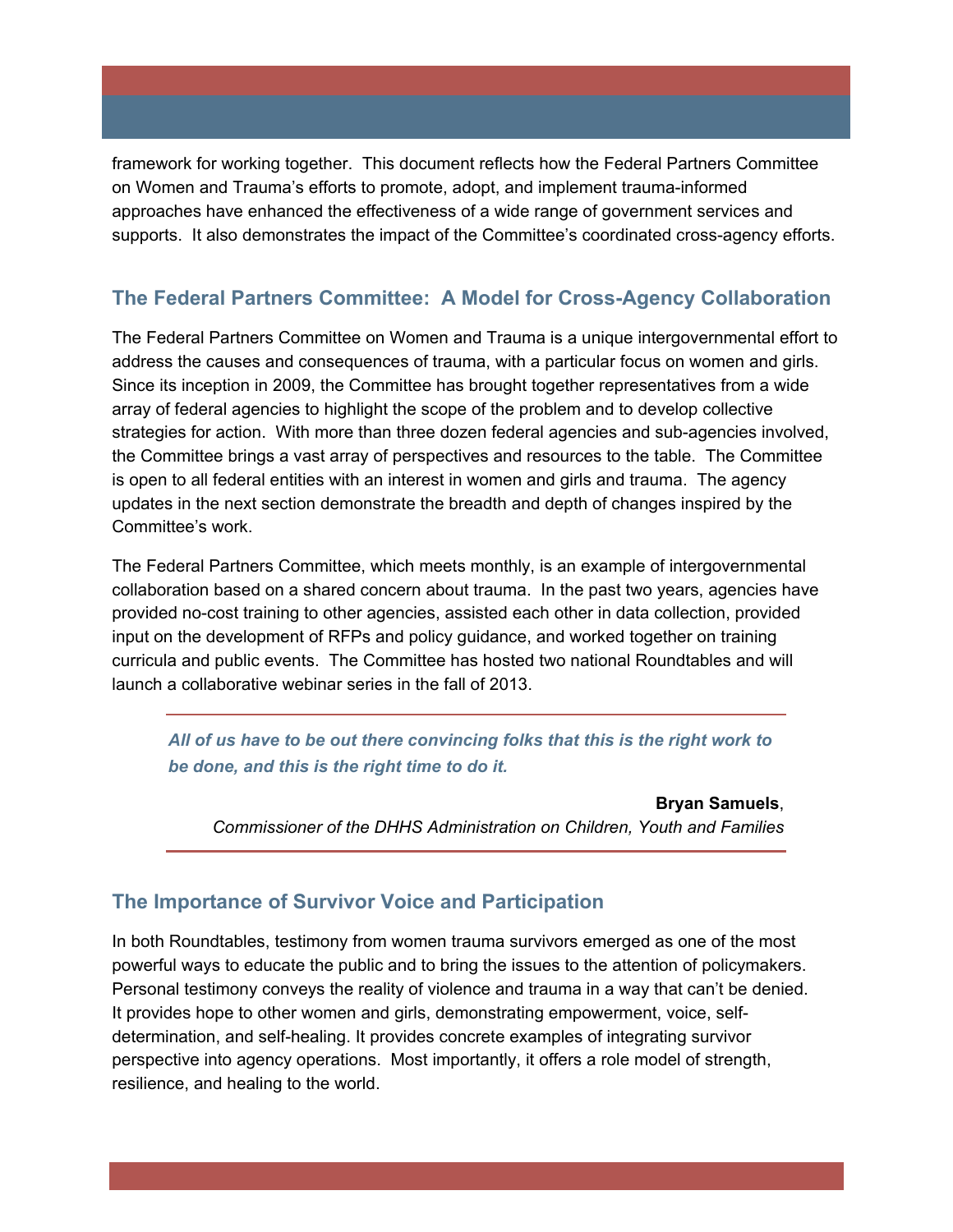The Federal Partners Committee recognizes the importance of survivor voice and peer involvement and holds these as the highest value in developing trauma-informed approaches. Peer involvement rests on the belief that healing and recovery are possible for everyone, that peer-to-peer relationships are a tool for healing, and that each of us has something to learn from the other. It requires time to build trust and to engage in difficult conversations, and it rests on a commitment to identifying and supporting natural leaders. The Federal Partners Committee affirms its leadership and commitment to the integration of female-survivor voices in all of its work.

*The collective stories of survivors are powerful lessons for the human capacity to heal and move forward despite the challenges. Women who have overcome violence are purveyors of that which is possible, and as such, are poised to serve as a source of light and learning to those who struggle and to those who seek to assist the struggling.* 

**Mary Blake**, *Co-Chair, Federal Partners Committee,* SAMHSA/CMHS

*We must have the courage to hear the painful stories that abuse survivors have to tell us. They are suffering in their silence, and we are diminished as a society when we cannot, or will not, hear what they have to say . . . When we don't ask, we risk causing harm. We may misinterpret an abuse survivor's coping mechanisms as symptoms of a mental illness. Or worse, we may unintentionally recreate the abuse by the use of forced medication, seclusion, or restraints.*

**Kathryn Power**, *Regional Administrator,* SAMHSA Region One

#### **A Common Framework for Implementing a Trauma-Informed Approach**

The Federal Partners Committee has provided a significant impetus for the application of trauma-informed approaches in a wide variety of programs and services (e.g., institutions, hospitals and clinics, schools, courtrooms, social service agencies, the criminal justice system, homeless shelters, and others). To advance this work, SAMHSA embarked on a process in 2012 to develop a conceptual framework for trauma, a set of operating principles, and guidance for a trauma-informed approach that can be applied across multiple service sectors. The purpose was to advance a shared understanding of these concepts that would be acceptable and appropriate across an array of service systems and stakeholder groups. As part of this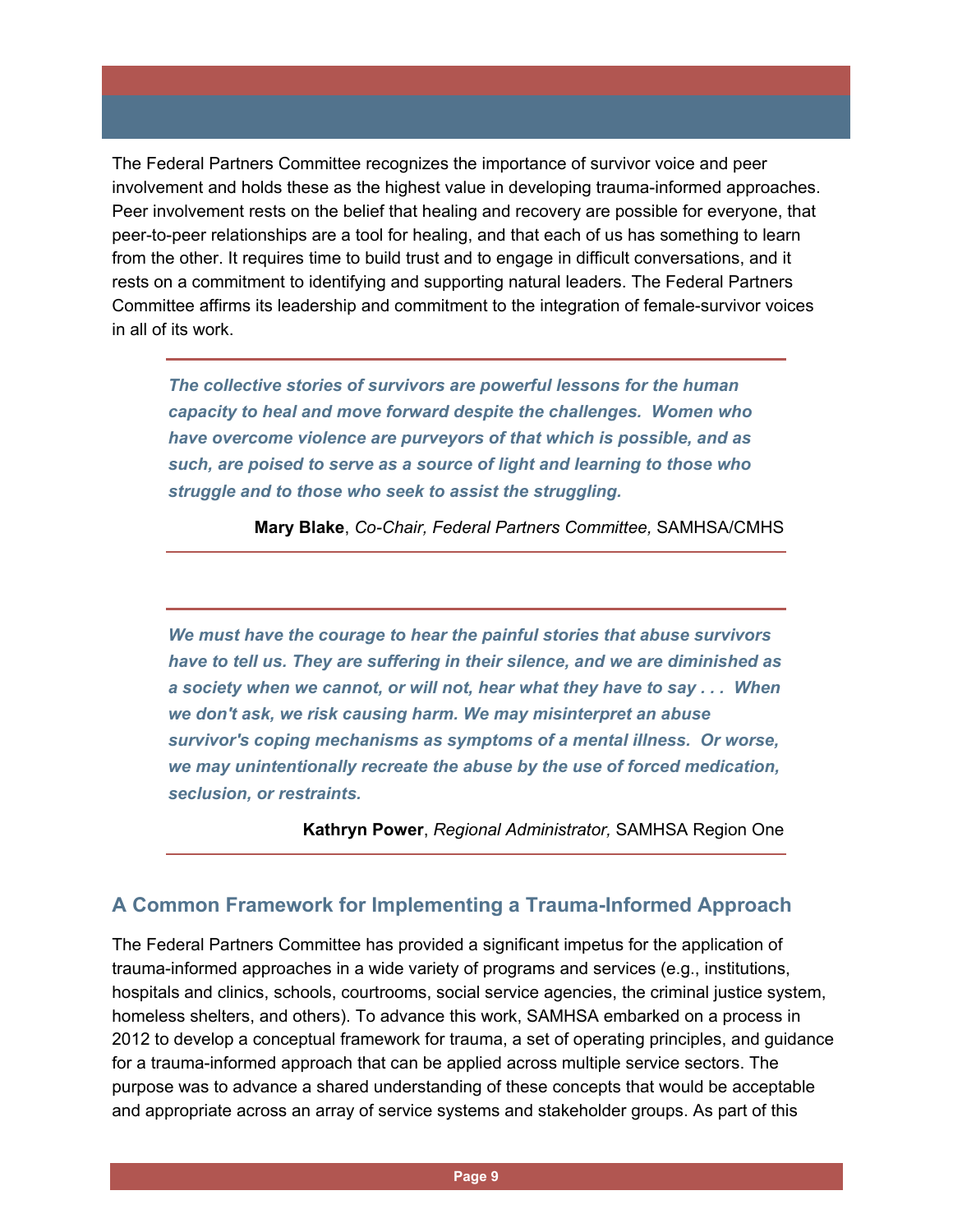process, SAMHSA convened a group of national experts in May 2012, including trauma survivors, practitioners from multiple fields, researchers, and policy makers. The framework that emerged from this consensus group describes trauma in the following way: *Individual trauma results from an event, series of events, or set of circumstances that are experienced by an individual as physically and/or emotionally harmful or life-threatening, and that has lasting adverse effects on the individual's functioning and mental, physical, social, emotional, and/or spiritual well-being.* Information about the development of SAMHSA's principles for a trauma-informed approach and guidance for implementation can be obtained at [http://www.samhsa.gov/traumajustice/traumadefinition/.](http://www.samhsa.gov/traumajustice/traumadefinition/)

.

*A program, organization or system that is trauma-informed realizes the widespread impact of trauma and understands potential paths for recovery; recognizes the signs and symptoms of trauma in clients, families, staff, and others involved with the system; responds by fully integrating knowledge about trauma into policies, procedures, and practices; and seeks to actively resist re-traumatization.* 

SAMHSA Draft Framework for Trauma-Informed Approaches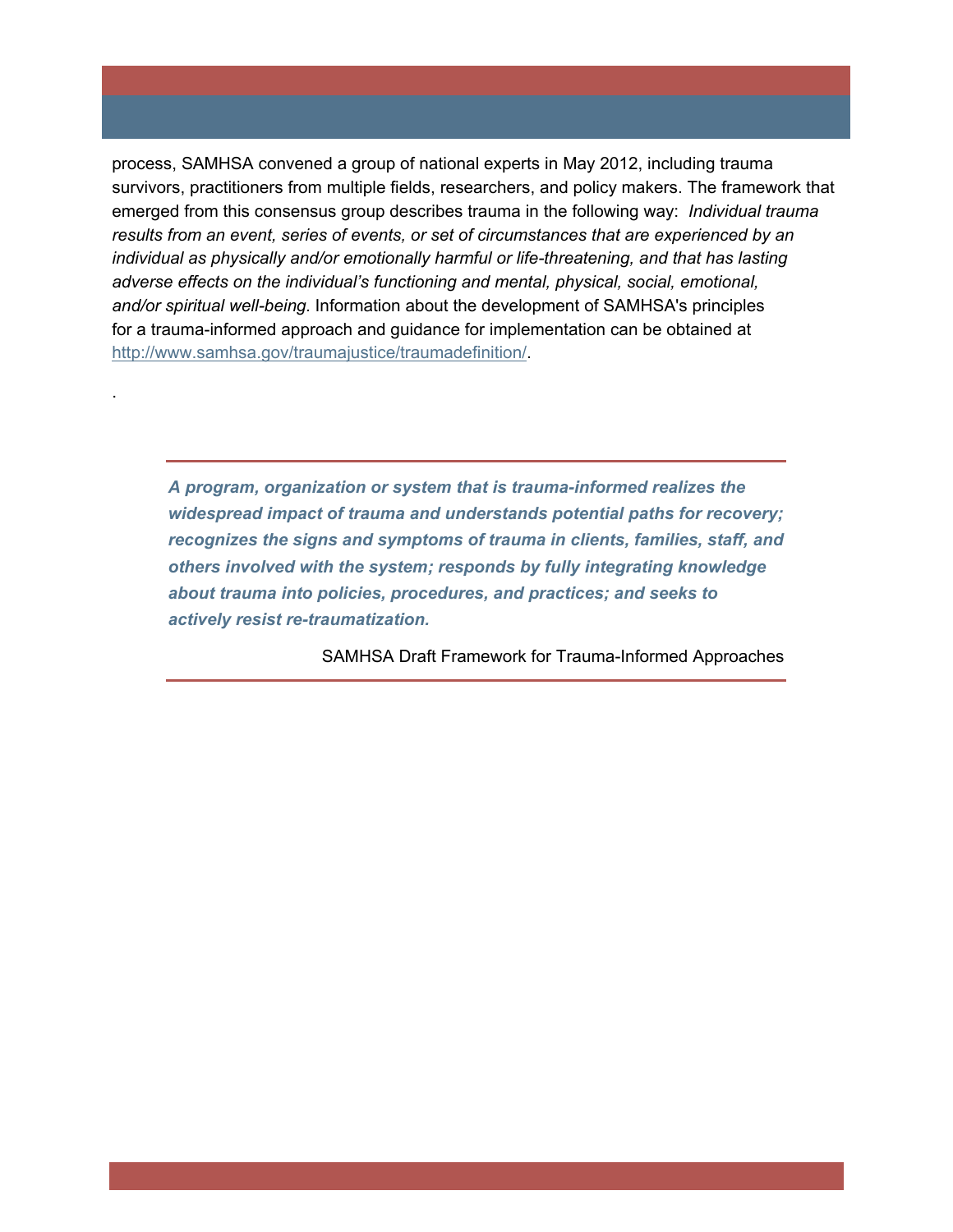# **U.S. DEPARTMENT OF DEFENSE (DOD)**

# Defense Centers of Excellence for Psychological Health and Traumatic Brain Injury (DCOE)

## **IMPACT OF TRAUMA**

**Trauma is an important issue for the increasing number of women who make up the Armed Services and who deploy in supportive roles with their male counterparts. Women are now 20 percent of new recruits, 14 percent of the military as a whole, and 18 percent of the National Guard and Reserve. Traumatic experiences, such as receiving incoming fire or knowing someone who was seriously injured or killed, are common among service members deployed to hostile environments. These experiences can impact the lives of service members and their families upon their return. While women represent only 8 percent of veterans, their risk factors are rising disproportionately to their numbers [http://www.dol.gov/wb/trauma/.](http://www.dol.gov/wb/trauma/) Additional statistics on women in the military, information about the impact of trauma, and sources for further information can be found in the first Federal Partners Report on Women and Trauma [http://nicic.gov/Library/025082.](http://nicic.gov/Library/025082) Two recent studies also address the impact of combat exposure on women in the military (see additional resources).**

### **How a Trauma-Informed Approach Can Make a Difference**

The mission of the Defense Centers of Excellence for Psychological Health and Traumatic Brain Injury (DCOE) is to improve the lives of our nation's service members, families and veterans by advancing excellence in psychological health and traumatic brain injury prevention and care. Prevalence estimates of PTSD symptoms based on self-report surveys among warriors in the conflicts in Iraq and Afghanistan vary, but it has clearly been shown to be a significant problem, especially for those exposed to sustained ground combat. Knowledge about trauma and traumainformed care helps DCOE to provide helpful information about PTSD treatment options, a 24/7 outreach center, services before and after deployment, suicide prevention services, a program to reduce the stigma of receiving services, and other traumainformed supports for service members and their families.

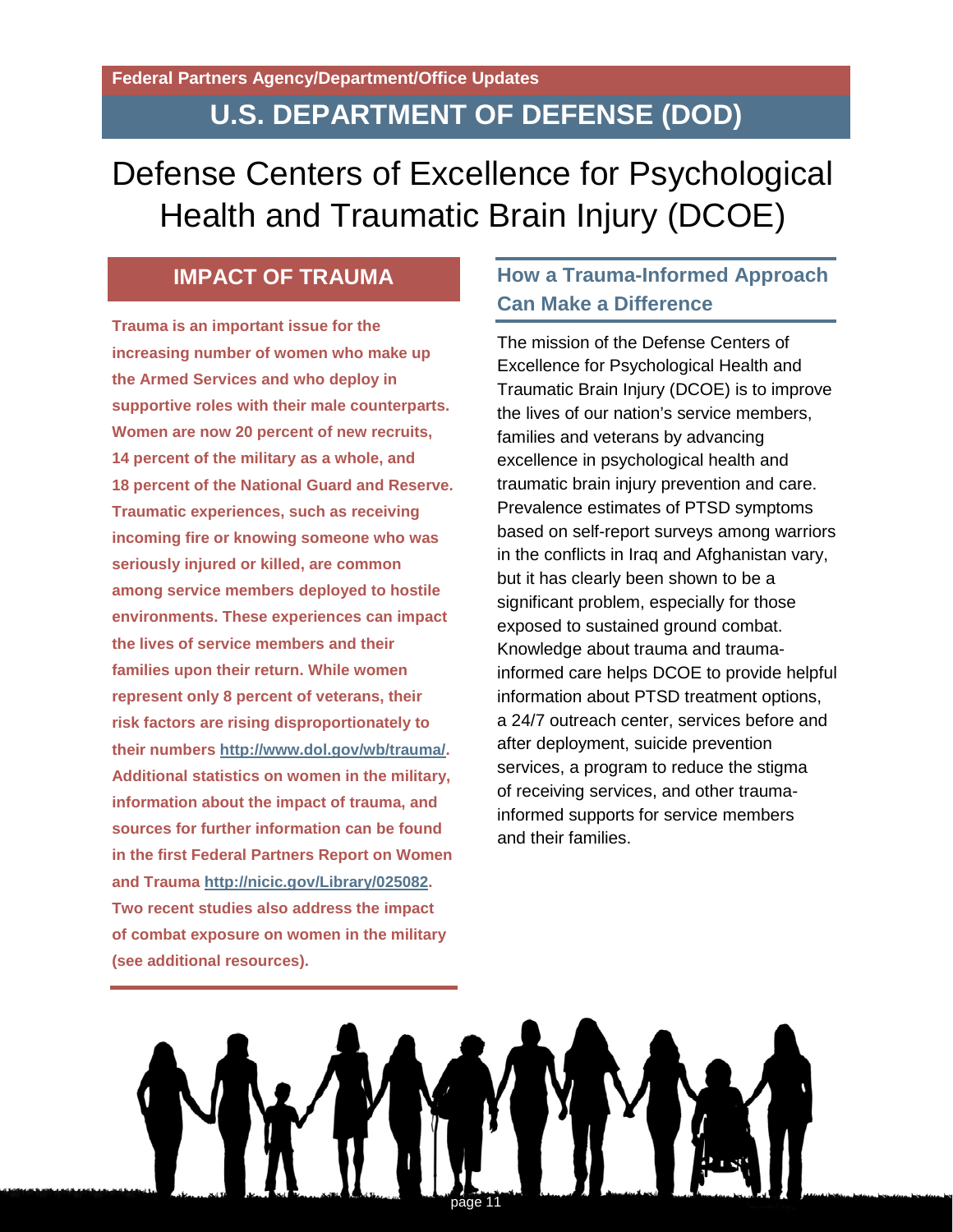# **U.S. DEPARTMENT OF DEFENSE (DOD)**

Family Advocacy Program, Office of the Assistant Secretary of Defense (FAP)

## **IMPACT OF TRAUMA**

**Trauma is an important issue for the increasing number of women who make up the Armed Services and who deploy in supportive roles with their male counterparts. It is relevant to both civilian and active duty female spouses who experience trauma as a result of domestic abuse or intimate partner violence (IPV). Women are now 20 percent of new recruits, 14 percent of the military as a whole, and 18 percent of the National Guard and Reserve. While women represent only 8 percent of veterans, their risk factors are rising disproportionately to their numbers [http://www.dol.gov/wb/trauma/.](http://www.dol.gov/wb/trauma/) Additional statistics on women in the military, information about the impact of trauma, and sources for further information can be found in the first Federal Partners Report on Women and Trauma [http://nicic.gov/Library/025082.](http://nicic.gov/Library/025082) Two recent studies also address the impact of combat exposure on women in the military (see additional resources).**

### **How a Trauma-Informed Approach Can Make a Difference**

The Family Advocacy Program (FAP) provides services that promote relationship, health and family wellness as well as offers prevention, early identification and intervention services to victims and offenders of child abuse and domestic abuse in military families. For many women, trauma experiences start early in life and can have longstanding mental, psychological and social consequences. Validated research on the effects of trauma on lifespan development, especially on relationship patterns and skills, health, and socioeconomic positioning, suggest that all FAP staff would benefit from core knowledge and competencies in trauma-informed approaches in both prevention and intervention services. Research has also demonstrated that offender behaviors, like victim behaviors, sometimes represent maladaptive responses to earlier trauma. Incorporating trauma-informed practices will assist FAP providers in delivering more sensitive and effective services for both victims and offenders.

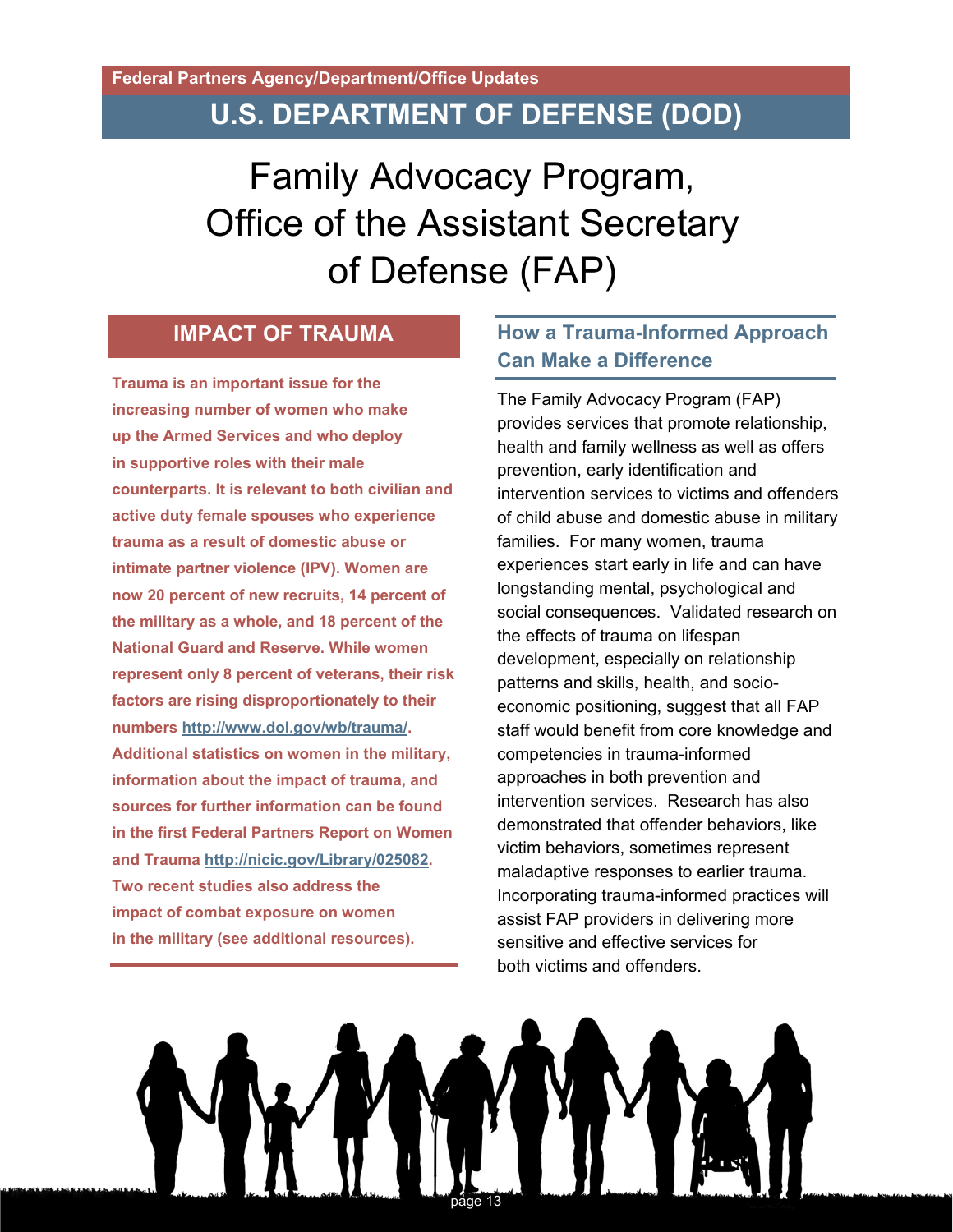### **Major Accomplishments 2010-2013**

FAP is revising its current program policies and will include trauma-informed care as a core knowledge competency for all providers, including clinicians and victim advocates, who provide services to victims and offenders in domestic abuse and intimate partner violence cases. Training for FAP staff, beginning with the Services' Headquarters FAP managers, began in April, 2013.

FAP partnered with the Battered Women's Justice Project<http://www.bwjp.org/>in the development of web-based training for civilian victim advocates and attorneys on IPV within the military. Specific topics have included the DOD response to IPV, military justice and IPV, and IPV and combat-related PTSD. Feedback suggests that this training is filling a gap within the civilian community concerning domestic violence and IPV in military families, trauma responses to combat experiences, and the impact of trauma on individuals and on family relationships.

#### **New Directions and Collaborations**

FAP partnered with Health and Human Services' Centers for Disease Control (CDC) and the Department of Justice (DOJ) to compare the prevalence of IPV among active duty women and female spouses of active duty men to that of women in the general public. This technical report from CDC will establish a prevalence baseline that will inform policy and resource decisions. These comparisons will be useful in helping DOD determine the need for universal IPV screening by medical practitioners and for training on trauma-informed practices for providers serving women.

### **Additional Resources**

Update contact: [janet.l.hawkins.mil@mail.mil](mailto:janet.l.hawkins.mil@mail.mil) 

[http://www.militaryonesource.mil/phases](http://www.militaryonesource.mil/phases-military-leadership?content_id=266712)military-leadership?content\_id=266712

Luxton, D.D., Skopp, N.A., & Maguen, S. (2010) Gender differences in depression and PTSD symptoms following combat exposure. *Depression and Anxiety, 27*, 1027-1033.

Maguen, S., Luxton, D.D., Skopp, N.A., & Madden, E. (2012) Gender differences in traumatic experiences and mental health in soldiers redeployed from Iraq and Afghanistan. *Journal of Psychiatric Research, 46*, 311-316.

National Center for Injury Prevention and Control, Centers for Disease Control and Prevention, (2010 Summary Report), National Intimate Partner Violence and Sexual Violence Survey (NISVIS).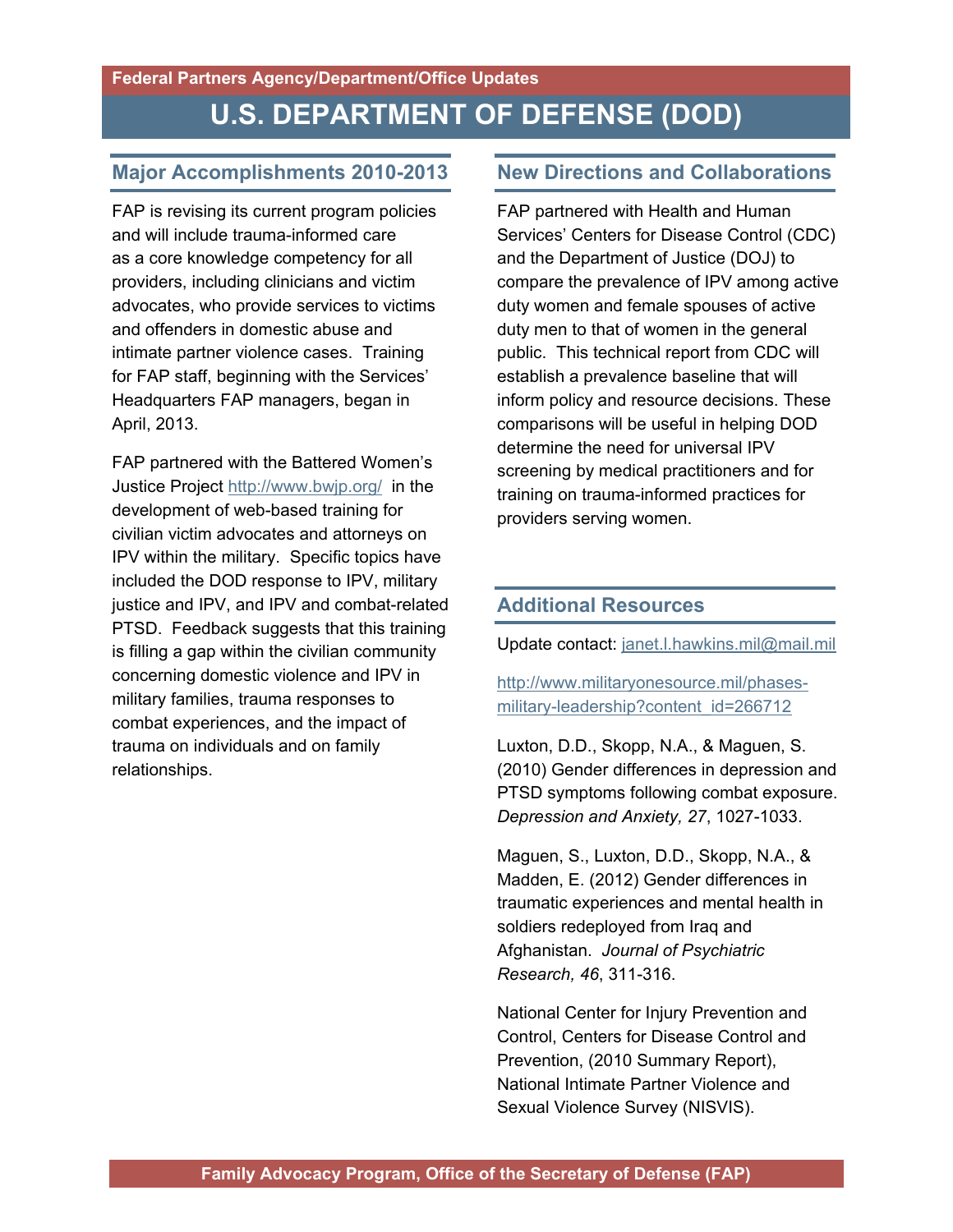# **U.S. DEPARTMENT OF DEFENSE (DOD)**

Sexual Assault Prevention and Response Office, Office of the Secretary of Defense (SAPRO)

## **IMPACT OF TRAUMA**

**Trauma is an important issue for the increasing number of women who make up the Armed Services and who deploy with their male counterparts. Women are now 20 percent of new recruits, 14 percent of the military as a whole, and 18 percent of the National Guard and Reserve. While women represent only 8 percent of veterans, their risk factors are rising disproportionately to their numbers [http://www.dol.gov/wb/trauma/.](http://www.dol.gov/wb/trauma/) Additional statistics on women in the military, information about the impact of trauma, and sources for further information can be found in the first Federal Partners Report on Women and Trauma [http://nicic.gov/Library/025082.](http://nicic.gov/Library/025082)** 

# **How a Trauma-Informed Approach Can Make a Difference**

The Sexual Assault Prevention and Response Office (SAPRO) is responsible for the oversight of Department of Defense (DOD) sexual assault policy. Its mission is to enable military readiness by establishing a culture free of sexual assault. DOD has implemented a comprehensive policy to ensure the safety, dignity and well being of all members of the Armed Force, and DOD leaders - both Military and civilian – are committed to maintaining a workplace environment that reinforces a culture of sexual assault prevention, response and accountability. SAPRO recognizes that trauma survivors are vulnerable and that service delivery approaches can inadvertently re-trigger trauma or exacerbate its consequences. SAPRO is working to make all services and programs traumainformed so that they can be more culturally competent, gender-neutral and recoveryoriented and to avoid re-traumatization.

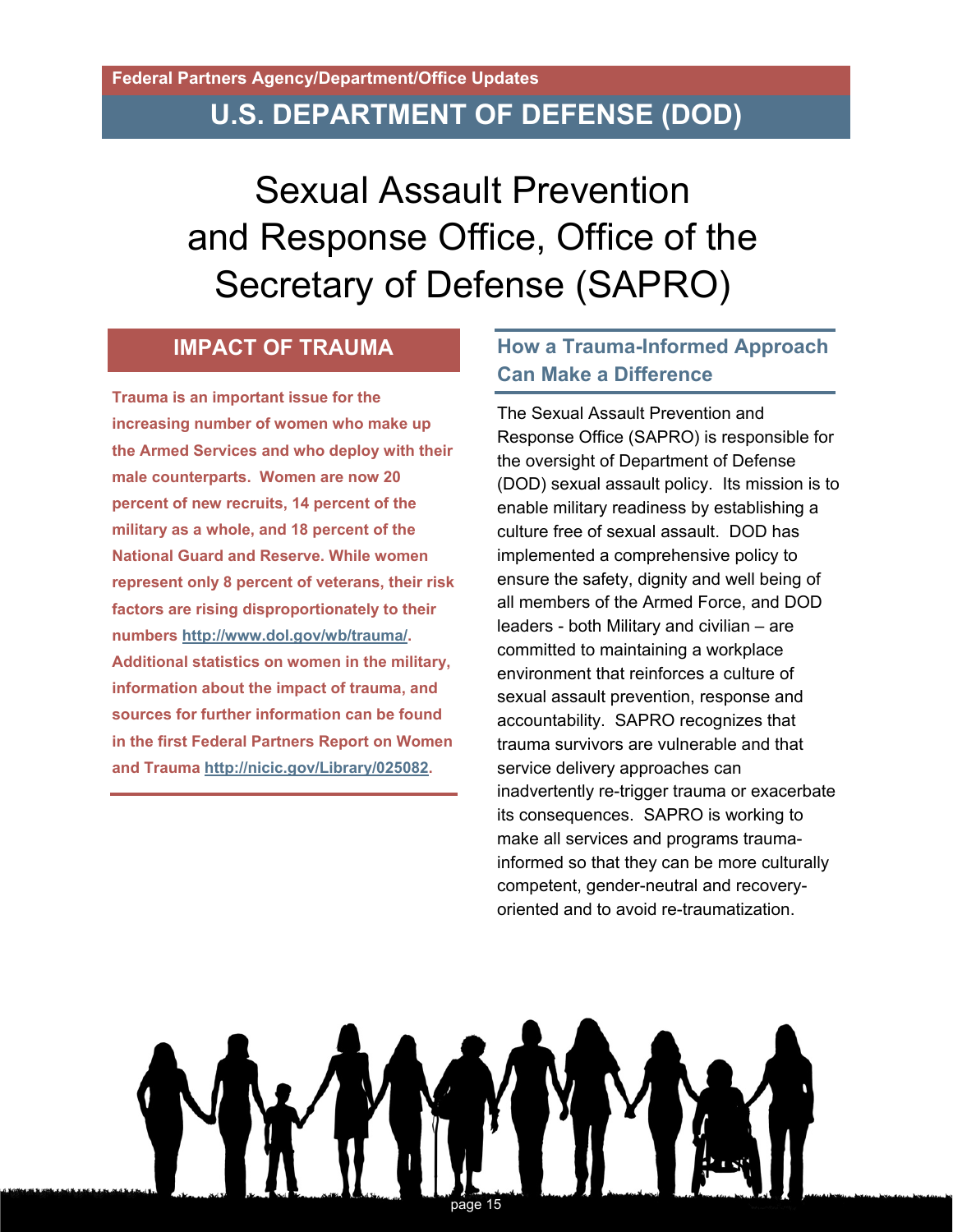### **Major Accomplishments 2010-2013**

The DoD Safe Helpline was launched to provide crisis support for victims of sexual assault. Administered by the nation's largest anti-sexual violence organization, the Helpline is available 24/7 worldwide. Users can "click, call or text" for anonymous and confidential support, access help via tablet computers and smart phones, and connect with professionals via phone or anonymous online chat.

SAPRO collaborated with the military service departments to establish an expedited process for individuals reporting sexual assault and requesting a change in duty station or assignment. Following a credible report of sexual assault, a presumption is established in favor of transferring the service member who initiated the request, or the service member can request that the offender be transferred.

SAPRO and the military services have standardized sexual assault victim advocacy across the Department, professionalized the roles of Sexual Assault Response Coordinators and Victim Advocates, and establish certification requirements.

Through an initiative with the Defense Equal Opportunity Management Institute, SAPRO trained Equal Opportunity (EO) Advisors on sexual assault definitions and reporting and response mechanisms. Basic education about SAPRO is now being integrated into ongoing EO courses.

#### **New Directions and Collaborations**

SAPRO continues its collaborative training partnership with the Department of Justice (DOJ) Office for Victims of Crime (OVC). By working with civilian rape crisis centers, the Department helps ensure that Service members receive assistance that considers their military-specific needs, even when they seek assistance off base. In addition, a regional training program for civilians was conducted by the SAPRO Program representatives and civilians in regions with high populations of Service members.

### **Additional Resources**

Update contact: [Maritza.m.saylewalker.civ@mail.mil](mailto:Maritza.m.saylewalker.civ@mail.mil)

DOD SAPRO website<http://www.sapr.mil/>

To access the Safe Helpline go to <https://safehelpline.org/>

For information on Transitioning Service members: [https://safehelpline.org/tsm](https://safehelpline.org/tsm-overview.cfm)[overview.cfm](https://safehelpline.org/tsm-overview.cfm)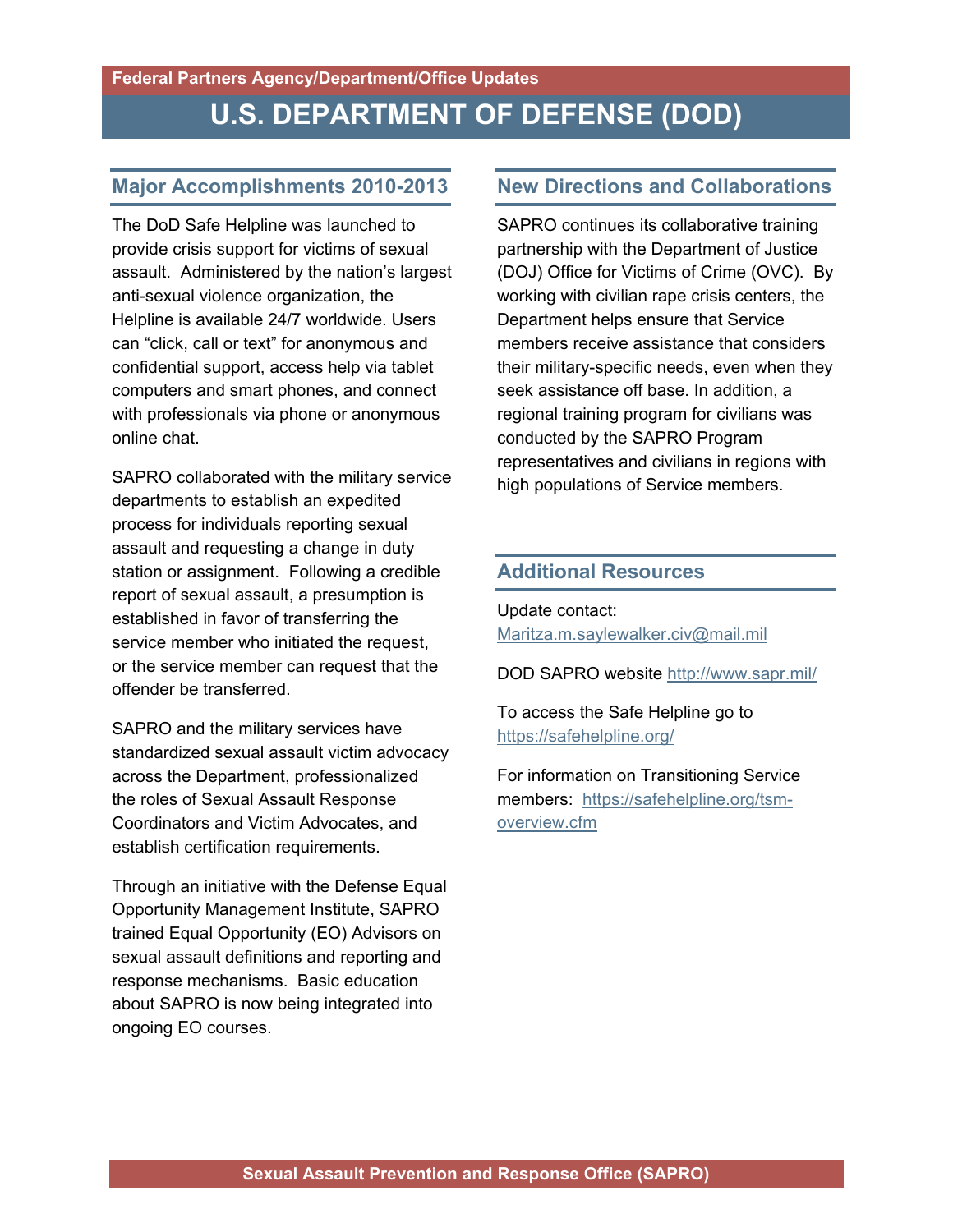# Office for Civil Rights (OCR)

# **IMPACT OF TRAUMA**

**Sexual harassment and sexual violence against girls and women is a real and serious problem in education at all levels. Sexual harassment and sexual violence can affect any student, regardless of race or age. Sexual harassment and violence can threaten a student's physical or emotional well-being, influence how well a student does in school, and make it difficult for a student to achieve his or her career goals. Victims of sexual harassment and violence are more likely to suffer academically and from depression and post-traumatic stress disorder; to abuse alcohol and drugs; and to contemplate suicide [http://www.cdc.gov/violence](http://www.cdc.gov/violenceprevention/pdf/SV_factsheet_2011-a.pdf) [prevention/pdf/SV\\_factsheet\\_2011-a.pdf.](http://www.cdc.gov/violenceprevention/pdf/SV_factsheet_2011-a.pdf) Lack of education on and ineffective methods of combating sexual harassment and violence may create unsafe learning environments for women and girls, in particular. Additional statistics on women and girls in the education system, information about the impact of trauma, and sources for further information can be found in the first Federal Partners Report on Women and Trauma [http://nicic.gov/Library/025082.](http://nicic.gov/Library/025082)** 

# **How a Trauma-Informed Approach Can Make a Difference**

The Office for Civil Rights (OCR) is responsible for enforcing Title IX of the Education Amendments Act of 1972, which prohibits discrimination on the basis of sex, including sexual harassment and sexual violence, in all public and private educational institutions receiving federal funds. The law protects both male and female students from sexual harassment and sexual violence by school employees, other students, and third parties. OCR helps schools combat sexual harassment and sexual violence in a variety of ways: (1) OCR investigates and resolves complaints and compliance reviews alleging that schools receiving federal funds have failed to protect students from sexual harassment and sexual violence; (2) OCR issues policy guidance to inform schools of their obligation to provide an environment free from sexual harassment and sexual violence; and (3) OCR field offices offer schools technical assistance to encourage them to improve their anti-harassment policies and procedures and to assist students and their parents to work with schools to enhance the schools' antiharassment capability.

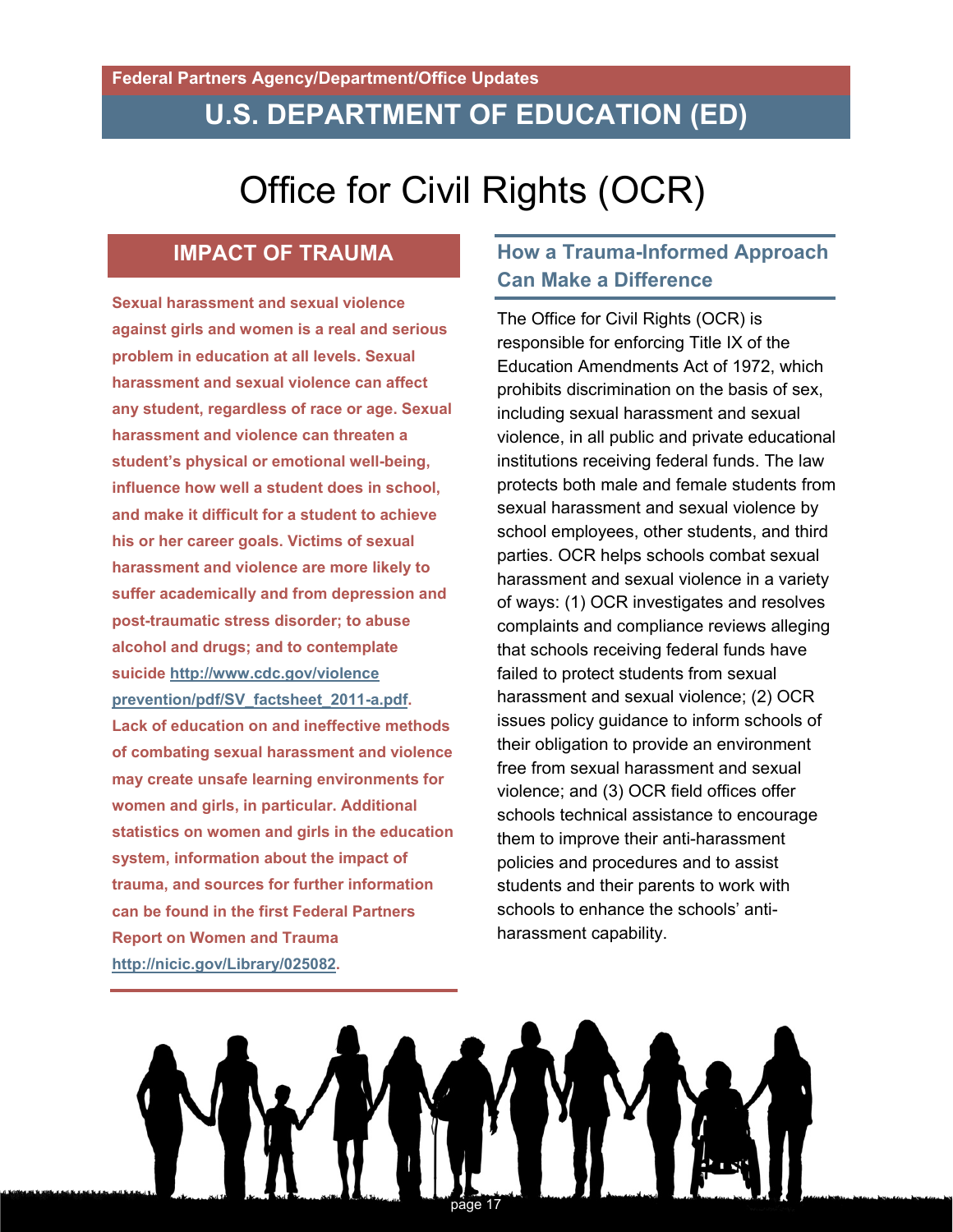### **Major Accomplishments 2010-2013**

In October 2010, OCR issued a first-of-its-kind policy guidance on harassment and bullying. The guidance explains that when bullying or other harassment based on sex or gender (as well as other bases) creates a hostile environment that is serious enough to limit or interfere with a student's ability to benefit from the services, activities, or opportunities offered by the school, the harassment violates Title IX. If an institution knows or has reason to know about student-onstudent sexual harassment. Title IX requires that the school take immediate and effective action to eliminate the harassment, to prevent its recurrence, and, when appropriate, to address its effects on the harassed student and the school community.

In April 2011, OCR issued policy guidance on schools and colleges' Title IX obligations relating to sexual violence. The guidance advises institutions on how they can prevent sexual violence from occurring and ensure it gets identified and reported when it does occur. The guidance explains institutions' responsibility to resolve complaints of sexual violence promptly and equitably. It includes examples of the types of remedies institutions can implement for the victim and the entire school community and also describes proactive measures schools and colleges can take to prevent sexual violence. Since the guidance's release, dozens of colleges and universities have made changes to their policies and procedures consistent with the guidance, and institutions continue to work together to develop better practices for dealing with sexual violence.

OCR's complaint investigations and compliance reviews on sexual harassment and sexual violence have led to robust remedies such as implementing procedures by which schools address sexual violence as a Title IX civil rights

issue, rather than leaving this matter to be handled by the criminal justice system; providing interim protection and services for victims of sexual harassment and sexual violence; systematizing cooperation between school officials and local law enforcement authorities to ensure Title IX investigations are completed promptly; conducting climate surveys; establishing advisory committees comprising students, faculty, and community members to monitor the school climate and advise the school's administration; conducting peer-to-peer sexual harassment training; and publicizing school policies so that students know where and with whom to file reports and what to expect from the process.

#### **New Directions and Collaborations**

OCR is committed to ensuring that all students feel safe at school so that they have the opportunity to fully benefit from the school's education programs and activities. OCR will continue to vigorously enforce Title IX to ensure that schools are meeting their obligations to respond to sexual harassment and sexual violence. OCR continues its collaboration with the Department of Justice's Civil Rights Division and Office on Violence Against Women on sexual harassment and sexual violence issues and will work with other federal agencies on these issues as needed.

#### **Additional Resources**

Update contact: [phyllis.scattergood@ed.gov](mailto:phyllis.scattergood@ed.gov) 

Office for Civil Rights website [www.ed.gov/ocr](http://www.ed.gov/ocr) 

Dear Colleague letter on harassment and bullying [http://www2.ed.gov/about/offices/list/ocr/letters/colleag](http://www2.ed.gov/about/offices/list/ocr/letters/colleague-201010.pdf) [ue-201010.pdf](http://www2.ed.gov/about/offices/list/ocr/letters/colleague-201010.pdf) 

Dear Colleague letter on sexual violence [http://www2.ed.gov/about/offices/list/ocr/letters/colleag](http://www2.ed.gov/about/offices/list/ocr/letters/colleague-201104.pdf) [ue-201104.pdf](http://www2.ed.gov/about/offices/list/ocr/letters/colleague-201104.pdf)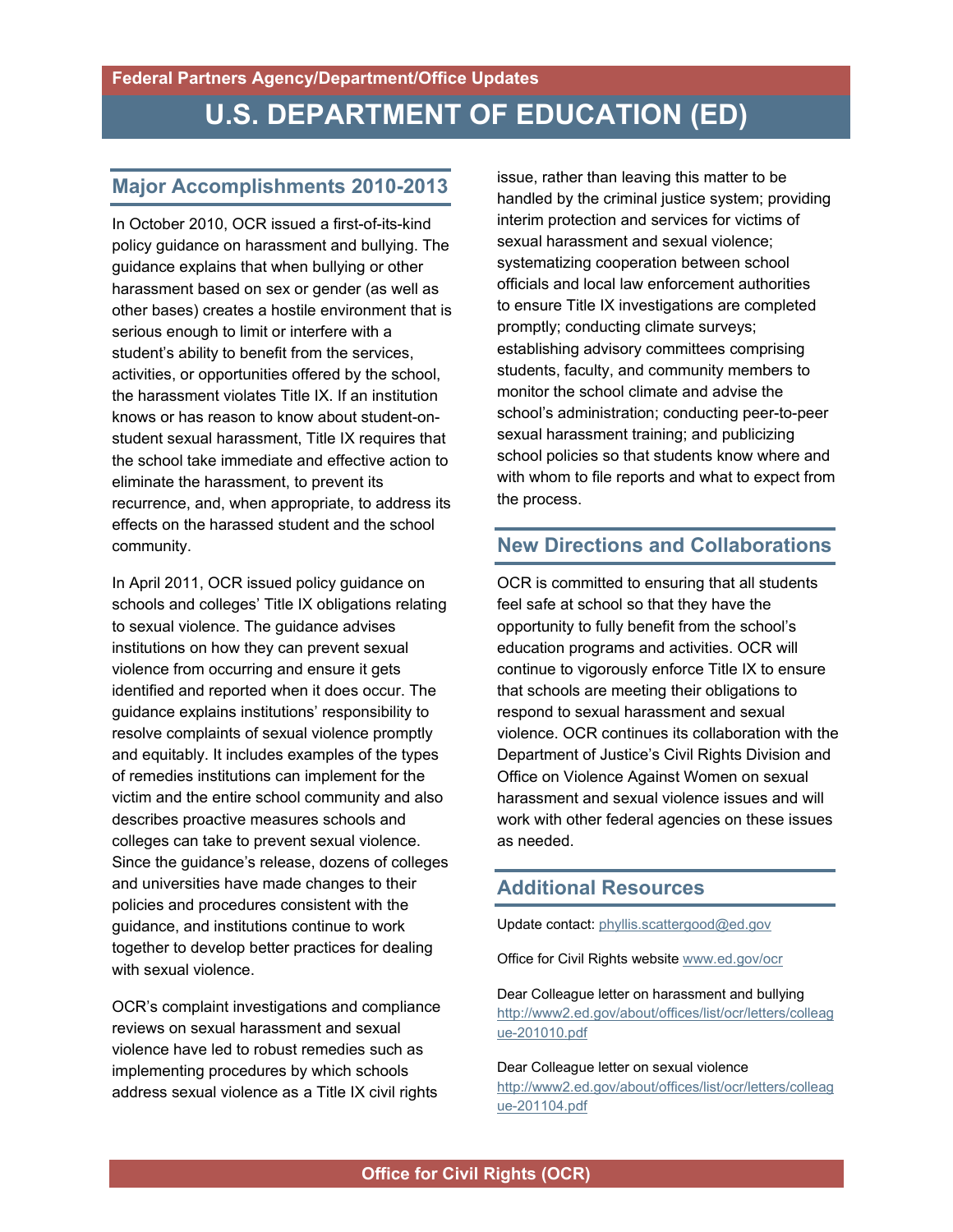# **U.S. DEPARTMENT OF EDUCATION (ED)**

# Office of Elementary and Secondary Education (OESE)

### **IMPACT OF TRAUMA**

**The U.S. Department of Education (ED) recognizes the negative impact of trauma resulting from violence against women and girls. ED also recognizes the important role that schools play in keeping all children safe. Violence against women and girls is a serious public health issue that impacts individuals, families and communities, negatively affecting the physical and mental health of those impacted, as well as contributing to lower academic achievement and completion.**

**Additional statistics on women and girls in the education system, information about the impact of trauma, and sources for further information can be found in the first Federal Partners Report on Women and Trauma [http://nicic.gov/Library/025082.](http://nicic.gov/Library/025082)** 

# **How a Trauma-Informed Approach Can Make a Difference**

In the February 2013 "Dear Colleague" letter, ED recommended actions for schools to consider to more effectively address genderbased violence. These actions include providing training to students and staff on behaviors of victims and perpetrators of gender-based violence, how to respond to trauma when incidents occur, and resources that are available for those who have become traumatized and victimized. Based on a wide body of research we know that youth exposed to violence are often at high risk for behavioral infractions as they struggle to cope – mentally and emotionally – with the trauma they have experienced. For this reason, it is imperative that school staff – including teachers, administrators, and support personnel (e.g., school counselors, school social workers, school psychologists, and school nurses) – have the skills and knowledge to recognize and respond appropriately to the behaviors of traumatized youth so as to avoid inflicting new trauma, and to provide students with the supports they need to return to the classroom.

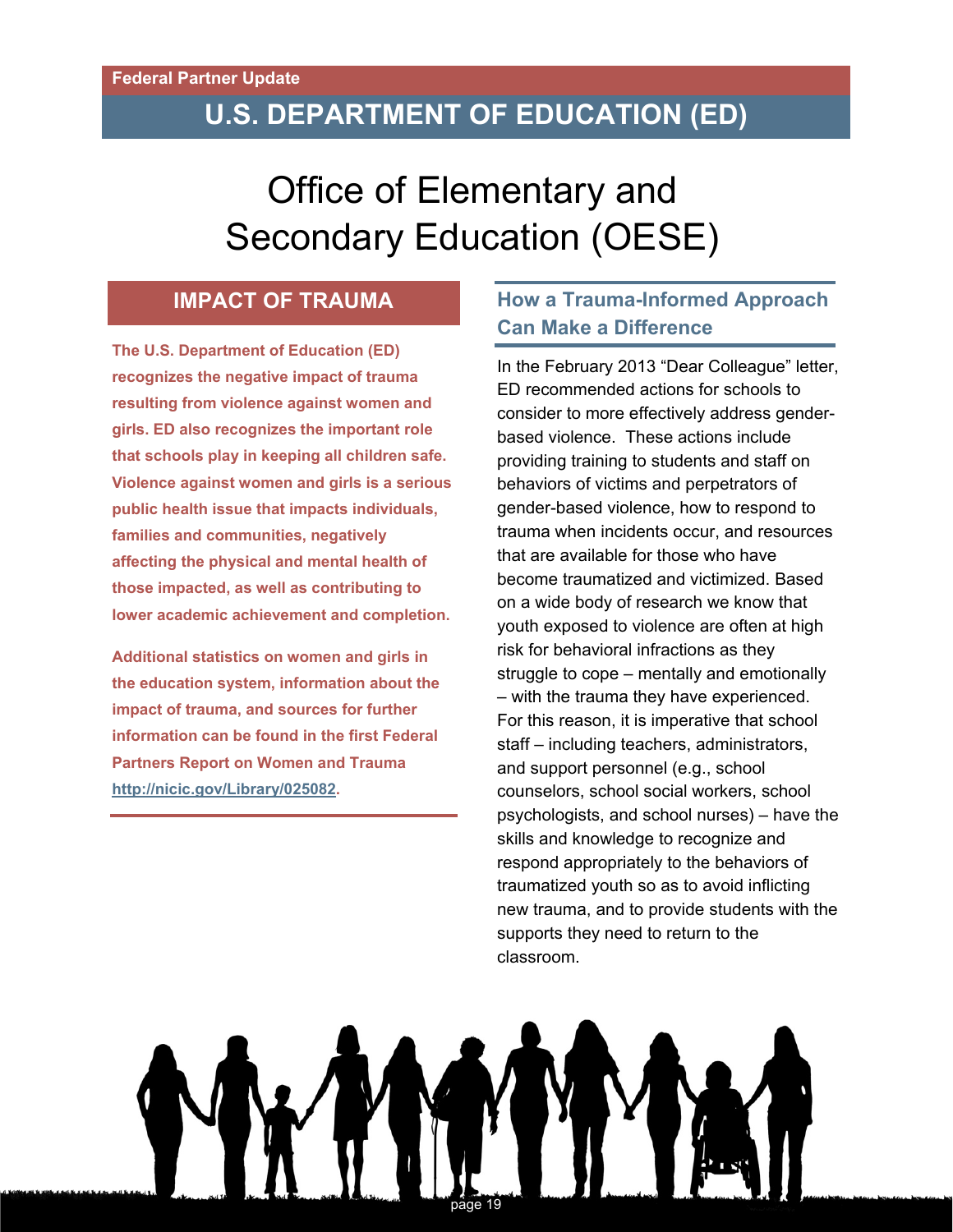### **Major Accomplishments 2010-2013**

ED provides resources to help educators implement effective programs and strategies designed to mitigate the effects of trauma, improve school climate, and prevent violence against youth. In February 2013, ED issued a "Dear Colleague" letter to chief state school officers, requesting voluntary action to reduce gender-based violence in schools and to help ensure that all students are safe. To accompany the letter, ED released a "What Schools Can Do" brief, outlining simple actions that schools and communities can take voluntarily, as well as resources available to support school leaders in reducing gender-based violence www2.ed.gov/policy/gen/guid/secletter/index.html ED's National Center on Safe Supportive Learning Environments [http://safesuppotivelearning.ed.gov](http://safesuppotivelearning.ed.gov/)  released a training module targeted to education of specialized instructional personnel (e.g., counselors,

school psychologists, school nurses, etc.) on teen dating violence intervention and prevention. Gender-based violence, including teen dating violence, was one of five major tracks and priority topics during the OESE, Office of Safe and Healthy Students National Conference in 2011. Sessions included review of research based interventions and an overview of environmental strategies that mitigate and prevent gender based violence. ED developed a fact sheet providing resources on preventing commercial sexual exploitation of children

#### [http://www2.ed.gov/about/offices/list/oese/oshs/facts](http://www2.ed.gov/about/offices/list/oese/oshs/factsheet.html) [heet.html.](http://www2.ed.gov/about/offices/list/oese/oshs/factsheet.html) ED is a founding member and

participating federal agency in the National Forum on Youth Violence Prevention. The Forum is a network of communities and federal agencies that work together, share information and build local capacity to prevent and reduce youth violence. In 2013, OESE made funding available through an interagency agreement with DOJ to provide resources for Forum locality schools to implement or expand the use of a Positive Behavioral Interventions and Support (PBIS) model to improve school climate and reduce violence.

### **New Directions and Collaborations**

The Administration's FY 2014 budget request includes \$280 million for a new Successful, Safe, and Healthy Students program that would support student achievement to high standards and help ensure that students are safe, and mentally and physically healthy and ready to learn. Within the \$280 million requested, \$112 million would be used to carry out several new school safety initiatives that are included in Now Is The Time, the President's plan to protect our children and our communities by reducing gun violence, including efforts to improve school emergency plans, create positive school climates, and counter the effects of pervasive violence on students. Two initiatives include: \$50 million for School Climate Transformation Grants and related technical assistance to help 8,000 schools train their teachers and other school staff to implement evidence-based strategies to improve school climate. The School Climate Transformation Grants initiative builds on the development and testing of evidence-based multi-tiered decisionmaking frameworks, such as PBIS, which have been supported with funds from the Department's Office of Special Education and Rehabilitative Services. \$25 million for Project Prevent grants to LEAs to help schools in communities with pervasive violence break the cycle of violence. Exposure to violence affects almost two out of every three children. And research shows that both direct and indirect exposure to community violence can impact children's mental health and development and can increase the likelihood that these children will later commit violent acts themselves. Being the victim of, or being exposed to, community violence in childhood is also associated with post-traumatic stress disorder. Project Prevent would address this problem by supporting the deployment of resources and technical assistance through local projects.

#### **Additional Resources**

Update contact[: Phyllis.Scattergood@ed.gov](mailto:Phyllis.Scattergood@ed.gov) [http://www2.ed.gov/about/offices/list/oese/index.htm](http://www2.ed.gov/about/offices/list/oese/index.html?src=oc) [l?src=oc](http://www2.ed.gov/about/offices/list/oese/index.html?src=oc)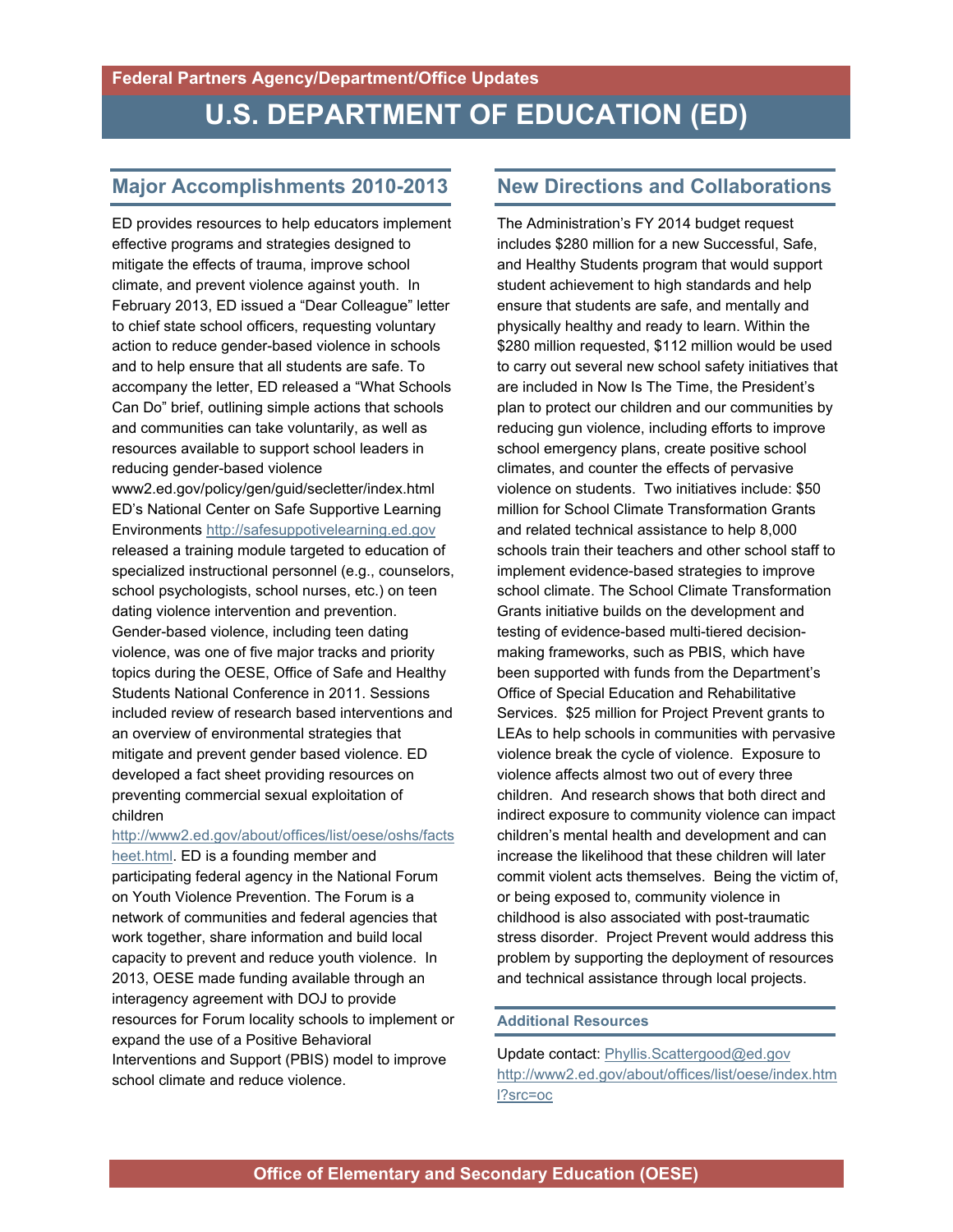Administration for Children and Families (ACF) Family Violence Prevention and Services

## **IMPACT OF TRAUMA**

**The Family Violence Prevention and Services Program (FVPSP) encounters trauma and violence against women in every aspect of its work, with each individual the program serves. Each year, FVPSP programs serve more than 1.2 million survivors of domestic violence (DV) and their children. Nationwide, approximately 15.5 million children are exposed to DV annually, and nearly half of all residents of FVPSP DV shelters are children. DV has been associated with a wide range of mental health consequences, including depression, post-traumatic stress disorder, and a range of behaviors related to trauma reactions. For many survivors, these issues may resolve with increased safety and support, but others may benefit from additional resources and treatment. Additional statistics and further information about family violence can be found in the first Federal Partners Report on Women and Trauma [http://nicic.gov/Library/025082.](http://nicic.gov/Library/025082)** 

# **How a Trauma-Informed Approach Can Make a Difference**

The traumatic impact of domestic violence is often enduring; regardless of how much time has passed since the abuse, a domestic survivor's social and emotional wellbeing can be deeply affected. The FVPSA Program supports national training and technical assistance (TA) to build and sustain organizational capacity in delivering traumainformed, developmentally sensitive, culturally relevant services for children, individuals, and families affected by domestic violence and other trauma. Trauma-informed domestic violence services are sensitive to the traumatic impact of violence and abuse, including how it affects a domestic violence survivor's ability to cope, to access services, and to feel safe both physically and emotionally. Such services are strengths‐based and non-pathologizing; take steps to identify potential trauma triggers, reduce re-traumatization; and attend to the quality of interactions for survivors and program staff.

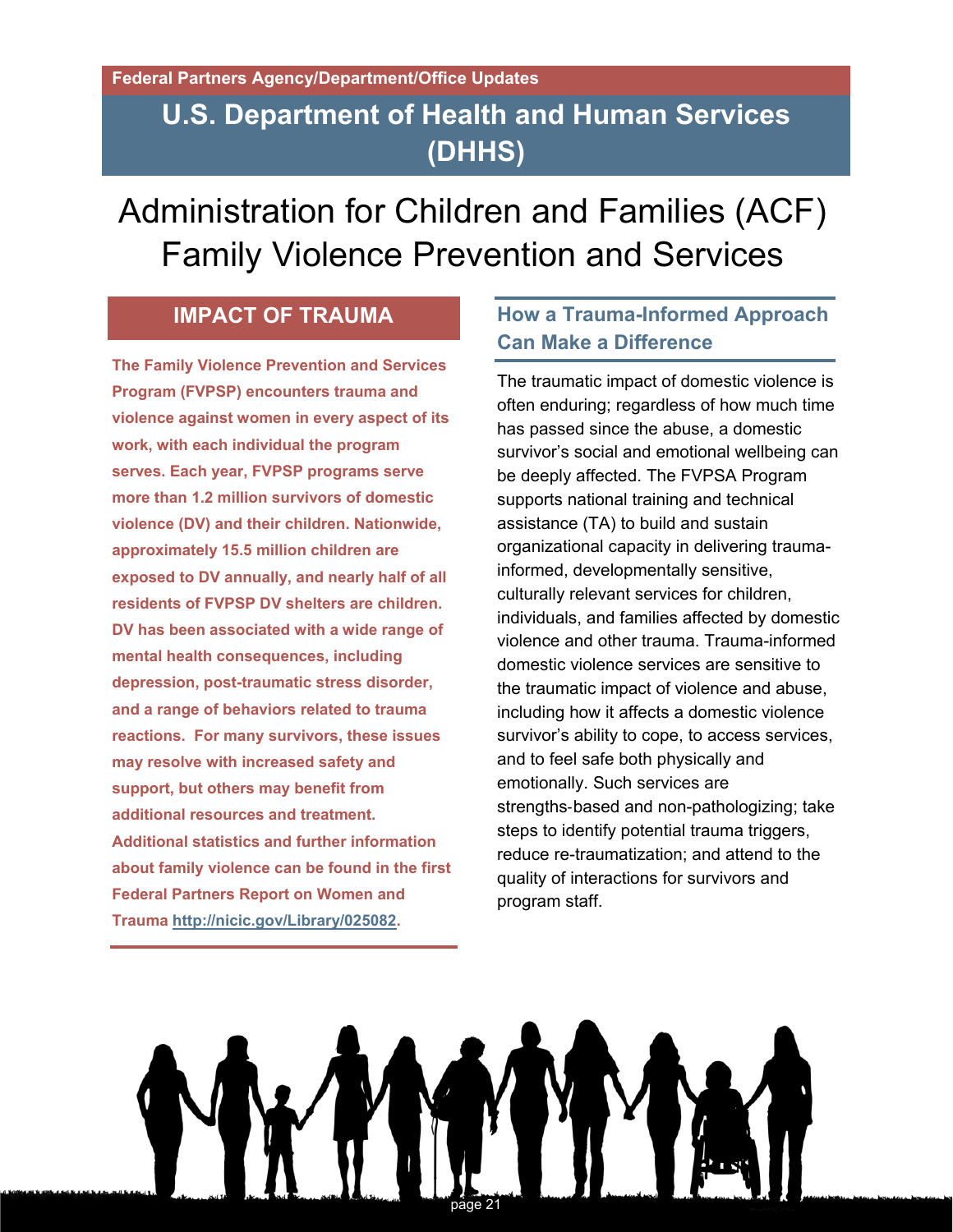#### **Major Accomplishments 2010-2013**

FVPSP's grantee the National Center on Domestic Violence, Trauma & Mental Health (NCDVTMH) provides comprehensive, accessible, and culturally relevant TA on trauma-related issues. NCDVTMH: 1) promotes dialogue between domestic violence and mental health organizations, policy-makers, and survivor/advocacy groups about the complex intersections of domestic violence, trauma and mental health; 2) builds capacity among local agencies, state domestic violence coalitions, and state mental health systems; and 3) recommends policies, practices, and collaborative models to positively impact survivors and their children.

NCDVTMH offers a wide range of trainings, materials, and tools for practitioners. For example, 800 people participated in a 2012 webinar series; a handbook for attorneys was jointly authored with OVW; a series of tip sheets and conversation guides were published for domestic violence staff, and a new literature review provides an analysis of trauma-based treatments for survivors of DV. NCDVTMH also offers an online resource library, a searchable collection of materials, and an archive of research-based resources. [www.nationalcenterdvtraumamh.org](http://www.nationalcenterdvtraumamh.org/)

In 2010, FVPSA began an initiative to support four statewide capacity-building projects and a national TA provider to expand support for children exposed to domestic violence. Products include an online resource center and a guide for advocates working with children.

#### **New Directions and Collaborations**

NCDVTMH works with FVPSA's state domestic violence coalitions and culturally specific resource centers to build capacity to deliver culturally relevant, trauma-informed care [www.dvinstitute.org,](http://www.dvinstitute.org/) [www.apiidv.org,](http://www.apiidv.org/) [www.nationallatinonetwork.org.](http://www.nationallatinonetwork.org/)

In 2012-2013, NCDVTMH is working to build partnerships among domestic violence, mental health, and substance abuse providers to improve trauma-informed services for survivors and their children.

In 2012, NCDVTMH collaborated with the National Network to End Domestic Violence to assess the training and TA needs of state and territory domestic violence coalitions, and to gather information on traumainformed work in coalitions and programs.

With the Institute for Domestic Violence in the African American Community, NCDVTMH is hosting community forums in the Detroit area to determine strengths, disparities and gaps in the current system and addressing unmet trauma and mental health needs.

The Battered Women's Justice Project, a FVPSP resource center, promotes traumainformed services for the military community through online trainings and webinars.

#### **Additional Resources**

Update contact: [shawndell.dawson@acf.hhs.gov](mailto:shawndell.dawson@acf.hhs.gov)  [www.VAWnet.org](http://www.vawnet.org/)  [www.futureswithoutviolence.org](http://www.futureswithoutviolence.org/)  [www.bwjp.org](http://www.bwjp.org/) 

**Administration for Children and Families (ACF), Family Violence Prevention and Services)**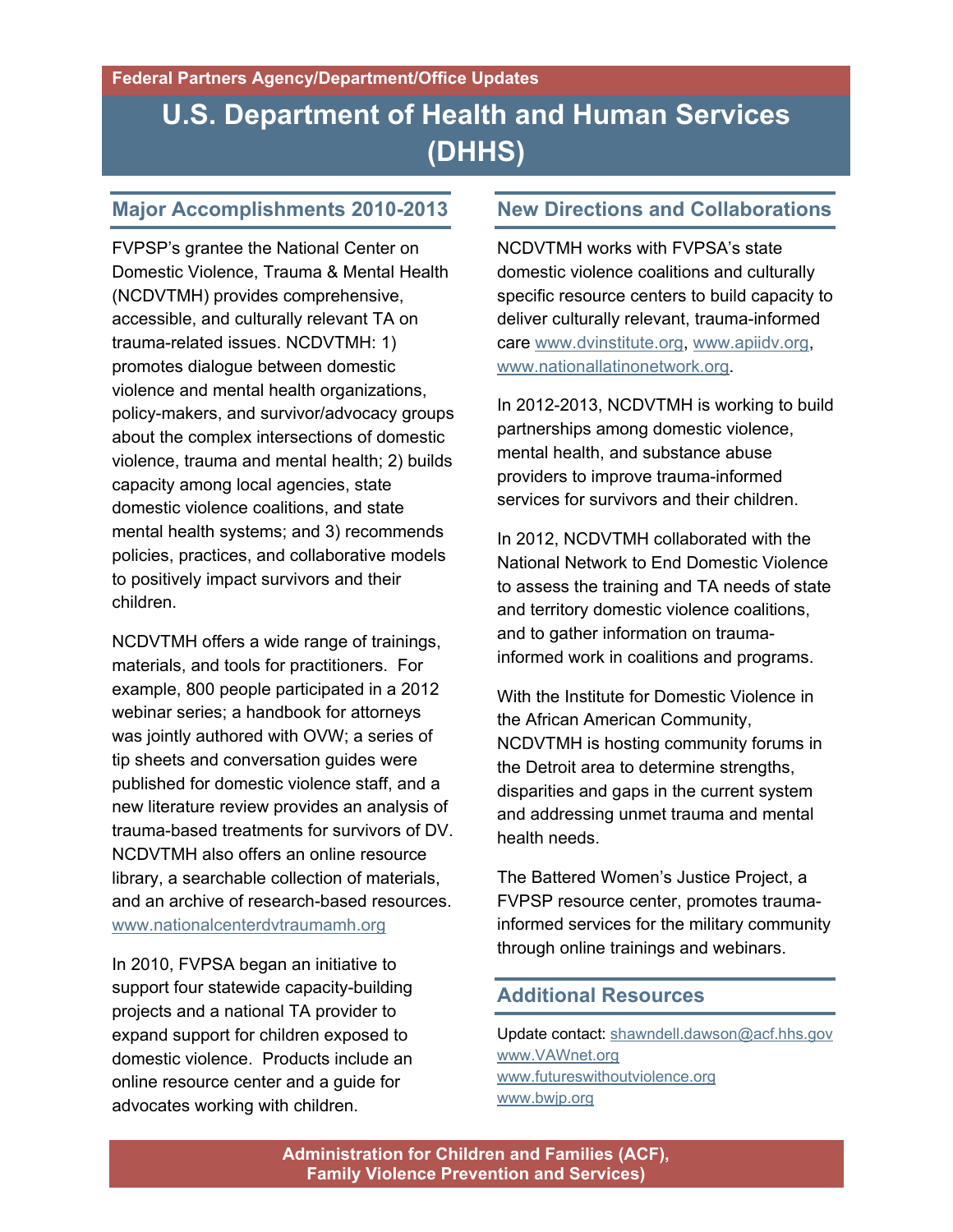# Agency for Healthcare Research and Quality (AHRQ)

### **IMPACT OF TRAUMA**

**The Agency for Healthcare Research and Quality's (AHRQ) mission is to improve the quality, safety, efficiency, and effectiveness of health care for all Americans through services research, knowledge synthesis, and development of tools for improving services and practice. Women's health is one of AHRQ's priority areas. Violence and trauma affect all areas of women's health. Healthcare providers need to be informed about and skilled in addressing the often unrecognizable health effects of violence and abuse. Research on the efficacy and effectiveness of trauma-informed care as well as tools to assist in training and implementation would contribute to this goal. Additional information about the impact of trauma on the health of women and girls, and sources for further information can be found in the first Federal Partners Report on Women and Trauma [http://nicic.gov/Library/025082.](http://nicic.gov/Library/025082)** 

## **How a Trauma-Informed Approach Can Make a Difference**

AHRQ works in partnership with other HHS agencies to develop and disseminate knowledge about trauma and traumainformed care in primary care settings.

In the late 1990's, AHRQ issued a Request for Applications on violence against women, resulting in a number of tools currently available on the AHRQ website. Materials include an assessment instrument to evaluate domestic violence programs in hospital settings, a manual of evidencebased practices for medical examination and treatment of victims of sexual assault, and a review of programs and tools that improve care for victims of domestic violence. The Innovations Exchange, a fully searchable site hosted by AHRQ, includes a number of programs related to trauma. A user can find evidence-based innovations and quality tools, view new innovations and tools published biweekly, and learn from experts through events and articles. [http://innovations.ahrq.gov](http://innovations.ahrq.gov/) 

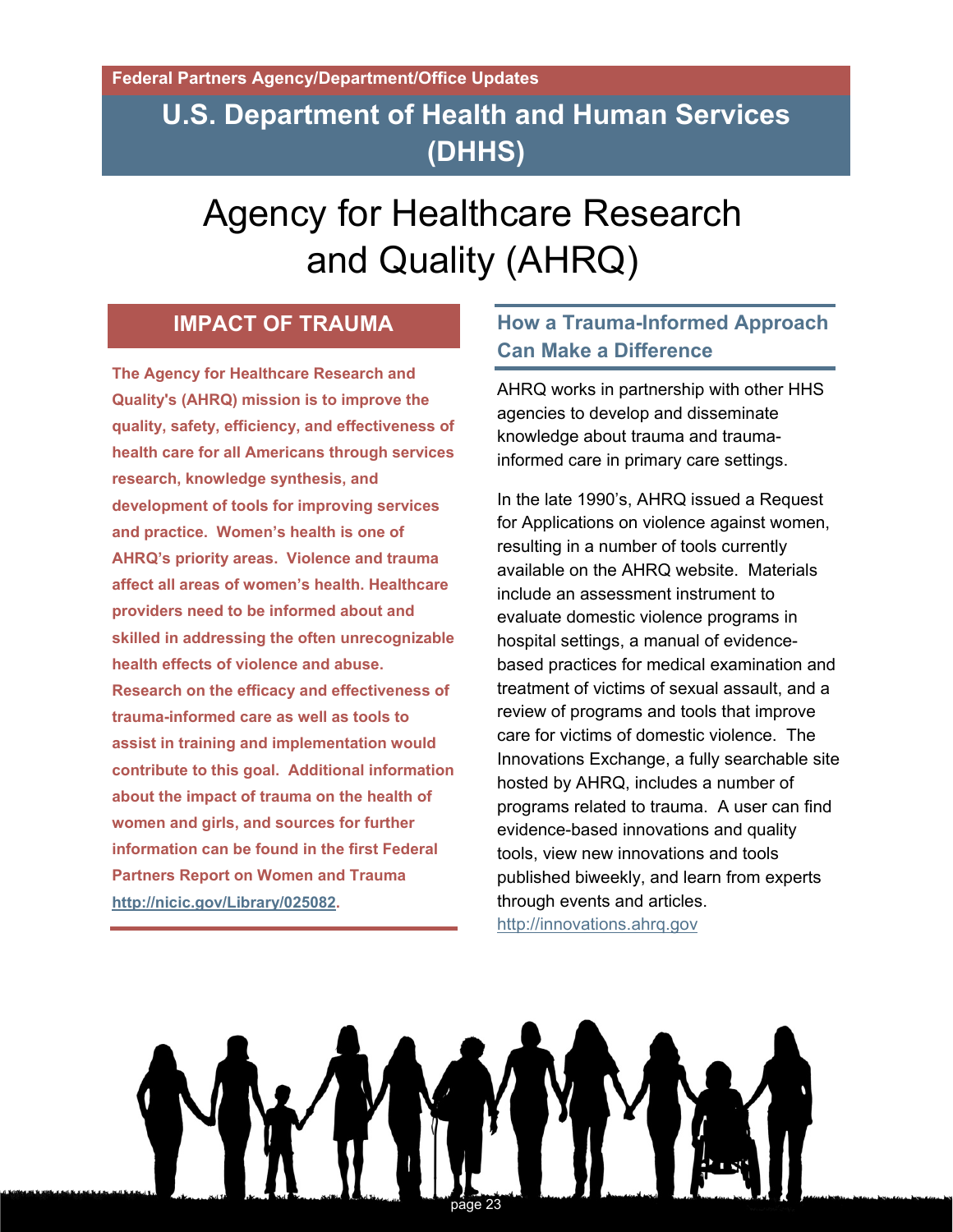### **Major Accomplishments 2010-2013**

In April 2013, AHRQ supported a conference grant to Yale University. The primary goal of the conference was to articulate and disseminate empirically-informed knowledge, attitudes, and skills that mental health practitioners working with trauma survivors should have from a "competency" perspective. Participants were experts in the field of trauma. They defined interdisciplinary competencies that apply across psychology, social work and psychiatry, and that are equally applicable to adults and children. Further, the participants defined the fewest number of essential competencies that focus on commonalities in the field rather than differences.

The competencies developed at this conference should serve as useful tools for training programs and for individual mental health providers. They will eventually be published and disseminated in multiple formats including brochures, newsletters, and presentations. The intent is for the competencies to form the basis for a trauma psychology guideline, specialty, or proficiency within the American Psychological Association.

#### **New Directions and Collaborations**

AHRQ supports the US Preventive Services Task Force (USPSTF), an independent panel of non-Federal experts in prevention and evidence-based medicine. Members include primary care providers such as internists, pediatricians, family physicians, gynecologists/obstetricians, nurses, and health behavior specialists. The USPSTF conducts scientific evidence reviews of a broad range of clinical preventive health care services (such as screening, counseling, and preventive medications) and develops recommendations for primary care clinicians and health systems. Currently, there are two recommendations related to trauma:

Screening for Intimate Partner Violence and Abuse of Elderly and Vulnerable Adults. [http://www.uspreventiveservicestaskforce.or](http://www.uspreventiveservicestaskforce.org/uspstf12/ipvelder/ipvelderfinalrs.htm) [g/uspstf12/ipvelder/ipvelderfinalrs.htm.](http://www.uspreventiveservicestaskforce.org/uspstf12/ipvelder/ipvelderfinalrs.htm)

Primary Care Interventions to Prevent Child Maltreatment: U.S. Preventive Services Task Force Recommendation Statement. [http://www.uspreventiveservicestaskforce.or](http://www.uspreventiveservicestaskforce.org/recommendations.htm) [g/recommendations.htm](http://www.uspreventiveservicestaskforce.org/recommendations.htm) 

#### **Additional Resources**

#### Update contact: [Charlotte.Mullican@ahrq.hhs.gov](mailto:Charlotte.Mullican@ahrq.hhs.gov)

<http://www.ahrq.gov/research/womenix.htm>

Academy on Violence and Abuse <http://www.avahealth.org/>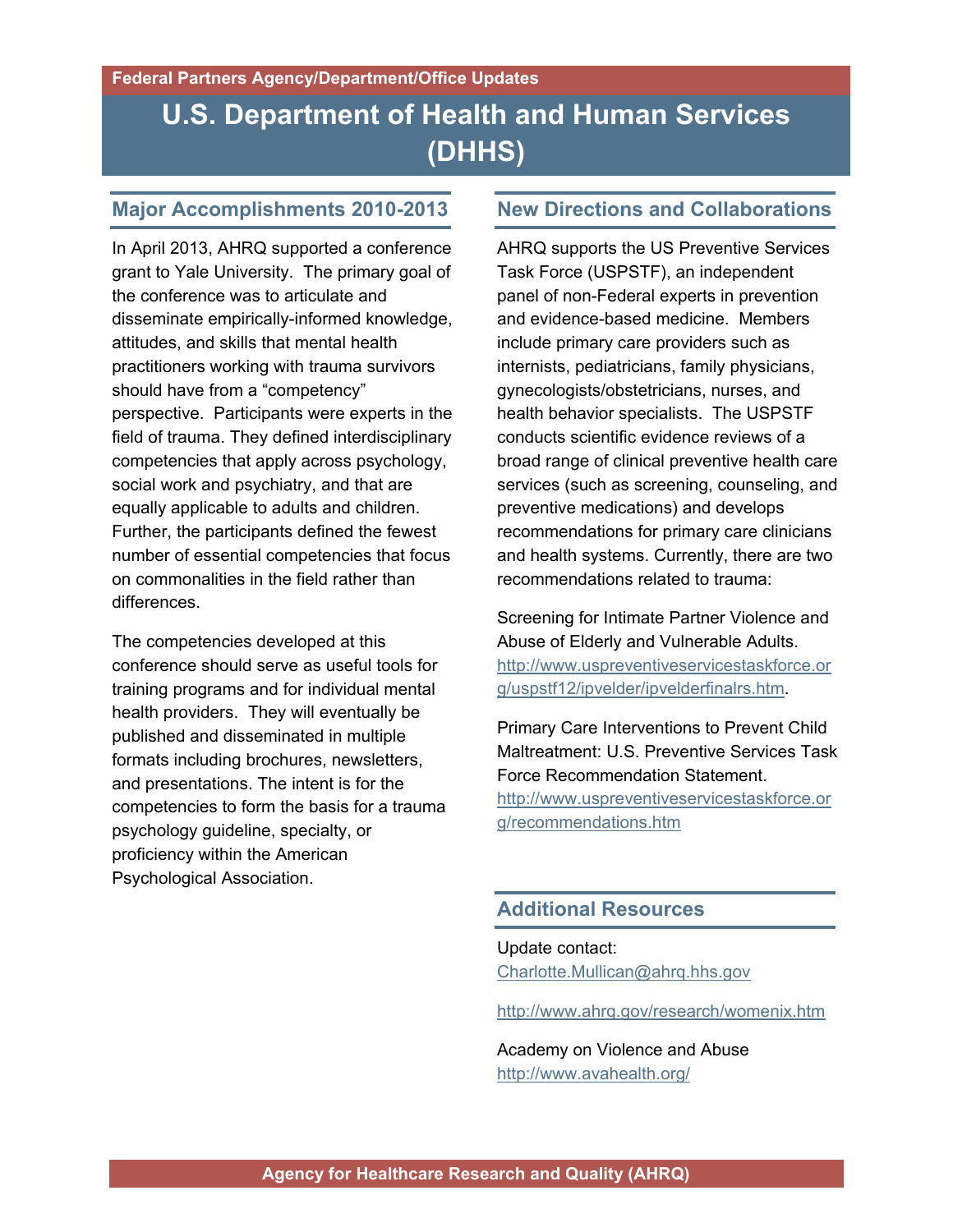# Health Resources and Services Administration, Office of Women's Health (HRSA OWH)

## **IMPACT OF TRAUMA**

**The Health Resources and Services Administration (HRSA) is the primary Federal agency for improving access to health care services for people who are uninsured, isolated or medically vulnerable. HRSA's strategic goals are to: 1) improve access to quality health care and services; 2) strengthen the health workforce; 3) build healthy communities; and 4) improve health equity. HRSA develops an annual publication, Women's Health USA, which is an easy-to-use collection of current and historical data related to the most pressing health challenges facing women, families, and communities. The 2012 edition highlighted several new topics including adverse childhood experiences and sexual violence. Additional statistics and sources for further information can be found in the first Federal Partners Report on Women and Trauma [http://nicic.gov/Library/025082.](http://nicic.gov/Library/025082)** 

# **How a Trauma-Informed Approach Can Make a Difference**

HRSA focuses on strengthening the workforce through training providers and safety net providers. In addition, HRSA addresses the behavioral health needs of the populations it serves through training on trauma-informed approaches.

In 2011, President Obama challenged HRSA-funded community health centers funded to hire 8,000 veterans (approximately one veteran per health center) over three years. This effort, along with emerging collaborations between HRSA-funded health centers and community based Veteran's Affairs (VA) outpatient clinics will facilitate the provision of primary and behavioral health care to veterans, including traumasensitive health care practices.

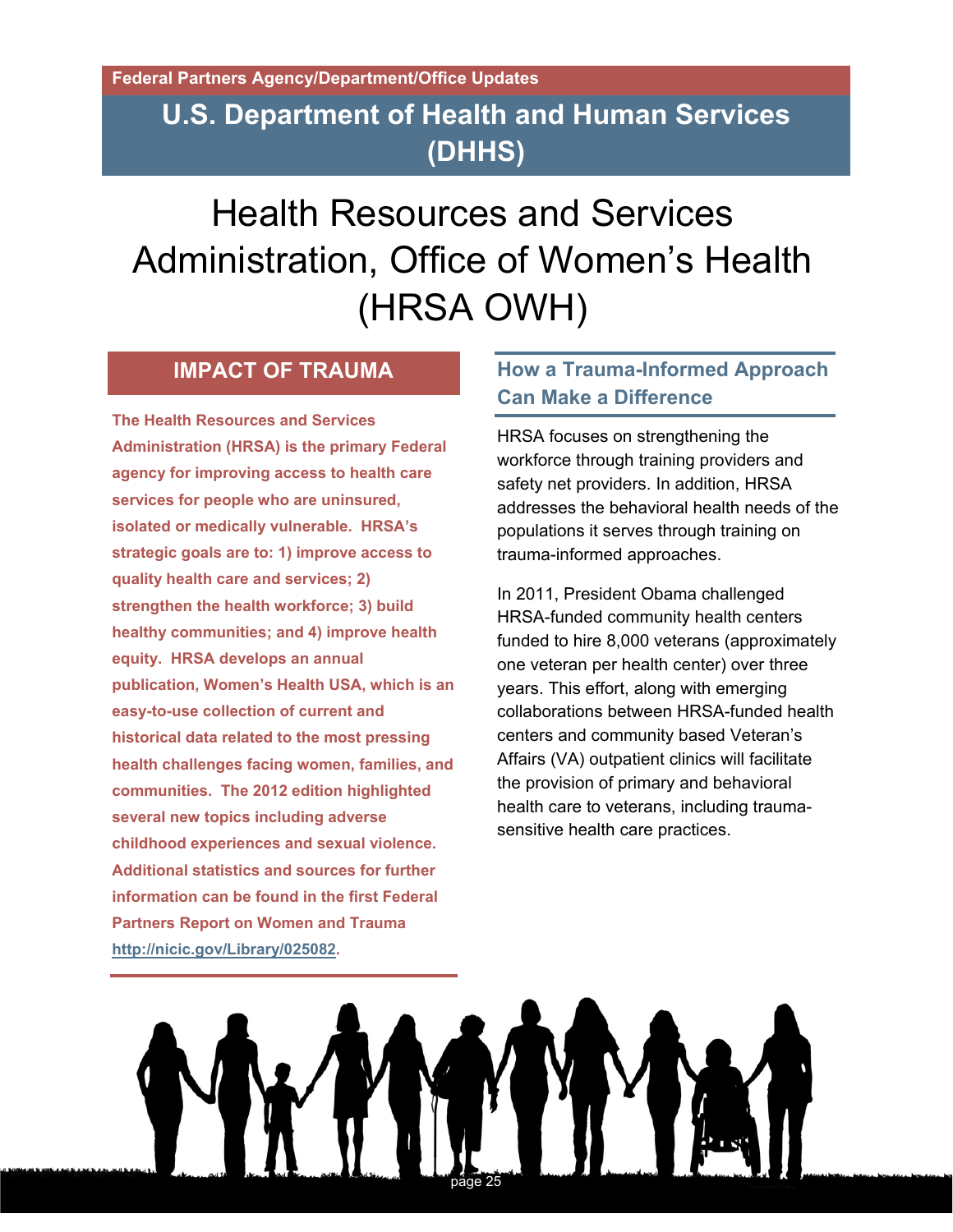### **Major Accomplishments 2010-2013**

In 2011, HRSA OWH partnered with the Health Care for the Homeless Program to increase the capacity of primary care providers to provide trauma-informed care to veterans, particularly women, and submitted recommendations resulting in a literature review and needs assessment on veterans and trauma-informed care.

In February 2013, HRSA OWH developed a Veterans Trauma-Informed Protocols Initiative to increase awareness about trauma and training on trauma-informed approaches for HRSA-funded health centers. The project is: 1) reviewing existing traumainformed practices and service delivery models; 2) disseminating information about the benefits of trauma-informed services; 3) providing recommendations on the feasibility of and mechanisms for health centers to report the integration of trauma-informed approaches into systems of care; and 4) identifying successful examples of health centers using trauma-informed practices.

Also in 2013, HRSA OWH moderated a session on Trauma-Informed Care for Women Veterans Experiencing Homelessness at the National Healthcare for the Homeless Conference and Policy Symposium. The symposium addressed the prevalence and impact of trauma on women veterans; introduced trauma-informed care; and discussed trauma-informed strategies using the *Trauma-Informed Care for Women Veterans Experiencing Homelessness: A Guide for Service Providers* tool developed by the Women's Bureau in the Department of Labor.

#### **New Directions and Collaborations**

In 2013, the HRSA Office of Special Health Affairs will host a Trauma-Informed Care webinar for HRSA-funded safety net providers (with subject matter experts from SAMHSA), and will implement a new project on Meeting the Behavioral Health Care Needs of Veterans that will incorporate trauma-informed approaches. The program will include a Certificate program and a selfdirected, 16-hour online course to train civilian behavioral health and primary care providers on military orientation and primary care and behavioral health issues affecting veterans and their families.

To address the behavioral health needs and the impact of trauma on the people they serve, HRSA has partnered with the Substance Abuse and Mental Health Services Administration (SAMHSA) to establish the Center for Integrated Health Solutions. The Center provides continuing education for civilian, community-based primary care, and behavioral health providers regarding the needs of veterans, service members, and their families, and includes a focus on trauma-informed care. The goal is to train 10,000 providers by the end of FY2013.

#### **Additional Resources**

Update contact: [MRice@hrsa.gov](mailto:MRice@hrsa.gov) 

<http://www.hrsa.gov/index.html>

[http://www.integration.samhsa.gov/clinical](http://www.integration.samhsa.gov/clinical-practice/trauma)[practice/trauma](http://www.integration.samhsa.gov/clinical-practice/trauma)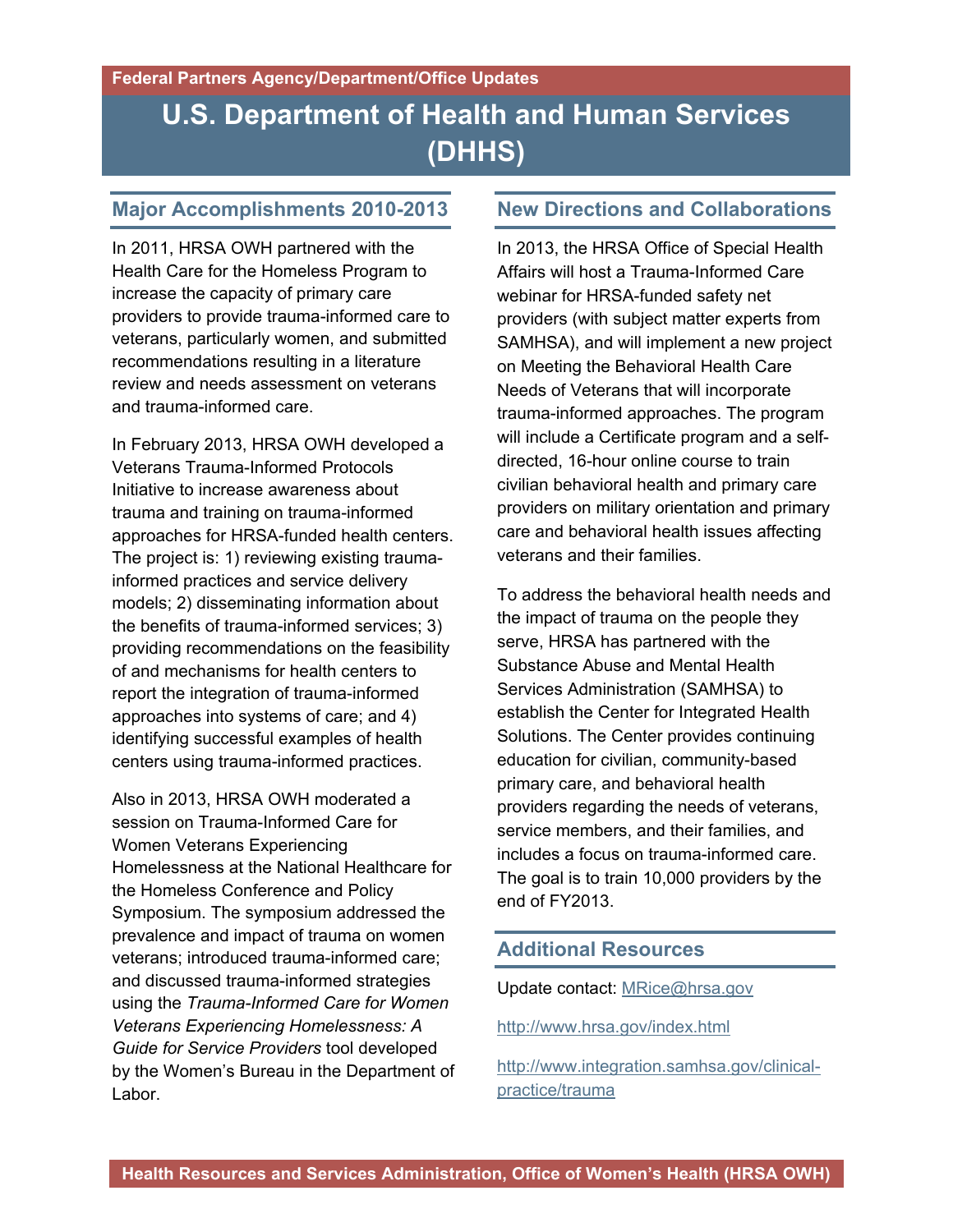# National Institutes of Health (NIH)

## **IMPACT OF TRAUMA**

**The mission of the National Institutes of Health (NIH) is to seek fundamental knowledge about the nature and behavior of living systems and the application of that knowledge to enhance health, lengthen life, and reduce illness and disability. As the federal government's main funder of research, NIH must address the full range of conditions, disorders and diseases affecting Americans. Research funded by NIH is informing the public how trauma changes the brain and alters behavior. In addition, NIHfunded research is underscoring the importance of trauma-informed care for the survivors and importance of tailoring the care for women as well as men because of unique needs of each, all to ensure that trauma is recognized and treated and that survivors are not re-victimized when they seek care. Many NIH Institutes place trauma and the ways to address it on their list of top research priorities as part of their strategic planning.** 

#### **How a Trauma-Informed Approach Can Make a Difference**

Several Institutes within NIH are promoting discoveries within the brain and behavioral sciences in order to better understand the functioning of the brain that can be translated to the study of mental disorders, including the role of trauma. More specifically, NIH is making strides in its efforts to understand how changes in behavior and environment can lead to changes in the brain and, in turn, how changes in the brain can lead to mental illness. In addition, NIH is focusing on understanding how these changes can inform (and be informed by) fundamental research to understand the trajectories of trauma across the lifespan and across diverse populations. By learning more about the trajectories by which trauma develops, NIH is aiming at stimulating innovative psychosocial and biomedical approaches that can prevent or change these trajectories before the consequences of the trauma occur. Furthermore, NIH is placing a strong focus on public health impact by aiming to create better methods for ensuring that its funded research reaches all whose lives are affected by trauma, as well as those who are dedicated to their care.

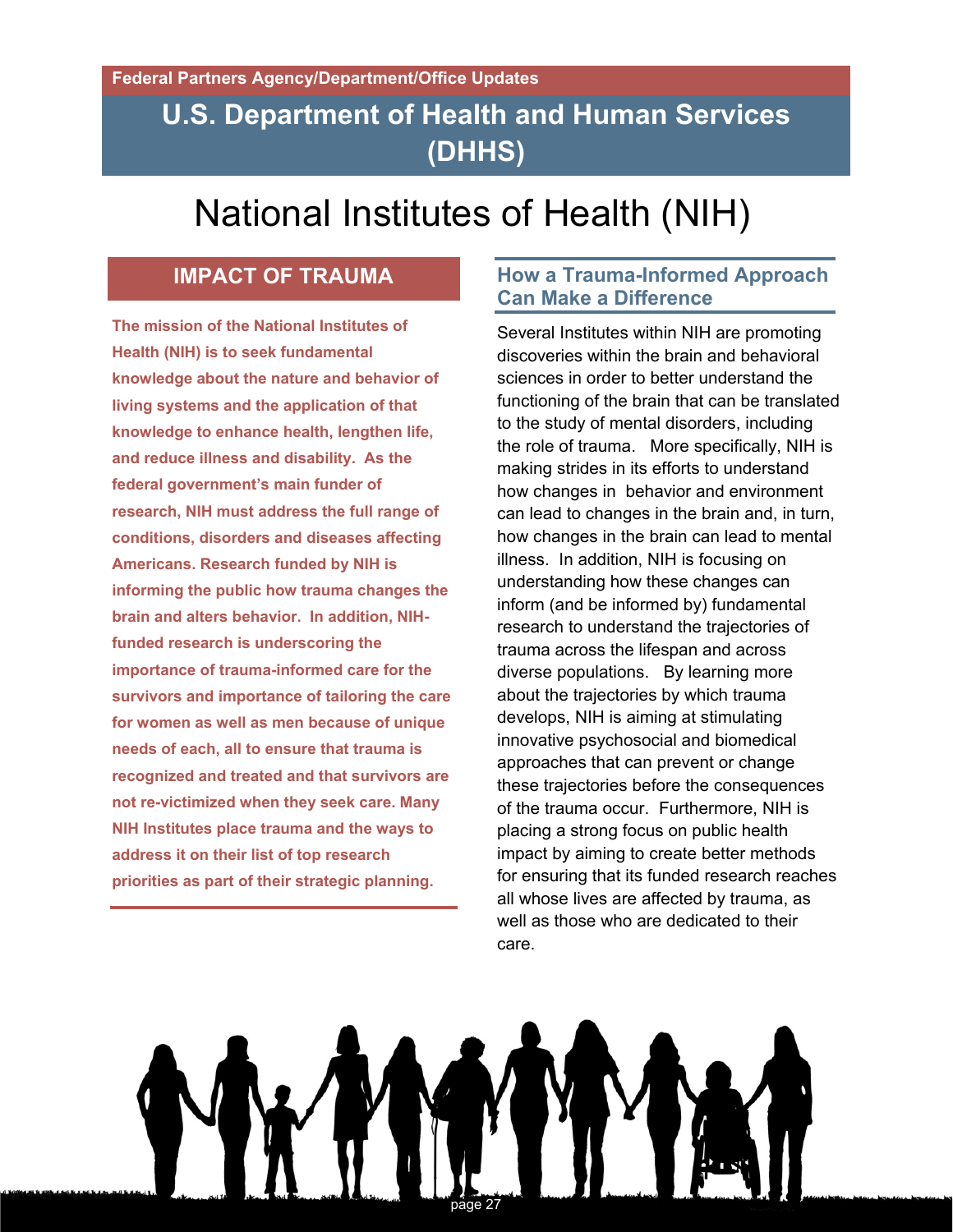#### **Major Accomplishments 2010-2013**

NIH-funded research has made significant progress in identifying a wide array of genetic, neurobiological, and behavioral factors that affect many mental disorders, including trauma. Studies have shown that genetic variations can increase risk for developing a mental disorder. Environmental and experiential influences, such as traumatic stress, have been shown to interact with specific genetic variations during sensitive periods of development, often in gender-specific ways, compounding risk for mental disorders by altering the

structure and function of neural pathways.

A significant development in health care over the past several decades is the recognition that a history of serious traumatic experiences plays an often-unrecognized role in women's and girls' physical and mental health problems (Felitti et al,1998; Messina & Grella, 2006). The interrelationship between substance abuse and trauma in women's lives indicates the need for a multi-focused approach to services. The National Institute on Drug Abuse funded a randomized controlled trial of a brief intervention used to prepare women and girls for the procedures of a medical rape exam. Post-rape forensic exams may exacerbate traumatic distress because they include cues that may serve as reminders of the assault. A video was developed to minimize anxiety/discomfort during examinations, and prevent increased substance use and abuse following sexual assault. Among women who reported marijuana use prior to the

assault, those randomly assigned to view the video reported a significantly lower frequency of marijuana at 1.5, 3 and 6 months postassault, a pattern that remained stable over time (Resnick et al., 2007; 2012).

#### **New Directions and Collaborations**

NIH public access database with listings for multiple categories of injury; traumatic brain injury; violence; and violence against women.

[http://report.nih.gov/categorical\\_spending.aspx](http://report.nih.gov/categorical_spending.aspx) 

NIH web portal [www.nih.gov](http://www.nih.gov/) 

Main website for the Office of Research on Women's Health<http://orwh.od.nih.gov/>

NIH National Library of Medicine Women's Health Resources, Violence and Abuse [http://www.womenshealthresources.nlm.nih.gov/hea](http://www.womenshealthresources.nlm.nih.gov/healthtopics.html#b019) [lthtopics.html#b019](http://www.womenshealthresources.nlm.nih.gov/healthtopics.html#b019) 

#### **Additional Resources**

Author's contact: [snoursi@nida.nih.gov](mailto:snoursi@nida.nih.gov) 

Felitti, V.J. et al (1998). Relationship of childhood abuse and household dysfunction to many of the leading causes of death in adults: The adverse childhood experiences (ACE) study. American Journal of Preventive Medicine, 14 (4): 245–58.

Messina, N. & Grella C. (2006). Childhood trauma and women's health outcomes: A California prison population. American Journal of Public Health, 96 (10):1842-48.

Resnick, H. S. et al (2007). An acute post-sexual assault intervention to prevent drug abuse: Updated findings. Addictive Behaviors, 32, 2032–2045.

Resnick, H.S. et al (2012). Assault related substance use as a predictor of substance use over time within a sample of recent victims of sexual assault. Addictive Behaviors, 37, 914-921.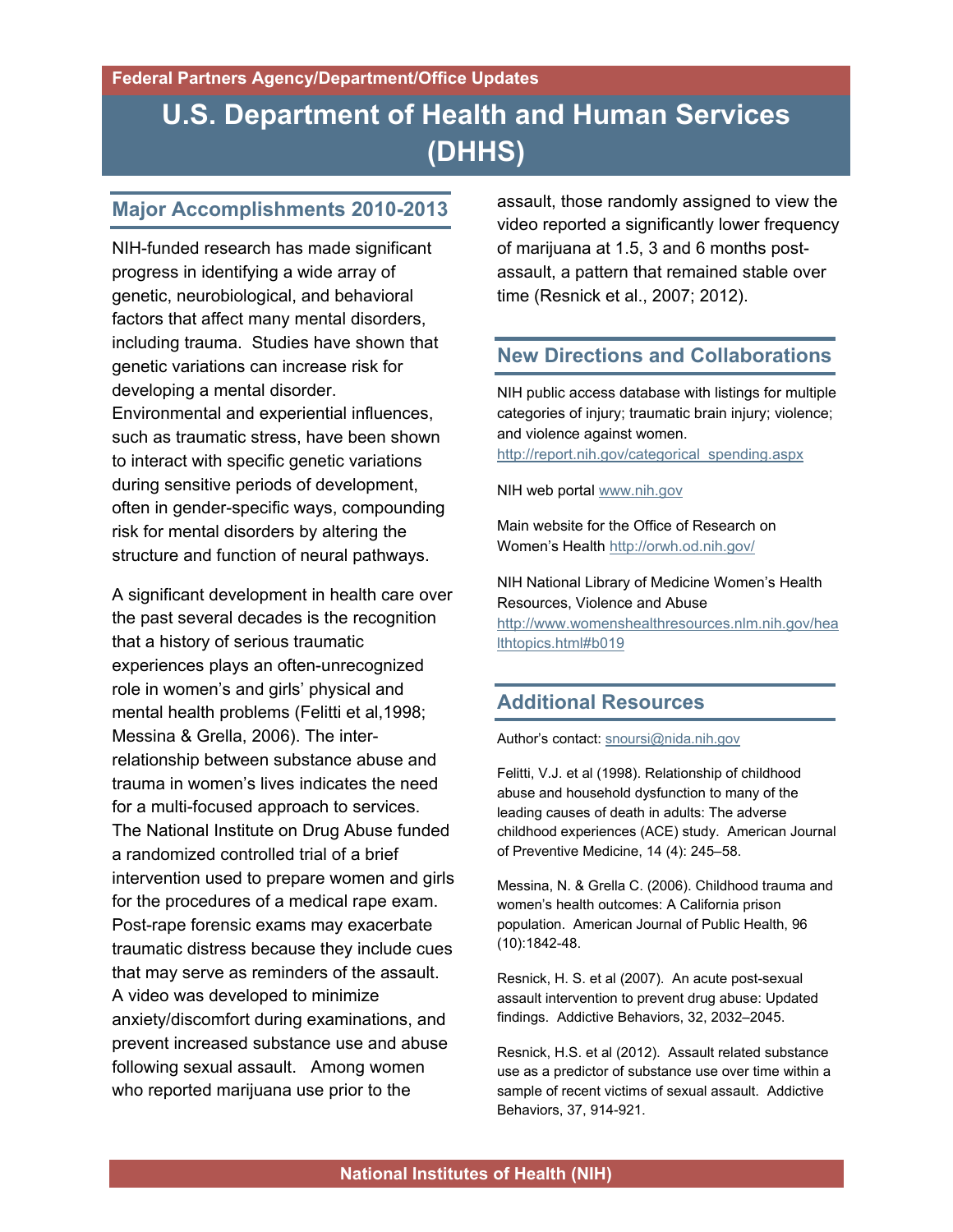# Office on Women's Health (OWH)

### **IMPACT OF TRAUMA**

**The Office on Women's Health provides national leadership and coordination to improve the health of women and girls through policy, education and model programs. The vision of OWH is for all women and girls to achieve the best possible health. To that end, the goals of OWH are to: inform and advance policies; educate the public; educate professionals; and support model programs. OWH leads the HHS Steering Committee on Violence Against Women and is an HHS representative to the White House Council on Women and Girls; the White House Working Group on the Intersection of HIV/AIDS, Violence Against Women and Girls and Gender-related Health Disparities; and the Office of the Vice President's Working Group on Violence Against Women. Statistics on the prevalence of trauma in the lives of women and girls, information about the impact of trauma on health status, and sources for information on women, trauma and health can be found in the first Federal Partners Report on Women and Trauma [http://nicic.gov/Library/025082.](http://nicic.gov/Library/025082)** 

#### **How a Trauma-Informed Approach Can Make a Difference**

OWH in the U.S. Department of Health and Human Services (HHS) was established in 1991 to improve the health of American women by advancing and coordinating a comprehensive women's health agenda throughout HHS. OWH also works with numerous government agencies, non-profit organizations, consumer groups, and associations of health care professionals. During the early 1990's, OWH focused on developing women's health as a specialized issue for government action and attention. With women's health now firmly rooted in the national health landscape, OWH is focusing on women's health priorities to meet the sweeping demographic trends of the next century and to focus on the millions of underserved women in America.

#### **Major Accomplishments 2010-2013**

In 2010, in collaboration with ACF, OWH launched Project Connect: A Coordinated Public Health Initiative to Prevent Domestic and Sexual Violence. In 2012, the program expanded into six new states and five new sites that serve Native Americans/Alaskan Natives and Asian Pacific Islanders.

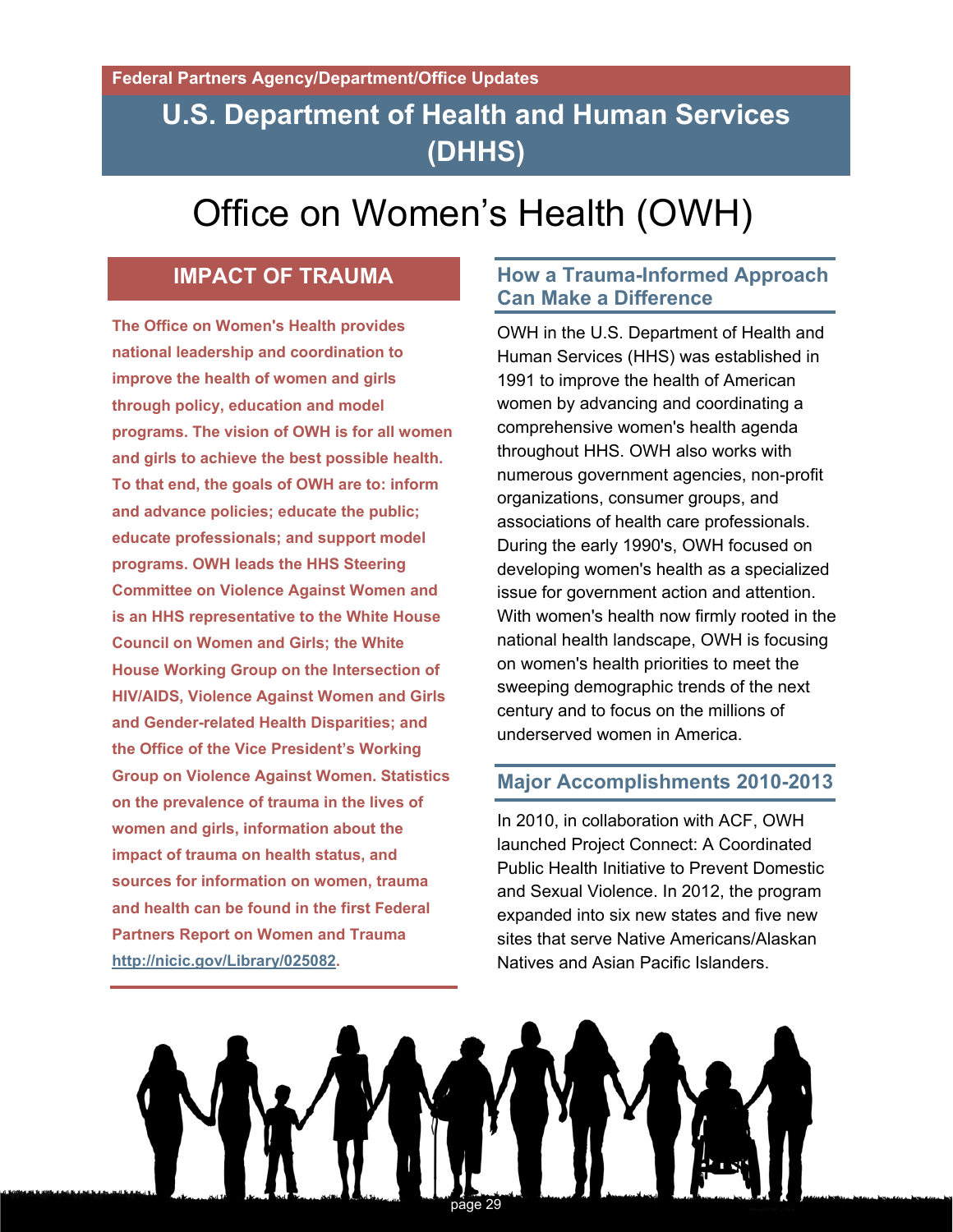More than 1,500 health providers in eight states and two tribes were trained.

In 2012 OWH and OVW led the HHS Steering Committee on Violence Against Women in convening an event addressing sexual violence on campus in recognition of sexual assault awareness month.

In 2012, OWH convened the second National Conference on HIV and Violence Against Women, a pre-event for CDC's National HIV Prevention Conference. More than 300 service providers participated from the fields of domestic violence, sexual assault, and HIV/AIDS.

OWH, with support from SAMHSA, is conducting a webinar series on traumainformed services for women and girls and trauma-informed services. More than 21,000 individuals have participated to date.

OWH is implementing a national training initiative for community-based organizations from diverse sectors on the impact of trauma, the role of gender in the trauma experience, and strategies to provide trauma-informed programs and services.

More than 35 presentations on how traumainformed approaches can improve patient care have been given across HHS Region V, reaching more than 2,200 service providers.

OWH and SAMHSA are co-chairing the planning for a region-wide event in 2013 to advance the National Strategy for Suicide Prevention, a Report of the U.S. Surgeon General and the National Action Alliance for Suicide Prevention.

#### **New Directions and Collaborations**

Through 2014, OWH will continue developing a best practices model and recommendations for gender-specific services for women re-entering the community after release from incarceration.

Recognizing the importance of oral health, the role of the dental team in screening for domestic and intimate partner violence (DV/IPV), and ensuring that screening is trauma-informed is a priority for Region I, and a webinar is planned on the topic. In 2011, they began collecting information on dental teaching institutions incorporating DV/IPV education and awareness in the undergraduate curriculum. In conjunction with CCWH, OWH has developed resources for health care providers on screening, counseling, and referring victims of IPV. New private health plans must cover recommended women's preventive services, including domestic violence screening and counseling, with no cost-sharing.

OWH is the focal point for several HHS-wide initiatives on DV and human trafficking. Wallet-sized safety cards have also been created to give to patients or put in healthcare settings to help prevent DV/IPV.

#### **Additional Resources**

Update contacts: [Sandra.Bennett-Pagan@hhs.gov](mailto:Sandra.Bennett-Pagan@hhs.gov) [Michelle.Hoersch@hhs.gov](mailto:Michelle.Hoersch@hhs.gov) [Aleisha.Langhorne@hhs.gov](mailto:Aleisha.Langhorne@hhs.gov) 

[http://www.womenshealth.gov](http://www.womenshealth.gov/)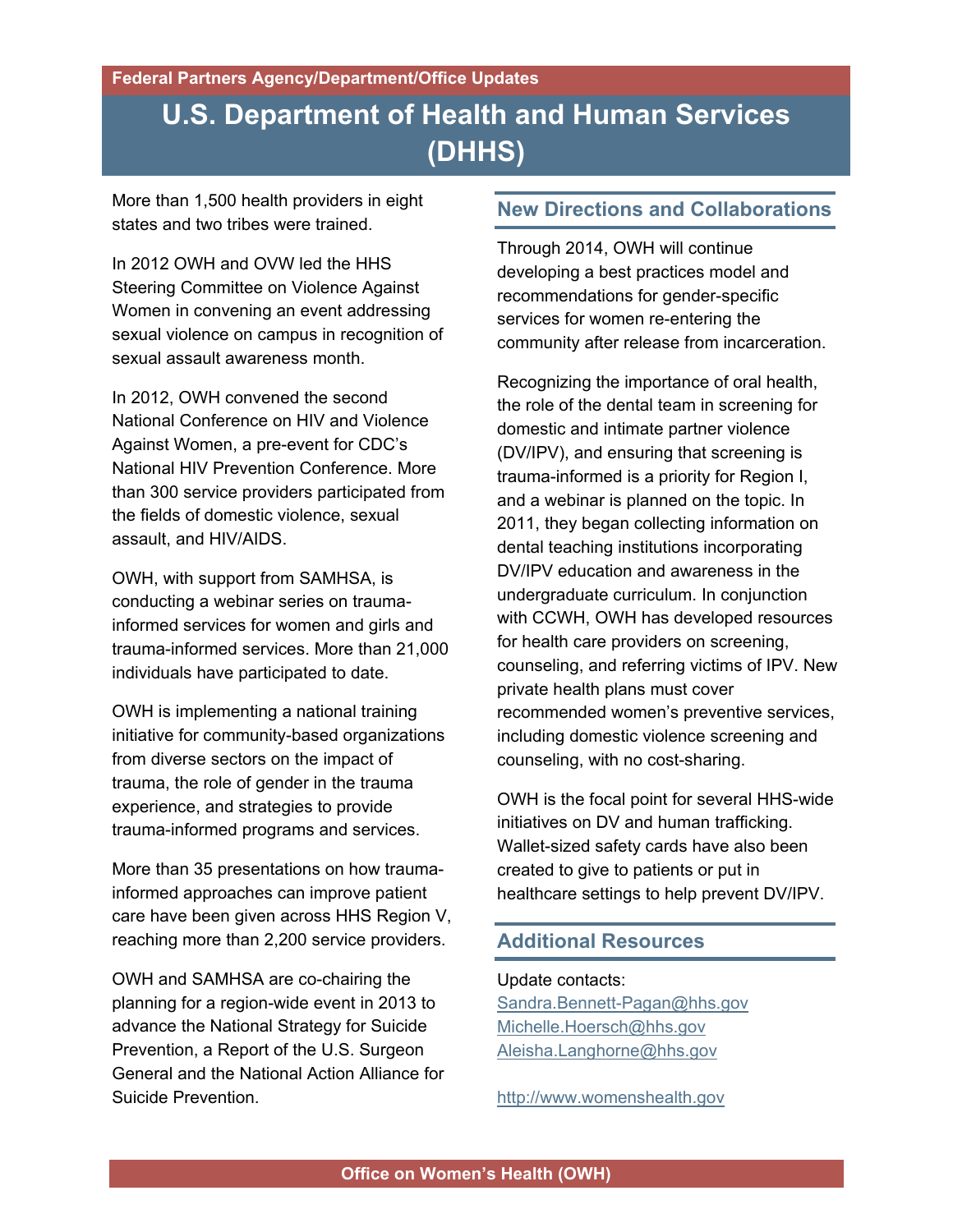# Substance Abuse and Mental Health Services Administration (SAMHSA)

## **IMPACT OF TRAUMA**

**Interest in the impact of trauma on behavioral health has been steadily increasing since the 1970's. Models for the treatment of trauma have been developed and tested and a growing number of organizations have explored ways to make their services more responsive to people who have experienced trauma. Recently, multiple federal agencies representing varied sectors, including child welfare, primary health care, criminal justice, education, and labor have recognized the impact of trauma on the children, adults, and families they serve, and have requested assistance from SAMHSA in addressing these issues. This has compelled SAMHSA to revisit trauma-related concepts and their applicability not only to behavioral health but also to other related fields. Additional statistics on women and behavioral health, information about the impact of trauma, and sources for further information can be found in the first Federal Partners Report on Women and Trauma [http://nicic.gov/Library/025082.](http://nicic.gov/Library/025082)** 

## **How a Trauma-Informed Approach Can Make a Difference**

In 2011, the Substance Abuse and Mental Health Services Administration (SAMHSA) identified Trauma and Justice as one of its top priority Strategic Initiatives. This reflected SAMHSA's leadership in the emerging understanding of the central role of trauma in mental and substance use disorders and of the high rates of trauma and trauma histories among people with behavioral health problems and in the justice system. The goals of the Strategic Initiative are: 1) to create trauma-informed systems to implement prevention and treatment interventions and to reduce the incidence of trauma and its impact on the behavioral health of individuals and communities; and 2) to better address the needs of people with mental health and substance use issues involved with, or at-risk of involvement with, the criminal and juvenile justice systems.

#### **Major Accomplishments 2010-2013**

The organizing framework for SAMHSA's trauma work over the last three years has included: 1) developing a measurement

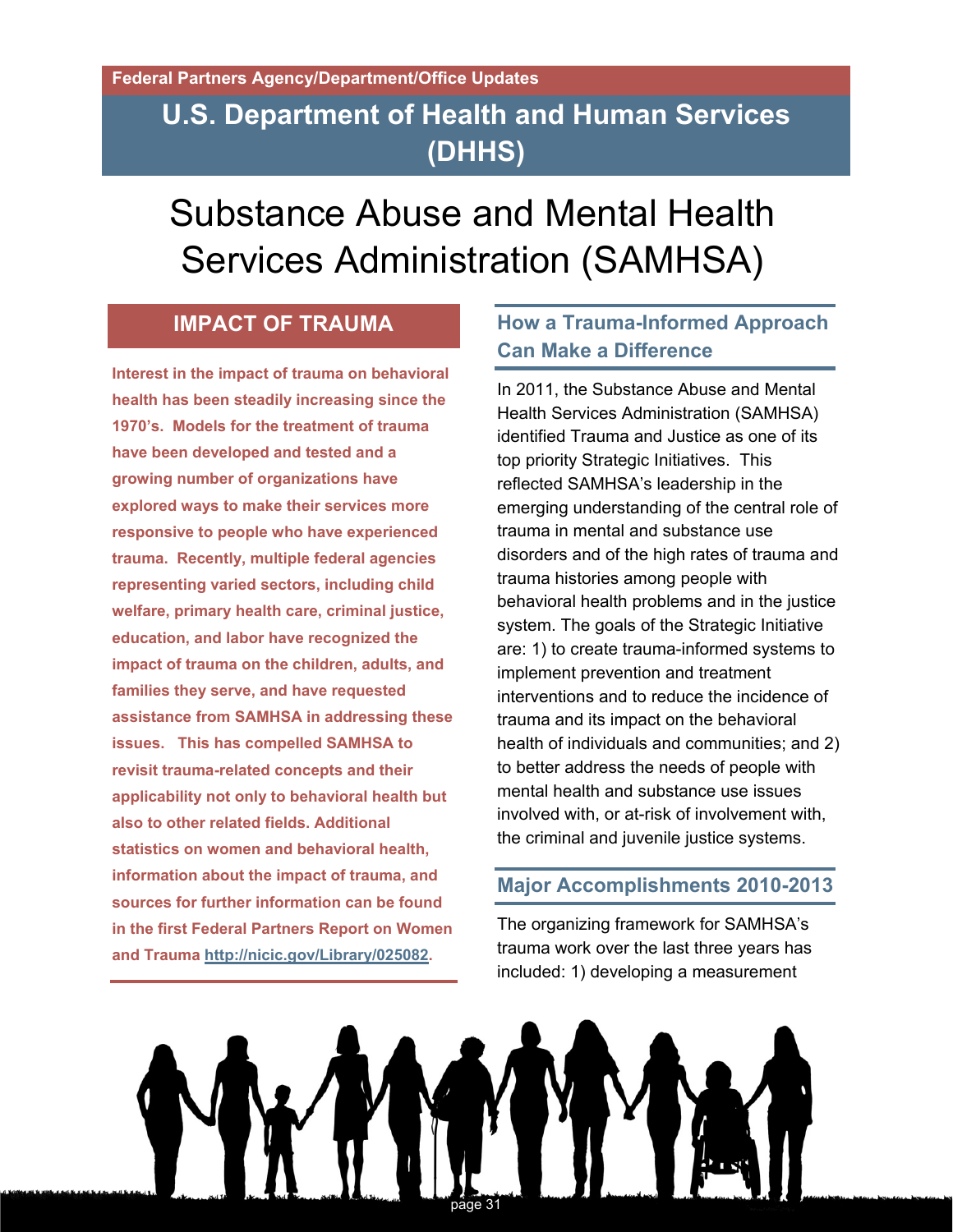strategy for trauma and trauma-informed care; 2) enhancing SAMHSA's crosssystems work; 3) developing a coordinated technical assistance strategy; and 4) developing a shared concept of trauma and trauma-informed approaches.

In May 2012, SAMHSA convened an expert panel to assist in the creation of a working concept of trauma and trauma informedapproaches as well as principles and guidance for implementing trauma-informed approaches. In December 2012, SAMHSA released for public comment a draft document designed to solicit input on the working concept of trauma and a traumainformed approach.

During the public comment period, SAMHSA received feedback from over two thousand individuals, including over 500 comments and 20,800 votes. The public feedback is currently being used to create a revised version of the concept, principles, and guidance. This public engagement process was a critical piece in creating a more unified framework for the many sectors who serve survivors and their families.

SAMHSA is in the process of further developing its measurement strategy to include trauma measures at the population, facilities, and client levels. To date, fiscal year 2013 Government Performance and Results Act (GPRA) data collected by the Center for Mental Health Services (CMHS) shows approximately 74 percent of women in CMHS-funded grant programs responded affirmatively to having experienced violence or trauma in any setting.

### **New Directions and Collaborations**

SAMHSA Co-Chairs the Federal Partner's Committee on Women, Girls and Trauma.

SAMHSA is partnering with the Administration for Children and Families and the Centers for Medicare and Medicaid Services to increase the number of traumaexposed children in child welfare who receive appropriate and timely services.

SAMHSA participates in the White House working group on HIV/Aids, violence against women and gender-related health disparities.

Coordination across SAMHSA-funded technical assistance centers serves to develop uniform core messages concerning trauma and trauma-informed approaches.

SAMHSA is collaborating with HHS Office on Women's Health in development of training and curricula on trauma-informed care addressing the needs of women and girls.

SAMHSA is a partner in the Attorney General's Defending Childhood Initiative, including the Children Exposed to Violence Task Force and Grant program and the National Forum on Youth Violence Prevention 10 Cities Initiative.

#### **Additional Resources**

Update contact: [larke.huang@samhsa.hhs.gov](mailto:larke.huang@samhsa.hhs.gov) 

SAMHSA Concept Paper on Trauma and Trauma-Informed Approaches <http://www.samhsa.gov/traumaJustice/>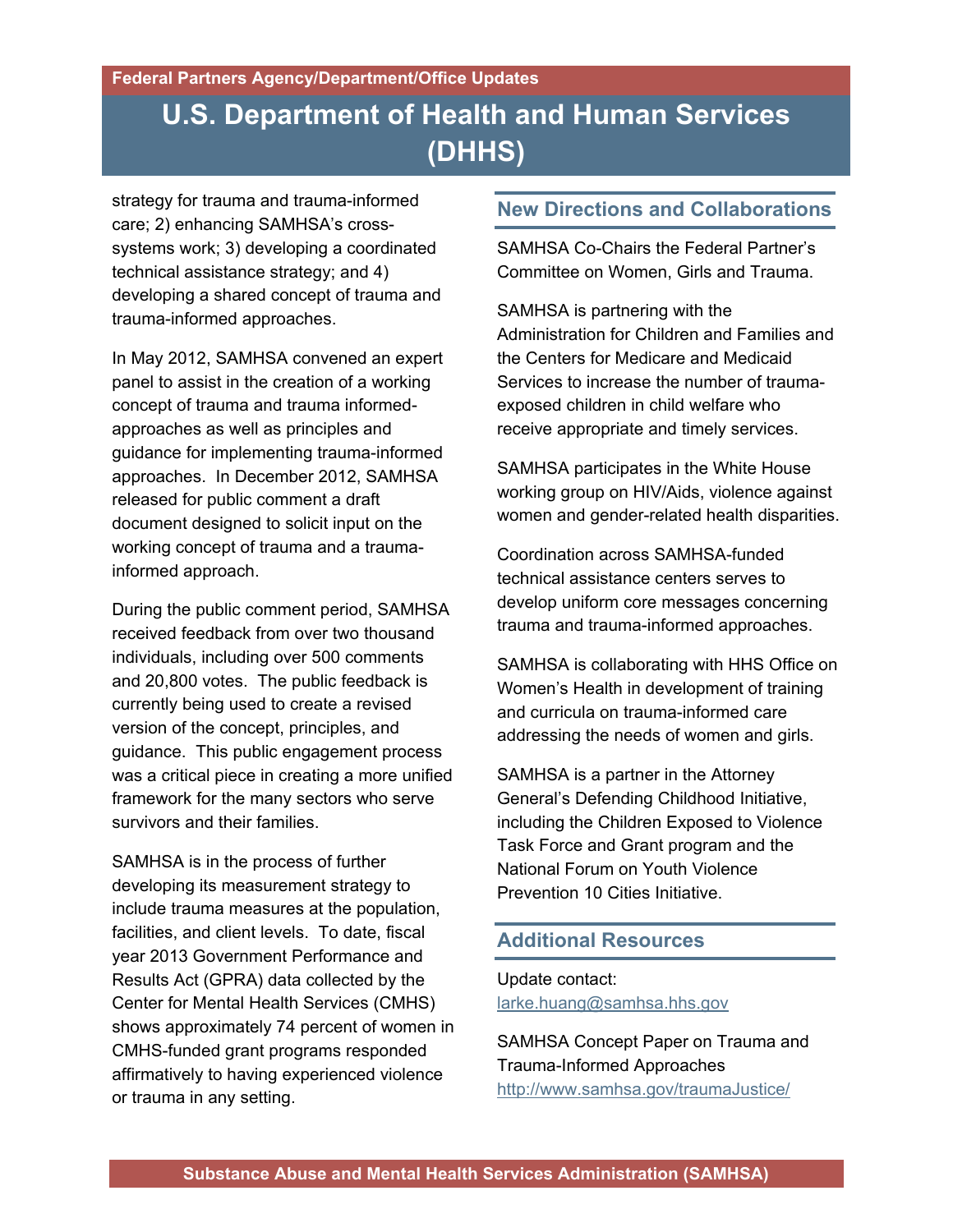Substance Abuse and Mental Health Services Administration's Center for Mental Health Services (CMHS)

## **IMPACT OF TRAUMA**

**More than half of the people served by mental health systems across the country are female, and the vast majority have histories of trauma. To date, fiscal year 2013 Government Performance and Results Act (GPRA) data for Center for Mental Health Services (CMHS) grantees show approximately 74 percent of women have experienced violence or trauma, many from multiple sources. While people often recover from even severely traumatizing experiences, trauma can affect the brain by overloading the stress response system; mental health "symptoms" are often adaptations to these neurological changes. Unless recognized and addressed, trauma can affect every aspect of life, including health, behavior, ability to learn, and relationships. Additional statistics on women in the mental health system and information about the impact of trauma can be found in the first Federal Partners Report on Women and Trauma [http://nicic.gov/Library/025082.](http://nicic.gov/Library/025082)** 

### **How a Trauma-Informed Approach Can Make a Difference**

Services that are not trauma-informed may inadvertently do serious psychological damage through practices that replicate trauma dynamics. Trauma-informed approaches promote collaboration and healing, especially when coupled with access to trauma-specific treatment interventions. CMHS has provided national leadership in the emerging trauma-informed care movement. In 1994, the Dare to Vision Conference focused attention on women's experience of violence and re-traumatization in the mental health system. The subsequent cross-Center SAMHSA-funded Women, Co-Occurring Disorders and Violence Study developed and tested models for trauma-integrated care that have since been widely adopted. Currently, SAMHSA is developing a concept of trauma and principles of trauma-informed approaches that will provide consistent guidance to all health, behavioral health and human service systems as they move to becoming traumainformed.

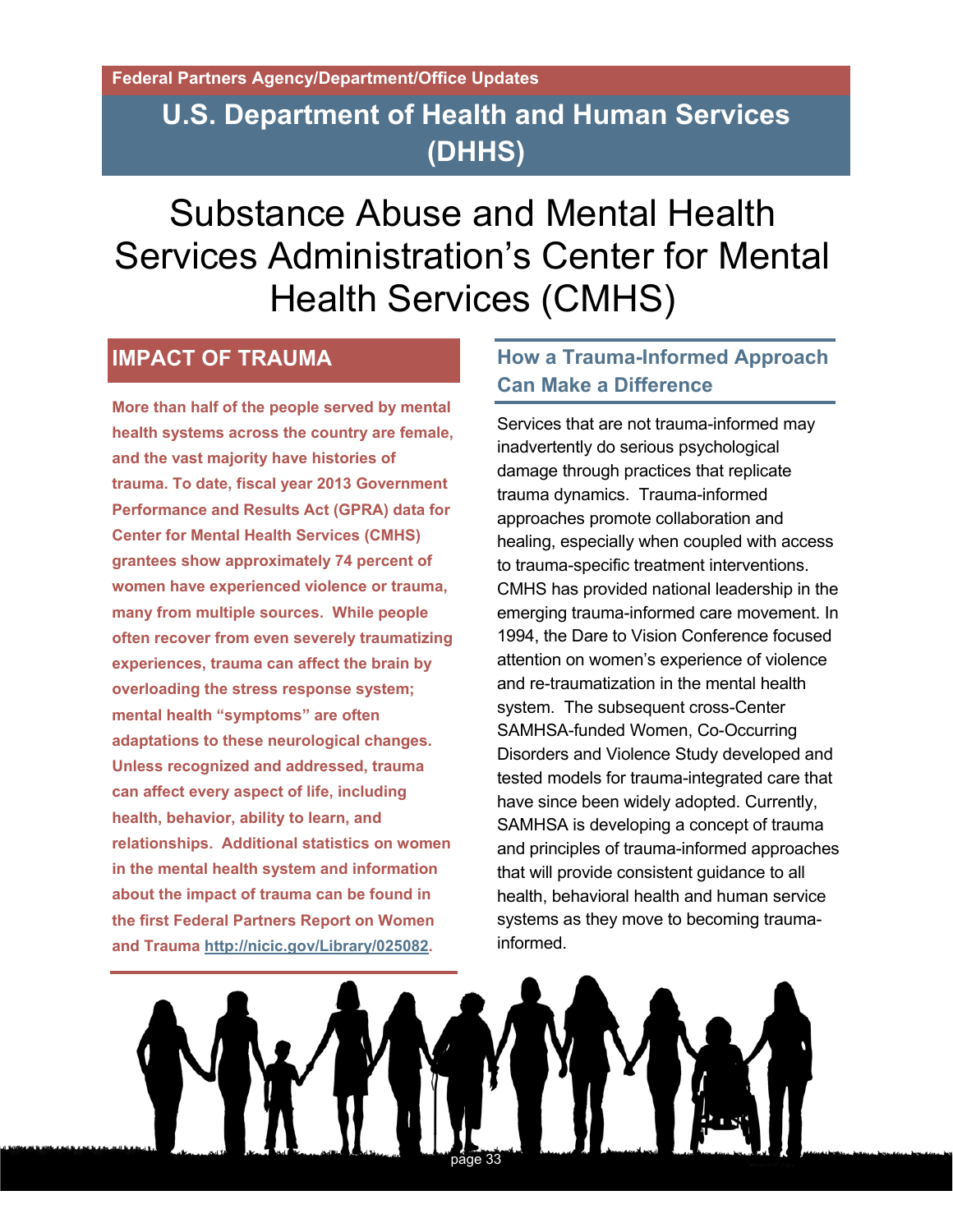#### **Major Accomplishments 2010-2013**

CMHS' National Center on Trauma-Informed Care (NCTIC's) working draft *Engaging Women in Trauma-Informed Peer Support: A Guidebook*, is the most downloaded resource from the TA Center, requested by over 30 health, human, and social service systems. This reflects increased recognition that integration of consumers/survivors/peers must be the cornerstone of implementing trauma-informed change strategies. [http://www.nasmhpd.org/publications/engagi](http://www.nasmhpd.org/publications/engagingWomen.aspx) [ngWomen.aspx](http://www.nasmhpd.org/publications/engagingWomen.aspx) 

CMHS' Jail Diversion Trauma Recovery - Priority Focus on Veterans Program supports implementation and expansion of local and statewide trauma-integrated jail diversion programs. Over 2,100 justice system personnel have been trained.

National Childhood Traumatic Stress Network hosted speaker series: 1) creating trauma-informed child-serving systems; and 2) terrorism, disaster and children.

NCTIC provided training and consultation on the implementation of trauma-informed approaches to over 20,000 people in 33 states. A frequently requested topic is the elimination of seclusion and restraint, reflecting the recognition that traumainformed change strategies are essential to eliminating these harmful practices.

CMHS partnered with DOJ to develop principles and a best practices statement to reduce the use of restraints among pregnant women who are incarcerated.

#### **New Directions and Collaborations**

CMHS is collaborating with the National Institutes of Health Department of Bioethics Clinical Center on a peer support project to obtain qualitative input from adult women volunteers on desirable physician approaches to obtaining a trauma history during prenatal care.

CMHS' NCTIC is developing a core curriculum based on SAMHSA's concept paper on trauma and trauma-informed approaches to guide TA efforts.

CMHS is working with a number of local communities (including San Mateo, CA; Tarpon Springs, FL; and King County, WA) to create models for trauma-informed communities.

CMHS provides leadership on integrating peers in trauma-informed change strategies.

#### **Additional Resources**

Update contact: [mary.blake@samhsa.hhs.gov](mailto:mary.blake@samhsa.hhs.gov) 

<http://www.samhsa.gov/nctic> [http://www.nctsn.org](http://www.nctsn.org/)  <http://gainscenter.samhsa.gov/> <http://www.samhsa.gov/dtac/>

*The Trauma-Informed Care Initiative at the Women's Community Correctional Center of Hawaii* 

*Child Traumatic Stress: What Every Policymaker Should Know*

*Responding to Crisis in the Aftermath of Disasters (DVD series)*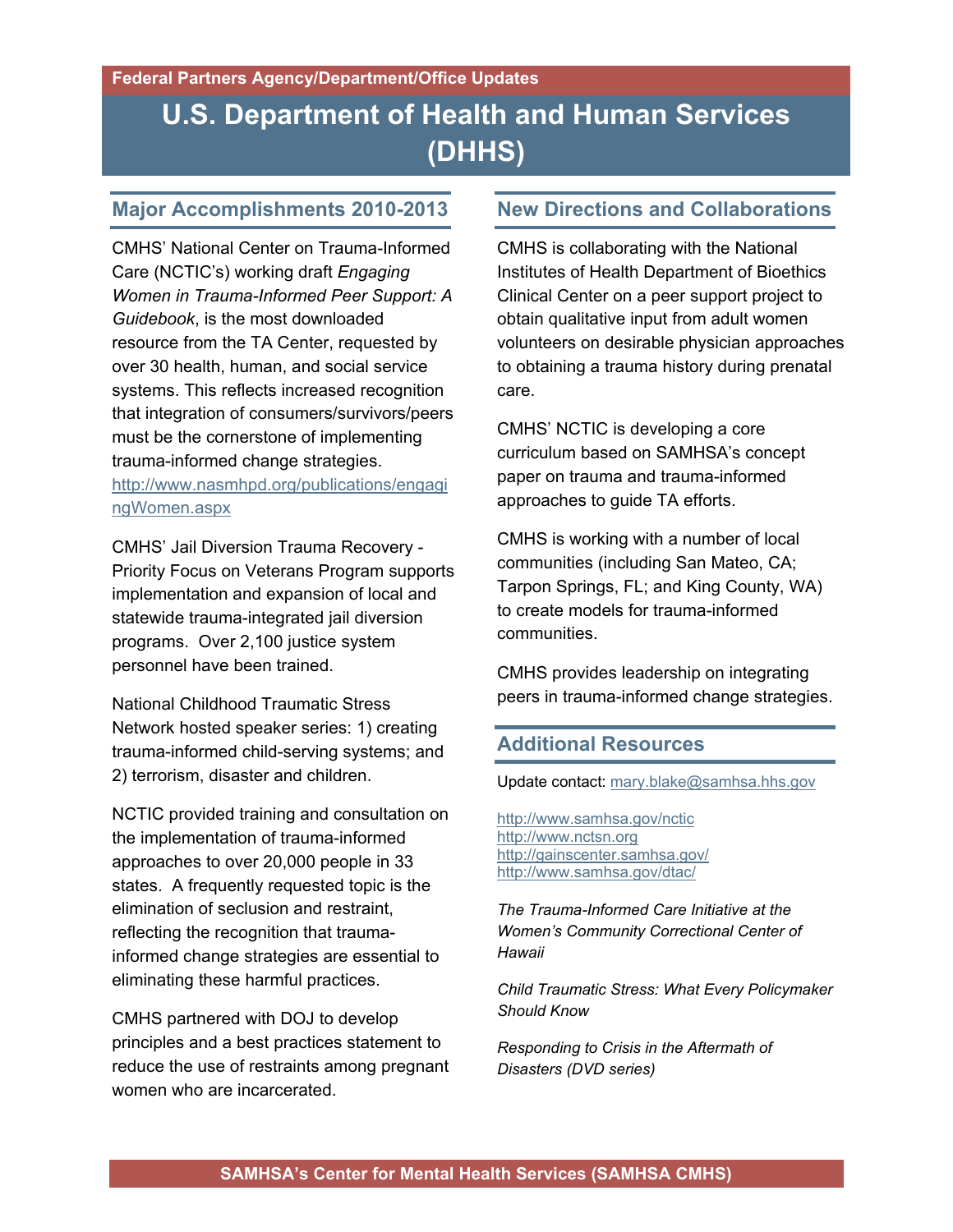Substance Abuse and Mental Health Service Administration's Center for Substance Abuse Treatment (CSAT)

# **IMPACT OF TRAUMA**

**SAMHSA's Center for Substance Abuse Treatment has known since the early 1990's that many women in substance abuse treatment have trauma histories that include but extend far beyond domestic violence. A high percentage of women who are addicted to substances have experienced trauma as children or adults. Alcohol and drug use can be, for some women, an effort to manage trauma-related symptoms, and helping clients to gain control over these symptoms greatly improves their chances of recovery. CSAT's approach emphasizes working with all kinship arrangements, including fathers, children, extended family members, foster care families, and others. Statistics about the impact of trauma on women in substance abuse treatment and sources for further information can be found in the first Federal Partners Report on Women and Trauma [http://nicic.gov/Library/025082.](http://nicic.gov/Library/025082)** 

# **How a Trauma-Informed Approach Can Make a Difference**

As a partner in the Women, Co-Occurring Disorders and Violence Study, CSAT learned that in order to be effective, substance abuse and mental health services need to work together to address the trauma underlying the symptoms; and in order to interrupt the intergenerational cycle of violence, services must focus on the entire family. It is of critical importance that substance abuse programs become trauma-informed. A universal precautions approach is essential, staff must be able to work with the person "where she is" and environments must clearly demonstrate safety and protection for both mothers and their children. Women can easily be re-traumatized if staff don't focus on relationship or are insensitive to women's trauma histories. For example, when women are separated from their children during an initial assessment, they may become extremely fearful for the safety of the child – especially if they see the child being led away by a male staff person.

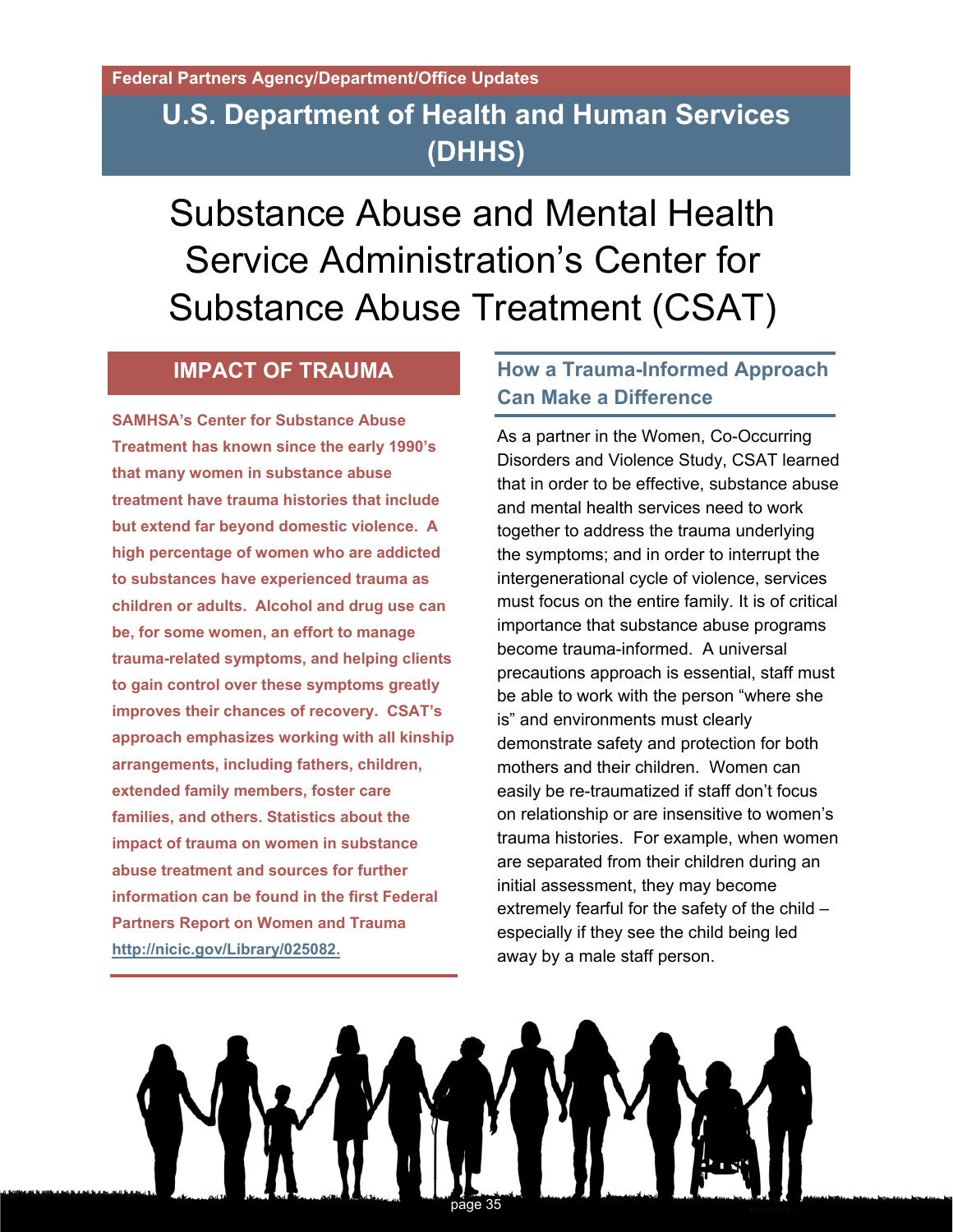#### **Major Accomplishments 2010-2013**

All SAMHSA/CSAT's criminal justice grant solicitations contain language ensuring alignment with SAMHSA goals of reducing the health impact of violence and trauma by integrating trauma-informed approaches into treatment models. All grantees must assure that grant personnel and service providers are trauma-informed and that clients are screened, assessed, and treated for traumarelated disorders. Specialized clinical training on trauma and trauma-informed care is provided at regional grantee trainings. Online training modules on trauma-informed practices are under development and will be available by the end of this fiscal year.

SAMHSA/CSAT's Pregnant and Postpartum Women Program is designed to expand the availability of comprehensive residential substance abuse treatment, prevention, and recovery services for pregnant and postpartum women and their minor children, including services for non-residential family members. One primary focus is to decrease involvement in and exposure to crime, violence, neglect, and abuse for all family members. Projects funded under this program provide evidence-based trauma informed care including assessments and interventions that consider the individual's adverse life experiences within the context of their culture, history, and exposure to traumatic events. Technical assistance is provided to address clinical practices and infrastructure changes to strengthen capacity to provide trauma-informed care.

#### **New Directions and Collaborations**

CSAT's Co-Occurring and Homeless Activities Branch and CMHS's Homeless Programs Branch manage 208 targeted homeless grantees. TA on trauma-informed care and trauma-specific services is frequently requested by grantees. SAMHSA, through support from TA contracts, provides TA through individual and group training, site visits, phone consultation, research requests, webinars, and conference presentations. Recently, a Trauma-Informed Care Virtual Classroom has been developed combining webcasts with small group and individual consultations. Participants have the opportunity to learn about traumatic stress and how to infuse their practice and organizational culture with a trauma-informed perspective. The Trauma-Informed Care Virtual Classroom has been conducted three times, training 72 participants across 22 grantees.

The Treatment Improvement Protocol on Trauma-Informed Care in Behavioral Health Services will provide best practices guidance to clinicians, program administrators, and payers to improve the quality and effectiveness of service delivery. It is in final copy edit, and it is expected to be completed late summer of this year (2013).

#### **Additional Resources**

Update contact: [linda.white](mailto:linda.white-young@samhsa.hhs.gov)[young@samhsa.hhs.gov](mailto:linda.white-young@samhsa.hhs.gov)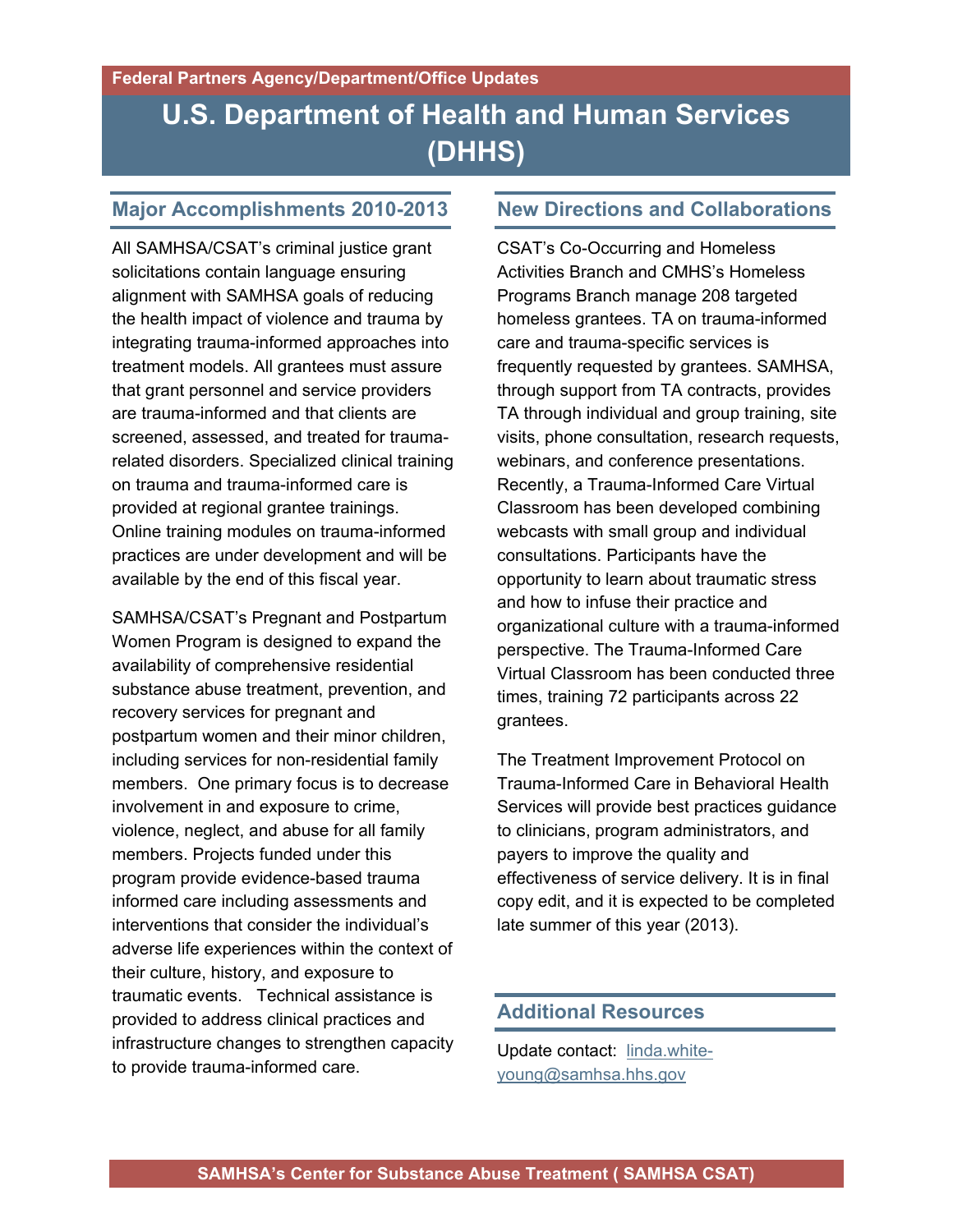# **U.S. DEPARTMENT OF HOUSING AND URBAN DEVELOPMENT (HUD)**

# Office of Special Needs Assistance Programs (SNAPS)

### **IMPACT OF TRAUMA**

**The Office of Special Needs Assistance Programs (SNAPS) administers HUD's homeless assistance programs. Survivors of domestic and dating violence, sexual assault and stalking often find themselves homeless or at risk of homelessness. According to the 2012 Point–in-Time Count, there were 54,122 sheltered survivors of domestic violence and 20,148 unsheltered survivors of domestic violence. Survivors of domestic violence are often isolated from support networks and financial resources by their abusers. They may lack steady income, employment history, credit history, or landlord references, making affordable housing options difficult to find. In the long-term, survivors need options that let them transition into safe, stable, and affordable housing. This requires an adequate supply of affordable transitional and permanent housing and appropriate social services. Further information can be found in the first Federal Partners Report on Women and Trauma [http://nicic.gov/Library/025082.](http://nicic.gov/Library/025082)** 

## **How a Trauma-Informed Approach Can Make a Difference**

HUD's two targeted homeless assistance grants programs are the Emergency Solutions Grants and the Continuum of Care program. While neither is specifically focused on survivors, many domestic violence providers receive funding from these programs. HUD's definition of homelessness specifically includes any individual or family who is fleeing or attempting to flee domestic or dating violence, sexual assault, stalking, or other dangerous or life-threatening conditions. In 2011, HUD provided over \$40 million in targeted homeless assistance grants for this population. HUD homeless assistance grants allow for flexible program design, including innovative trauma informed care models. Trauma-specific service models have become increasingly common in homeless and mental health programs, including residential and non-residential programs designed for specific subpopulations. Many victim service providers have already started using HUD funds for trauma-informed care models as well as rapid re-housing projects for survivors of domestic violence.

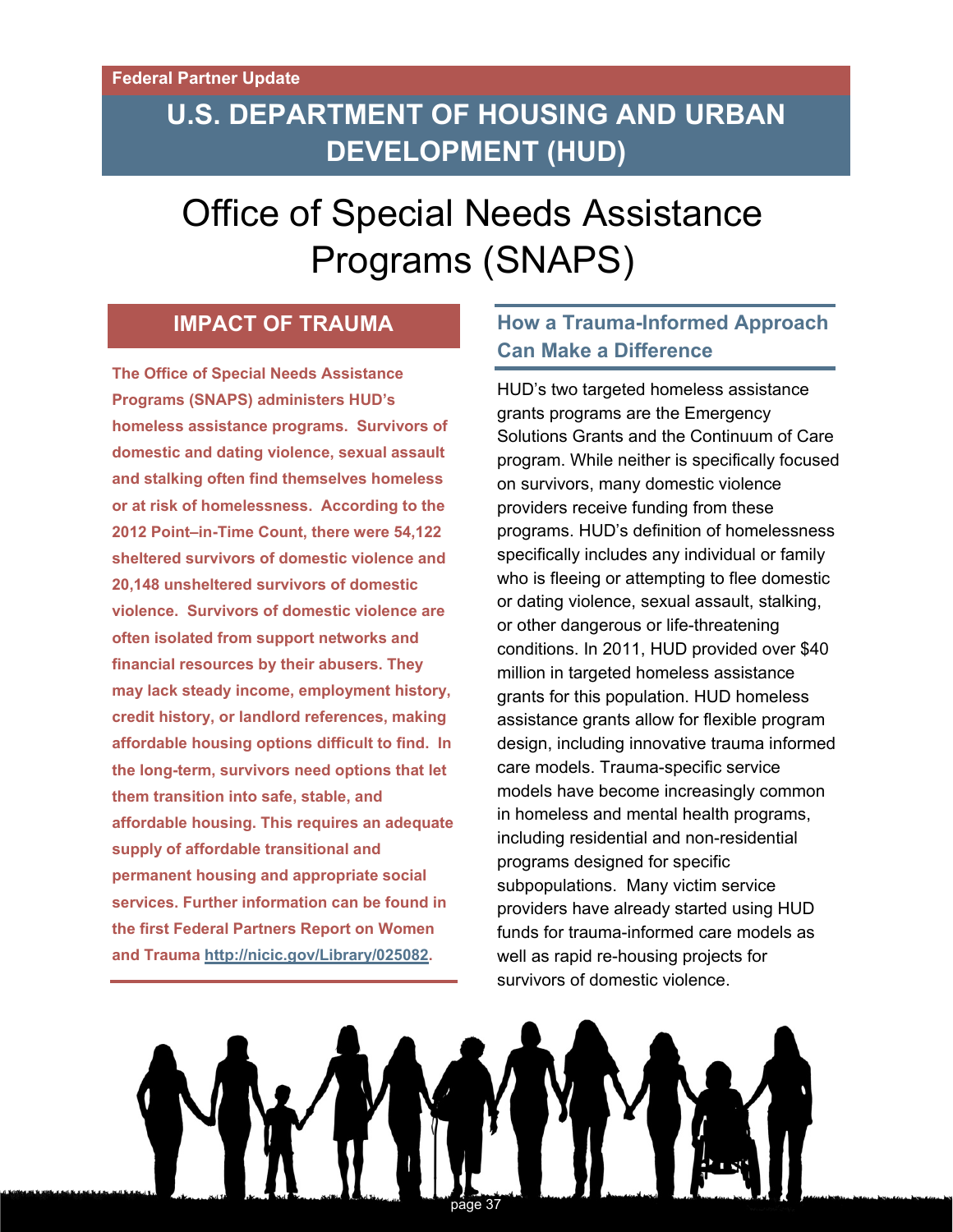### **Federal Partner Update**

## **U.S. DEPARTMENT OF HOUSING AND URBAN DEVELOPMENT (HUD)**

### **Major Accomplishments 2010-2013**

Under the American Recovery and Reinvestment Act of 2009, Congress established the Homelessness Prevention and Rapid Re-Housing Program, a one-time allocation of \$1.5 billion, to provide shortand medium-term financial assistance and services to individuals and families who were homeless or at risk of becoming homeless. Persons fleeing domestic violence could receive assistance if they would be homeless "but for" the HPRP assistance. In the 3 years of the program, approximately 138 victim services providers received HPRP assistance, and rapidly re-housed or prevented homelessness for approximately 48,000 persons.

On May 20, 2009, President Obama signed the Homeless Emergency Assistance and Rapid Transition to Housing (HEARTH) Act, which amends and reauthorizes the McKinney-Vento Homeless Assistance Act. The Act includes a consolidation of HUD's competitive grant programs; creation of a Rural Housing Stability Assistance Program; a change in HUD's definition of homelessness and chronic homelessness; a simplified match requirement; an increase in prevention resources; and an increase in emphasis on performance. HUD has published regulations associated with the HEARTH Act, including rules related to the definition of homeless; Emergency Solutions Grants; Homeless Management Information Systems; Continuum of Care Program; and Rural Housing Stability Assistance Program.

### **New Directions and Collaborations**

HUD's Office of Special Needs Assistance Programs will continue to serve on the Women and Trauma Committee and is a part of HUD's Working Group on the Intersection of HIV/AIDS, Violence Against Women and Gender-related Health Disparities and provides support to HUD staff on the President's Interagency Taskforce on Human Trafficking.

An example of a best practice in the field is the Trauma Recovery and Empowerment Model developed at Community Connections in Washington, DC. This evidence based practice directly addresses trauma and its impact, and facilitates trauma recovery for people who often bring other complicating vulnerabilities (e.g., substance use, severe mental health problems, homelessness, contact with the criminal justice system) to the service setting.

### **Additional Resources**

Update contact: [lisa.r.coffman@hud.gov](mailto:lisa.r.coffman@hud.gov) 

### <https://www.onecpd.info/>

[http://www.communityconnectionsdc.org/web](http://www.communityconnectionsdc.org/web/page/656/interior.html) [/page/656/interior.html](http://www.communityconnectionsdc.org/web/page/656/interior.html) 

Saunders, D. G. (1994). Posttraumatic stress symptom profiles of battered women: A comparison of survivors in two settings. Violence and Victims, 9 (10), 31-44.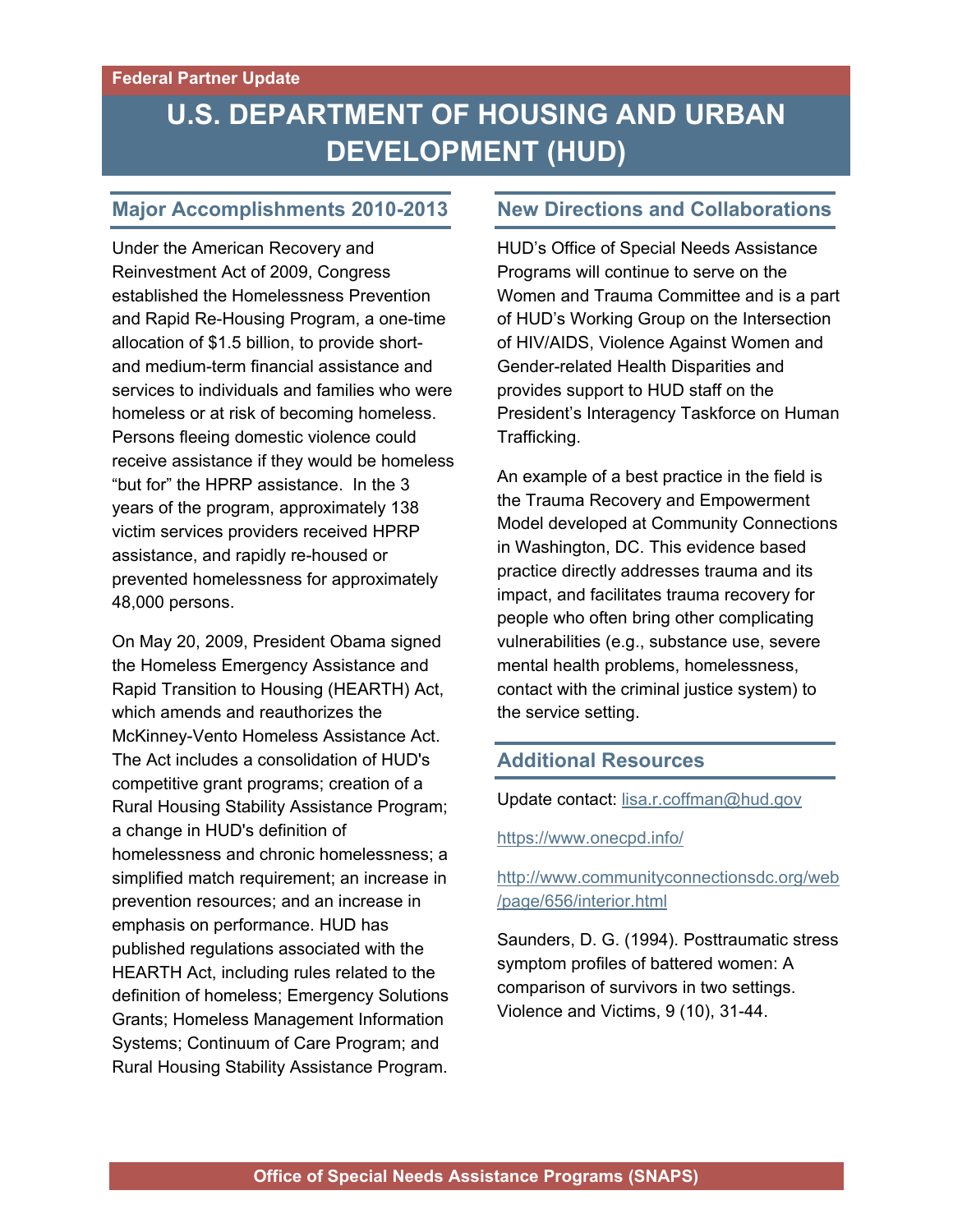# National Institute of Corrections (NIC)

## **IMPACT OF TRAUMA**

**Justice-involved women have high rates of identified mental health problems, substance abuse disorders, interpersonal trauma, and specific trauma-related conditions such as post-traumatic stress disorder (PTSD). Correctional policy and practice have historically been developed with male offenders in mind, and minimal recognition has been given to the risk (often informed by needs) of women. Women's pathways into criminal justice often include histories of abuse. This impacts how they serve time, and creates challenges to re-entry and to their success under community supervision. Behavioral disruptions in women's prison facilities are most likely to involve disturbed female inmates with histories of trauma, mental illness and substance abuse. Additionally, parental stress and challenges to housing safety contribute to failure under community supervision (Van Voorhis et al, 2008). Additional statistics on women in the justice system, information about the impact of trauma on justice-involved women, and sources for further information can be found in the first Federal Partners Report on Women and Trauma [http://nicic.gov/Library/025082.](http://nicic.gov/Library/025082)** 

## **How a Trauma-Informed Approach Can Make a Difference**

In 1974, the National Institute of Corrections (NIC) was created by legislative action as a direct result of the riots at the Attica Prison in New York in which thirty-nine correctional staff, inmates and civilians were killed. NIC's mission is to provide innovation and leadership in advancing effective correctional practice and policy to jails, prisons and community corrections across the country.

Over the years, NIC has developed research-informed products and initiatives that address the risk, needs and strengths of women in our nation's jails, prisons and on community supervision. Drawn from research internal and external to criminal justice, NIC has incorporated information addressing women's physical and behavioral health issues; patterns of dependence and addiction; sexual, physical and interpersonal violence experiences; relationships and relational theory; parenting and childcare responsibilities; and the financial impact of poverty. The implementation of traumainformed policies and practices will assist correctional systems to meet safety and security needs as well as assisting in systems improvement and risk reduction, to include decreased recidivism of justiceinvolved women.

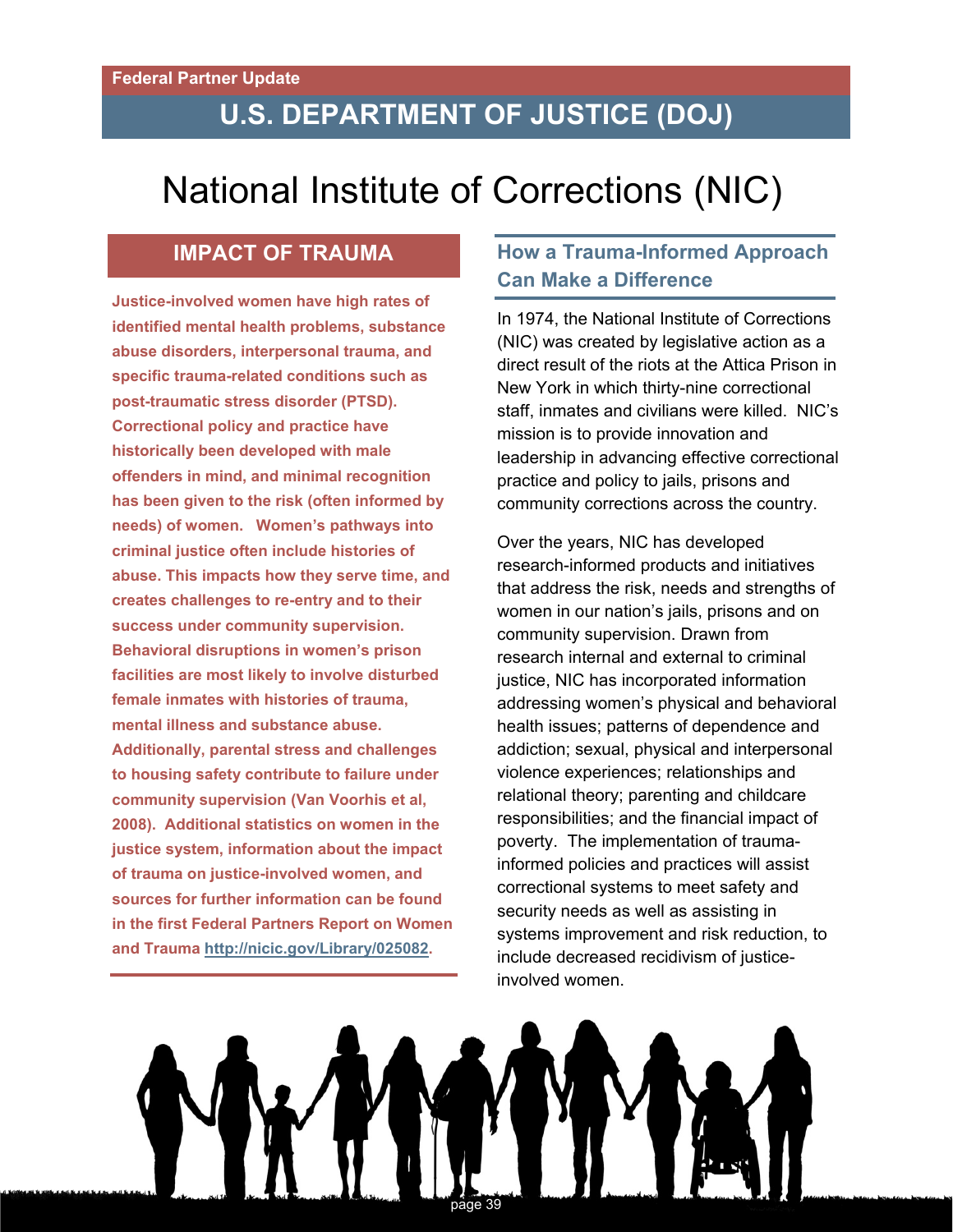### **Major Accomplishments 2010-2013**

NIC funded a project addressing secondary (vicarious) trauma in non-clinical correctional professionals. Exposure to difficult and often dangerous working conditions and troubled populations takes a toll on correctional staff, with rates of PTSD exceeding other first responders. Materials to be released in FY13 include a white paper, resource guide, and content for a series of webinars and a webpage.

An E-Learning training has been developed specific to working with women offenders. One module is on trauma and traumainformed practices with women, and another on building individual and organizational resilience among staff working with this population.

Additionally, NIC has provided numerous training and technical assistance events to jails, prisons and community corrections on managing the risk and needs presented by justice involved women, for whom trauma is often an underlying issue.

A document was developed entitled Pregnancy and Child Related Legal and Policy Issues Concerning Justice Involved Women, highlighting the impact of trauma on justice involved women.

As a response to the Prison Rape Elimination Act of 2003 (PREA), NIC funded through a cooperative agreement a project to validate a measurement instrument for use in improving safety in women's correctional facilities and to provide a template for datadriven decisions to enhance safety.

A two-part satellite broadcast focused on justice involved women's health was aired in 2012-2013, with over 5500 registered viewers. Topics included the prevalence of trauma in justice-involved women and behavioral and reproductive health issues. Both broadcasts are available through the NIC website.

### **New Directions and Collaborations**

NIC is partnering with a broad group of Federal, state and local partners to address the use of restraints with pregnant women in institutional settings.

NIC will be developing a training curriculum and materials based to assist agencies in improving safety in women's institutions. This work will build upon the PREA work noted above.

NIC is developing a dedicated website on trauma and trauma-informed practices for addressing the needs of justice-involved women.

### **Additional Resources**

Update contact: [mbuell@bop.gov](mailto:mbuell@bop.gov) 

[www.nicic.gov/womenoffenders](http://www.nicic.gov/womenoffenders)

### <http://www.bop.gov/about/co/nic.jsp>

Van Voorhis, P. et al (2008) Achieving accurate pictures of risk and identifying gender responsive needs: Two new assessments for women offenders. Washington, DC: NIC.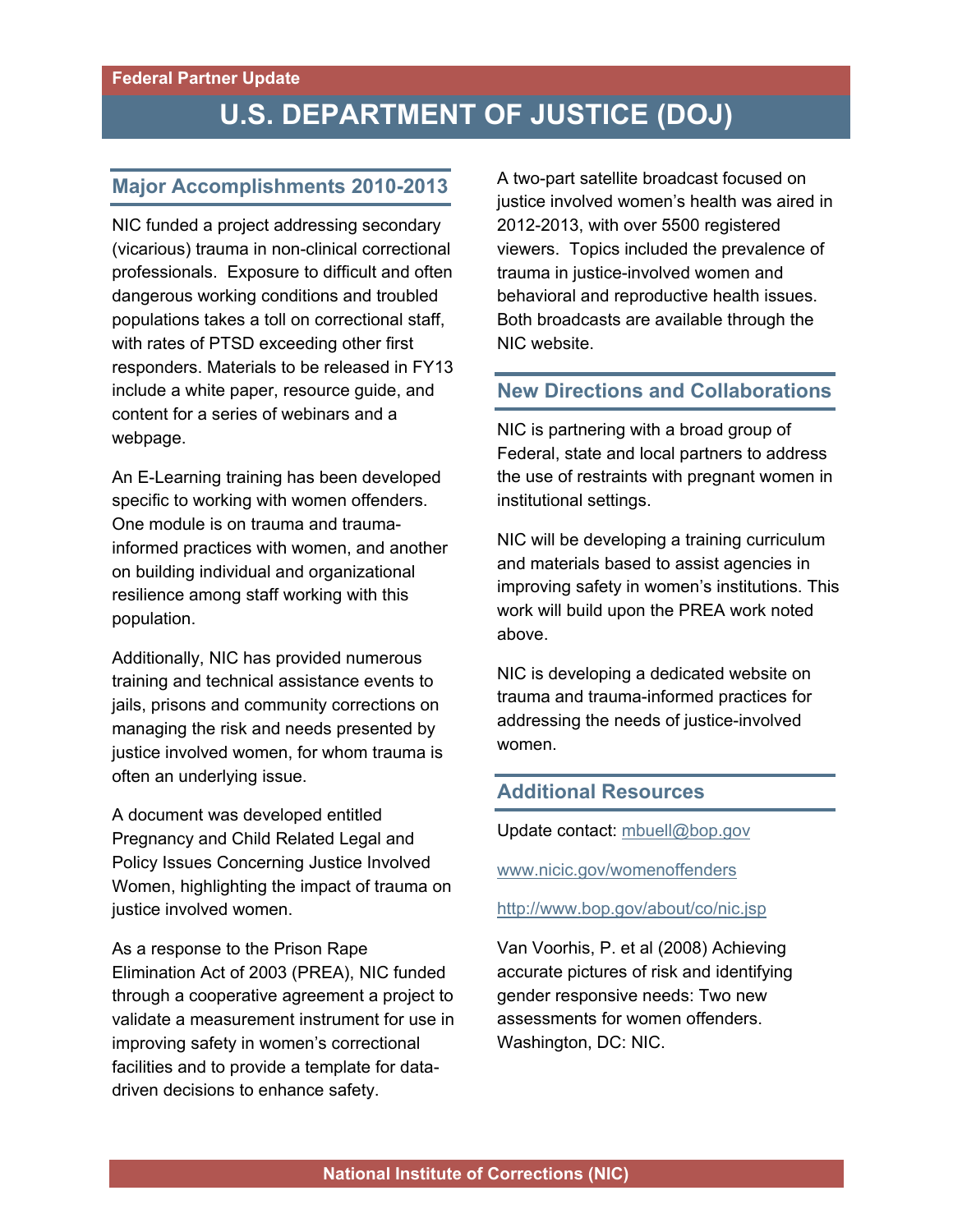# Office of Juvenile Justice and Delinquency Prevention (OJJDP)

## **IMPACT OF TRAUMA**

**Traumatic stress can interfere with a child's physical, emotional and intellectual development. The Attorney General (AG) recognizes the epidemic levels of exposure to violence faced by our nation's children. A 2009 DOJ study showed that more than 60 percent of the children surveyed were exposed to violence within the past year, either directly or indirectly. Children's exposure to violence, whether as victims or witnesses, is often associated with long-term physical, psychological, and emotional harm. Children exposed to violence are also at a higher risk of engaging in criminal behavior later in life and becoming part of a cycle of violence. Approximately 90 percent of juvenile detainees reported having experienced at least one traumatic event and 75 percent reported having been exposed to severe victimization. Additional statistics on girls in the juvenile justice system and sources for further information can be found in the first Federal Partners Report on Women and Trauma [http://nicic.gov/Library/025082.](http://nicic.gov/Library/025082)** 

## **How a Trauma-Informed Approach Can Make a Difference**

The Office of Juvenile Justice and Delinquency Prevention (OJJDP) provides national leadership, coordination and resources to prevent and respond to juvenile delinquency and victimization. OJJDP supports states and communities to improve the juvenile justice system so that it protects public safety, holds offenders accountable, and provides effective and responsive treatment and rehabilitation. OJJDP recognizes the need to incorporate a traumainformed approach in all aspects of programming. The AG's Defending Childhood Initiative is at the forefront of this issue. The goals are to prevent children's exposure to violence, mitigate the negative effects of exposure to violence, and develop knowledge and awareness about this issue. OJJDP supports the Defending Childhood Initiative's trauma-informed approach by encouraging programs to improve the identification, screening, assessment, and referral of children and their families to appropriate programs and services; to increase access to and utilization of quality programs and services; and to develop new programs and services where gaps exist.

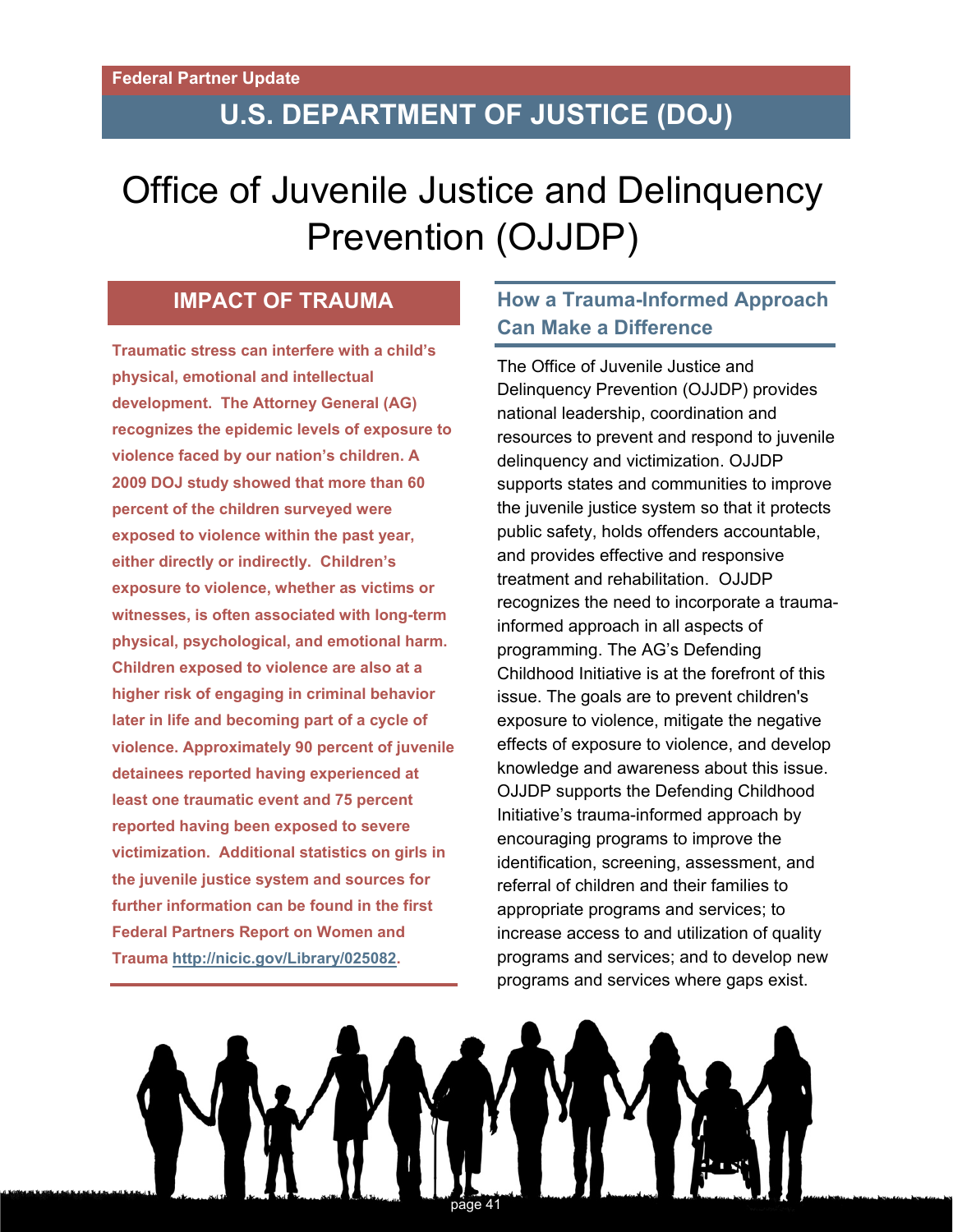### **Major Accomplishments 2010-2013**

In 2010, DOJ awarded grants to eight sites in cities and tribal communities to develop plans for comprehensive community-based efforts to further the goals of the Defending Childhood Initiative. Each of these sites received additional support in 2011 to help launch, sustain, and expand programs.

The final report of the AG's Defending Childhood Task Force presents findings and policy recommendations, serving as a blueprint for preventing children's exposure to violence and reducing its negative effects.

OJJDP and the John D. and Catherine T. MacArthur Foundation provided \$2 million to support reforms in treatment and services for youth involved in the juvenile justice and child welfare systems.

In 2013 OJJDP will award funding to implement or enhance family drug courts for individuals with substance abuse disorders or co-occurring mental health disorders, including histories of trauma. Two additional OJJDP programs focusing on mental health and trauma are the Tribal Youth Program and the Second Chance Act Re-entry Program.

The OJJDP Suicide Prevention Task Force for Youth in Contact with the Juvenile Justice System is currently disseminating findings.

A study examining trauma assessment and treatment for youth in juvenile justice is currently underway in five Michigan counties. Outcomes to be measured include recidivism, academic standing, resilience, behavior, and trauma symptoms.

### **New Directions and Collaborations**

OJJDP will implement the recommendations of the Defending Childhood Task Force, continue to support programs that mitigate the effects of trauma, and offer successful strategies to move the field in the direction of utilizing a trauma-informed approach when working with all children.

OJJDP supports a joint initiative of the International Association of Chiefs of Police and Yale University's National Center for Children Exposed to Violence to better equip law enforcement professionals with information and tools to identify trauma and to use trauma-informed responses to violent events.

### **Additional Resources**

Update contact: [Stephanie.Rapp@usdoj.gov](mailto:Stephanie.Rapp@usdoj.gov) 

[www.ojjdp.gov](http://www.ojjdp.gov/) 

### [www.justice.gov/defendingchildhood/cev-rpt](http://www.justice.gov/defendingchildhood/cev-rpt-full.pdf)[full.pdf](http://www.justice.gov/defendingchildhood/cev-rpt-full.pdf)

Questions and Answers about the National Survey of Children's Exposure to Violence, OJJDP, Oct. 2011.

OJJDP Bulletin Series (2013) The Northwestern Juvenile Project.

Ford et al (2007) Trauma among Youth in the Juvenile Justice System: Critical Issues and New Directions.

Cocozza et al (2006) Youth with Mental Health Disorders in the Juvenile Justice System: Results from a Multi-State Prevalence Study. National Center for Mental Health and Juvenile Justice.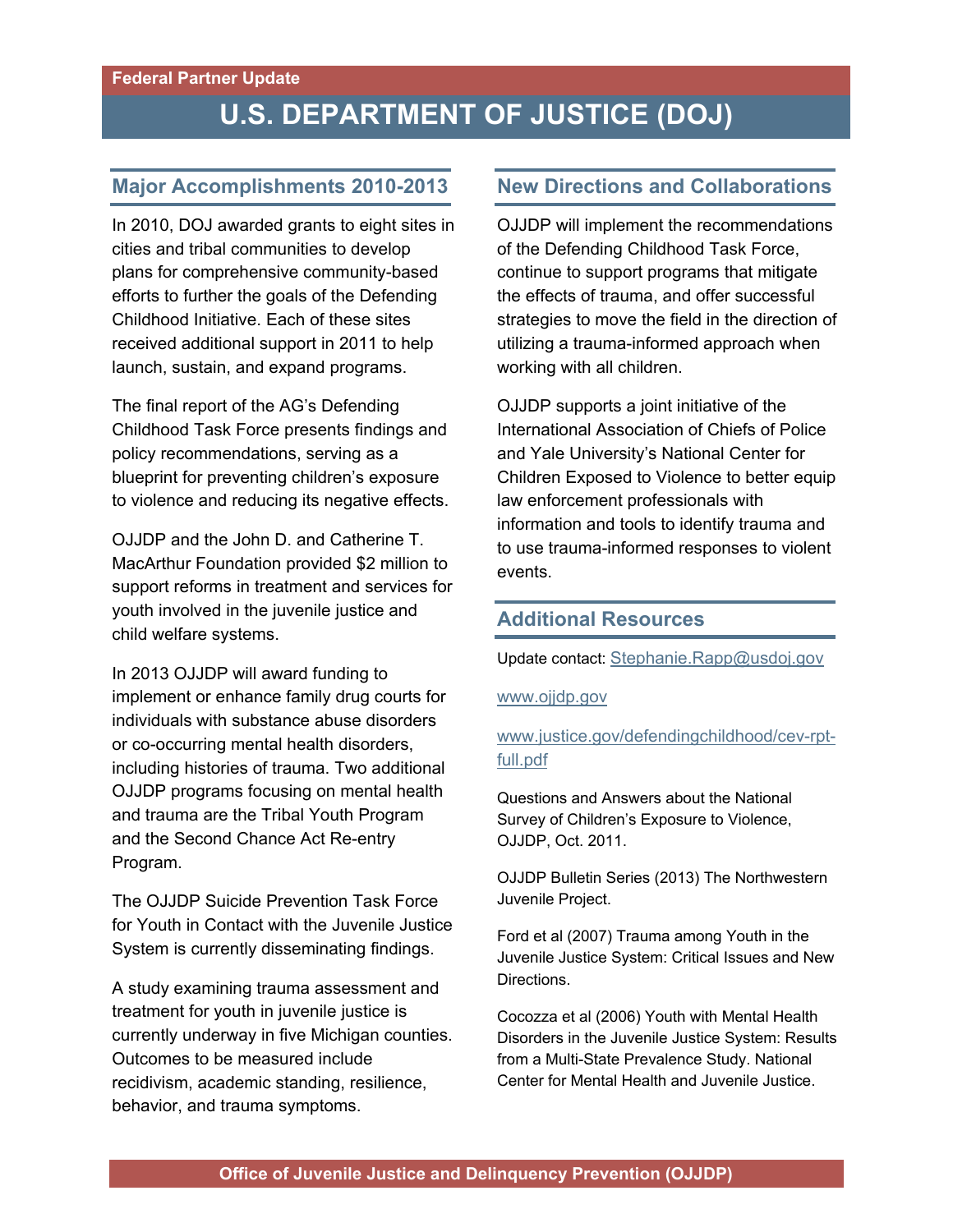# Office for Victims of Crime (OVC)

## **IMPACT OF TRAUMA**

**Victimization and exposure to violence can have serious, long-lasting consequences. Traumatic experiences early in life can even affect the developing brain. The Adverse Childhood Experiences (ACE) study, which analyzed detailed personal histories given to medical providers by more than 17,000 adults, demonstrated significant links between traumatic experiences in childhood and a wide range of physical, emotional, and behavioral problems later in life. This study, along with the results of the National Survey of Children's Exposure to Violence, confirms that the consequences of victimization are many times worse for individuals who witness or experience multiple types of crime, violence, or abuse.** 

**[www.ncjrs.gov/pdffiles1/ojjdp/235504.pdf](http://www.ncjrs.gov/pdffiles1/ojjdp/235504.pdf)  Vision 21: Transforming Victim Services, recently released by the DOJ's OVC, Office of Justice Programs, acknowledges these critical findings and calls for greater attention to the holistic needs of crime victims. [www.ovc.gov/vision21](http://www.ovc.gov/vision21) Additional information on women crime victims can be found in the first Federal Partners Report on Women and Trauma.<http://nicic.gov/Library/025082>**

## **How a Trauma-Informed Approach Can Make a Difference**

OVC is committed to enhancing the Nation's capacity to assist crime victims and to providing leadership in changing attitudes, policies, and practices to promote justice and healing for all victims of crime. Recognizing that exposure to multiple types of violence and other adverse experiences, sometimes called "poly-victimization," is highly predictive of trauma among children and adults, OVC supports initiatives to raise awareness among the general public and a wide range of professionals, and to educate victim service providers about effective interventions.

Through grants that support partnerships with professional associations and development of easily accessible public awareness materials, OVC seeks to engage every member of every community throughout the country. This work supports the Attorney General's Defending Childhood Initiative, a national effort to protect children from exposure to violence, to help them heal from trauma they may have experienced, and to help them thrive and resume healthy, rewarding lives.

[www.justice.gov/defendingchildhood/](http://www.justice.gov/defendingchildhood/) 

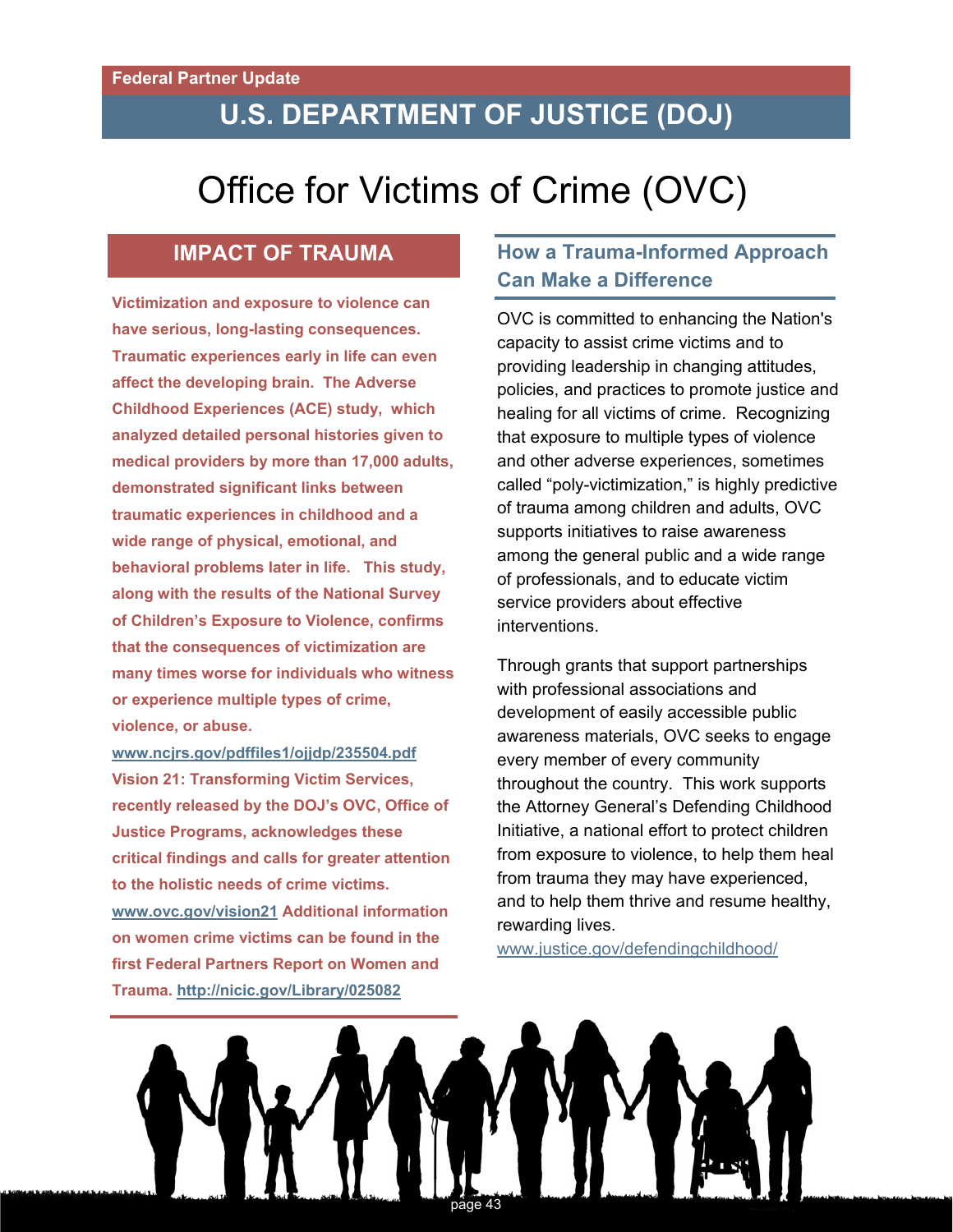### **Major Accomplishments 2010-2013**

OVC recently released a series of videos and resources to raise awareness about children who have been exposed to violence, highlight promising practices, and show how trauma-informed care can help child victims recover. [www.ovc.gov/throughoureyes](http://www.ovc.gov/throughoureyes) One video introduces evidence-based mental health interventions to address trauma, including Trauma-Focused Cognitive Behavioral Therapy and Child-Parent Psychotherapy.

OVC focuses attention on the critical role of medical and mental health professionals in identifying and intervening with children exposed to violence. With OVC's support, the American Academy of Pediatrics developed educational materials to promote the medical home approach, an evidencebased intervention for children exposed to violence. OVC also awarded funding to the American Psychological Association to develop a curriculum about effective trauma– focused, evidence-based interventions for children exposed to violence. OVC is collaborating with the Administration for Children, Youth, and Families to adapt this curriculum for child welfare professionals.

OVC plans to publish Achieving Excellence: Model Standards for Serving Victims and Survivors of Crime in late 2013. Originally released in 2003, the Model Standards promote competence and ethical integrity of victim service providers; quality and consistency of service for crime victims and their families; and the importance of a victimcentered and trauma-informed approach.

### **New Directions and Collaborations**

With the publication of the Vision 21 report. OVC will build on its legacy of partnerships within the Justice Department, other federal agencies, and stakeholder constituency groups to expand the body of knowledge about victimization and extend the reach of its services to victims in communities throughout America and beyond.

OVC will continue to support collaborations to improve the response to victims of crime, including sexual violence and human trafficking. OVC coordinates with DOD's Sexual Assault Prevention and Response Office to encourage partnerships between victim assistance providers and military personnel. OVC also spearheads an initiative to address the needs of American Indian/Alaska Native sexual violence victims. Numerous federal and tribal agency representatives contribute to this effort, which will result in national quidelines for a coordinated, multidisciplinary approach to victimized tribal women and children. OVC is also working in partnership with DHHS and the Department of Homeland Security to develop and implement a Federal Strategic Action Plan on Services for Victims of Human Trafficking.

### **Additional Resources**

Update contact: [mary.atlas-terry@usdoj.gov](mailto:mary.atlas-terry@usdoj.gov)  [www.ovc.gov](http://www.ovc.gov/)  [www.aap.org/en-us/advocacy-and](http://www.aap.org/en-us/advocacy-and-policy/aap-health-initiatives/Medical-Home-for-Children-and-Adolescents-Exposed-to-Violence/Pages/Medical-Home-for-Children-and-Adolescents-Exposed-to-Violence.aspx)[policy/aap-health-initiatives/Medical-Home](http://www.aap.org/en-us/advocacy-and-policy/aap-health-initiatives/Medical-Home-for-Children-and-Adolescents-Exposed-to-Violence/Pages/Medical-Home-for-Children-and-Adolescents-Exposed-to-Violence.aspx)[for-Children-and-Adolescents-Exposed-to-](http://www.aap.org/en-us/advocacy-and-policy/aap-health-initiatives/Medical-Home-for-Children-and-Adolescents-Exposed-to-Violence/Pages/Medical-Home-for-Children-and-Adolescents-Exposed-to-Violence.aspx)[Violence/Pages/Medical-Home-for-Children](http://www.aap.org/en-us/advocacy-and-policy/aap-health-initiatives/Medical-Home-for-Children-and-Adolescents-Exposed-to-Violence/Pages/Medical-Home-for-Children-and-Adolescents-Exposed-to-Violence.aspx)[and-Adolescents-Exposed-to-Violence.aspx](http://www.aap.org/en-us/advocacy-and-policy/aap-health-initiatives/Medical-Home-for-Children-and-Adolescents-Exposed-to-Violence/Pages/Medical-Home-for-Children-and-Adolescents-Exposed-to-Violence.aspx)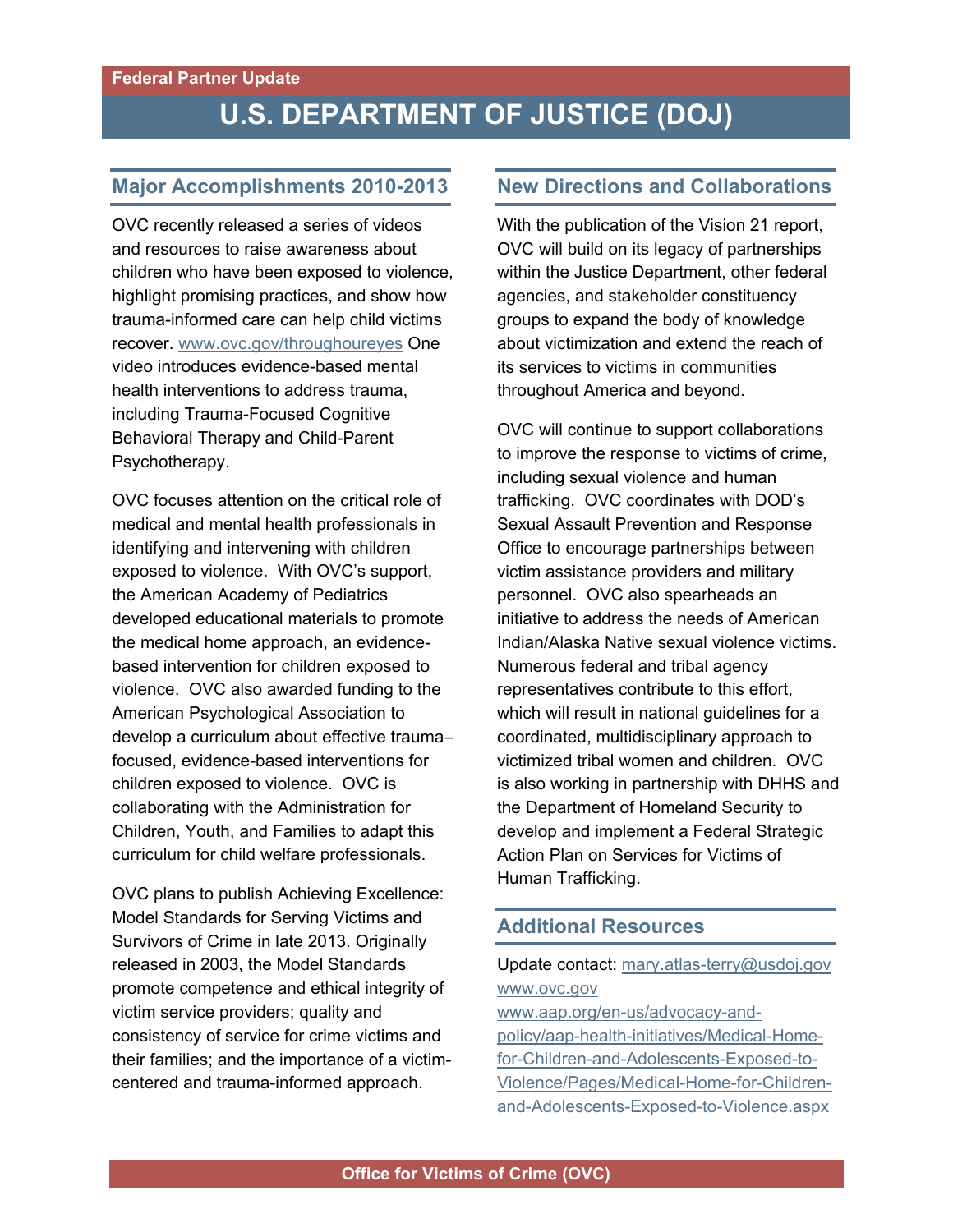# Office on Violence Against Women (OVW)

## **IMPACT OF TRAUMA**

**The Office on Violence Against Women (OVW) provides federal leadership in developing the nation's capacity to reduce violence against women and to administer justice for and strengthen services to victims of domestic violence, dating violence, sexual assault, and stalking. Since 1995, OVW has distributed more than \$5 billion to provide services to victims, hold offenders accountable, ensure justice for survivors, and prevent violence. Domestic violence and sexual assault are often associated with depression, suicide, and other mental health consequences; PTSD rates after sexual assault can be as high as 94 percent. For some survivors, these issues may be managed with increased safety and support. Others may benefit from additional resources and treatment. In recent years, a significant effort has formed across the country to encourage domestic and sexual violence programs to ensure that their services are trauma-informed. Additional statistics on women and violence and sources for further information can be found in the first Federal Partners Report on Women and Trauma [http://nicic.gov/Library/025082.](http://nicic.gov/Library/025082)** 

## **How a Trauma-Informed Approach Can Make a Difference**

Trauma-informed services are sensitive to the pervasiveness of trauma and its impact on survivors, including how trauma affects a survivor's ability to cope, to access services, and to feel safe both physically and emotionally. Trauma-informed services are strength-based and non-pathologizing. They take steps to identify potential trauma triggers, reduce re-traumatization, and attend to the quality of interactions between staff and survivors receiving services. Traumainformed organizations provide survivors and staff with an environment and structure that is inclusive, welcoming, de-stigmatizing, and not re-traumatizing. A critical component of trauma-informed service delivery is attending to the emotional needs of direct service staff, including recognizing vicarious trauma, and addressing self-care in substantive ways.

### **Major Accomplishments 2010-2013**

OVW's Children Exposed to Violence program provides training to programs on Trauma-Focused Cognitive Behavior Therapy for children. This form of therapy is highly successful in improving mental health outcomes for children with a history of experiencing trauma, such as witnessing

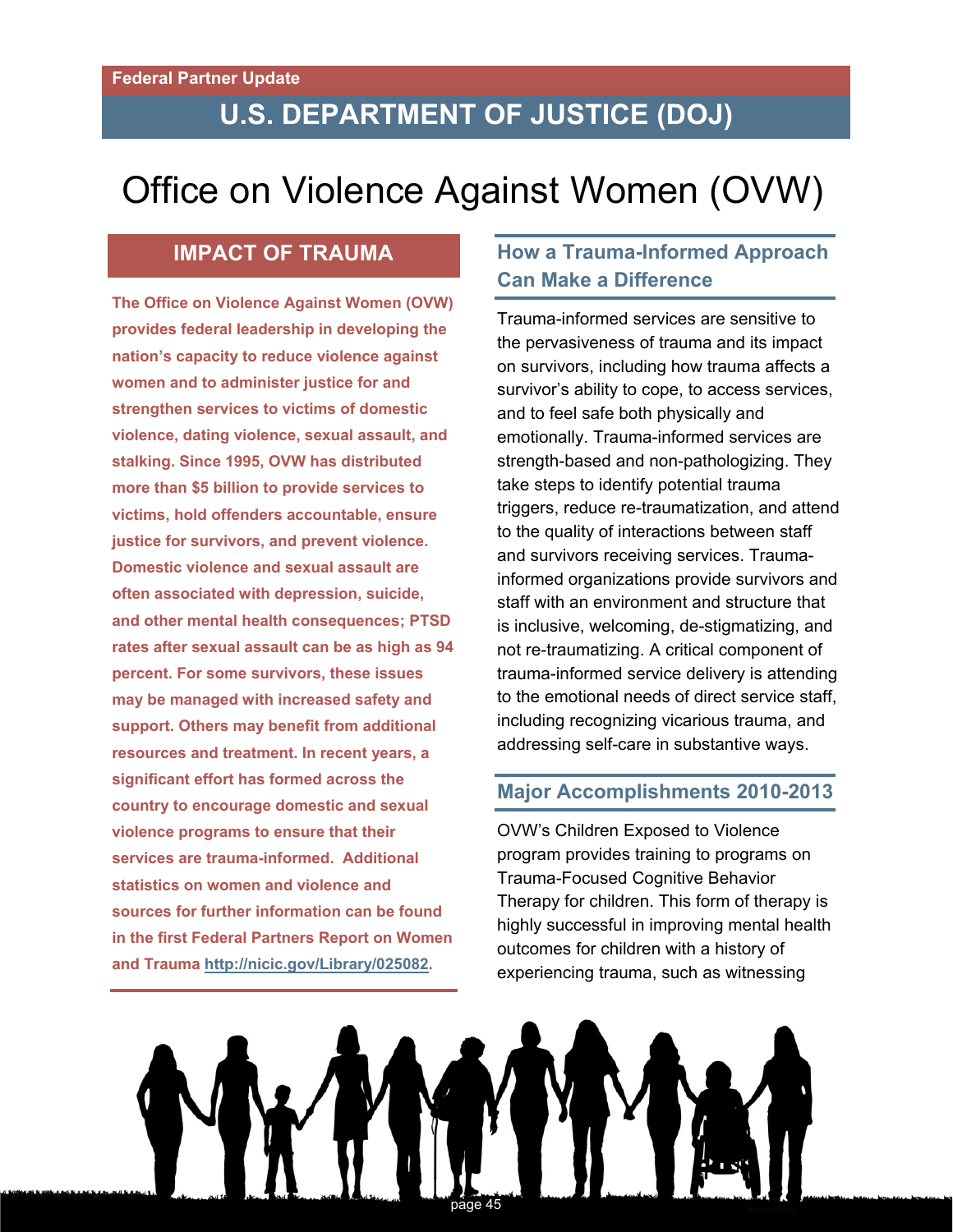domestic violence. Parents also receive education and training because they play a critical role in their child's therapy.

As we continue our work to help survivors heal it is important to understand the underlying mechanism of trauma. The National Sexual Violence Resource Center used OVW funding to develop an innovative course entitled "The Brain, Body, and Trauma." This course gives victim service providers: 1) an overview of the neurobiological and psychological implications of sexually violent trauma; and 2) the information and skills necessary to provide trauma-informed services.

After a sexual assault, survivors often engage the criminal justice system when seeking safety and support. It is crucial that law enforcement and other members of the criminal justice community are trained to use trauma-informed approaches with survivors. The International Association of Chiefs of Police, an OVW grantee, developed the Trauma Informed Sexual Assault Investigation curriculum, which will be implemented in selected law enforcement agencies nationwide. The curriculum focuses on helping officers to develop the skills they need to effectively respond to and investigate sexual assault cases. Officers will learn about the effects of trauma on sexual assault victims, as well as enhancing an officers' ability to identify and document perpetrator behaviors.

### **New Directions and Collaborations**

OVW is working with the Rose Brooks Center in Kansas City to integrate traumainformed practices into services for domestic violence survivors and their children. Using "The Three C's" - a universal traumainformed approach - the Rose Brooks Center is seeking to ensure all practices and environments are trauma-informed, including a building expansion that provides a quiet room for shelter residents, an improved security system, and a pet shelter.

Integrating trauma-informed philosophies throughout the work of community and local government agencies improves the quality of services and results in improved health outcomes. An OVW Disability grantee in Wisconsin is employing multi-faceted strategies to infuse trauma-informed thinking and practices throughout their work. This led to the establishment of the Leadership Group of Learning and Infusion Initiative that cultivates leadership at the intersection of disabilities and anti-violence efforts. The project focuses on personal leadership development within a statewide collaboration of partner organizations and pilot communities to foster long-term sustainability of trauma-informed leadership development.

### **Additional Resources**

Update contact: [Allison.Randall@usdoj.gov](mailto:Allison.Randall@usdoj.gov)  <http://www.ovw.usdoj.gov/> [www.VAWnet.org](http://www.vawnet.org/)  <http://www.nationalcenterdvtraumamh.org/>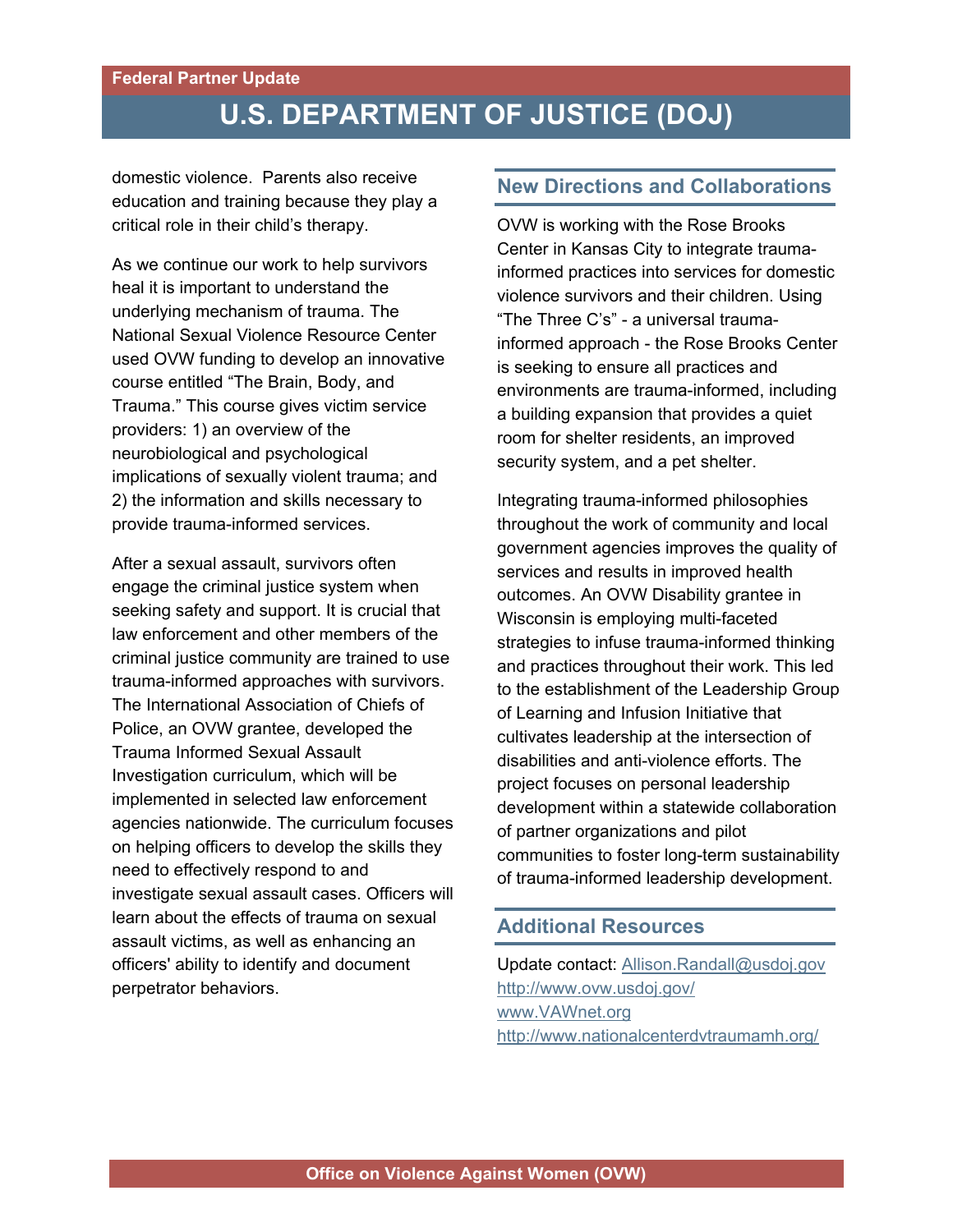# Office of Worklife, Leave, and Benefits Policy & Programs (OWLBPP)

## **IMPACT OF TRAUMA**

**The Office of Worklife, Leave, and Benefits Policy & Programs provides guidance for the Department and manages programs that assist DOL employees in managing their work and personal life. Areas of responsibility consist of Federal Employees' Benefits; Worklife Programs: telework, childcare subsidy, information and referral, support groups, elder care; oversight of Departmentwide health and wellness programs, health clinics, and coordination of the Departmentwide Employee Assistance Program; Leave Administration; Awards Program; and the Drug Free Workplace Program. The Office provides operational services for the National Office Leave Bank and Leave Transfer Programs and to the Office of the Assistant Secretary for Administration and Management (OASAM) and OASAM client agencies. Statistics on women in the workplace, information on the impact of trauma, and sources for further information can be found in the first Federal Partners Report on Women and Trauma [http://nicic.gov/Library/025082.](http://nicic.gov/Library/025082)** 

## **How a Trauma-Informed Approach Can Make a Difference**

The Department recognizes the impact violence in the workplace can have on employees and their family members. DOL's Workplace Violence Program Handbook outlines that it will promote a safe environment for its employees and the visiting public, and work with employees to maintain a work environment that is free from violence, harassment, intimidation, and other disruptive behavior. The document also emphasizes that violence or threats of violence, in all forms, are unacceptable behaviors. They will not be tolerated and will be dealt with appropriately.

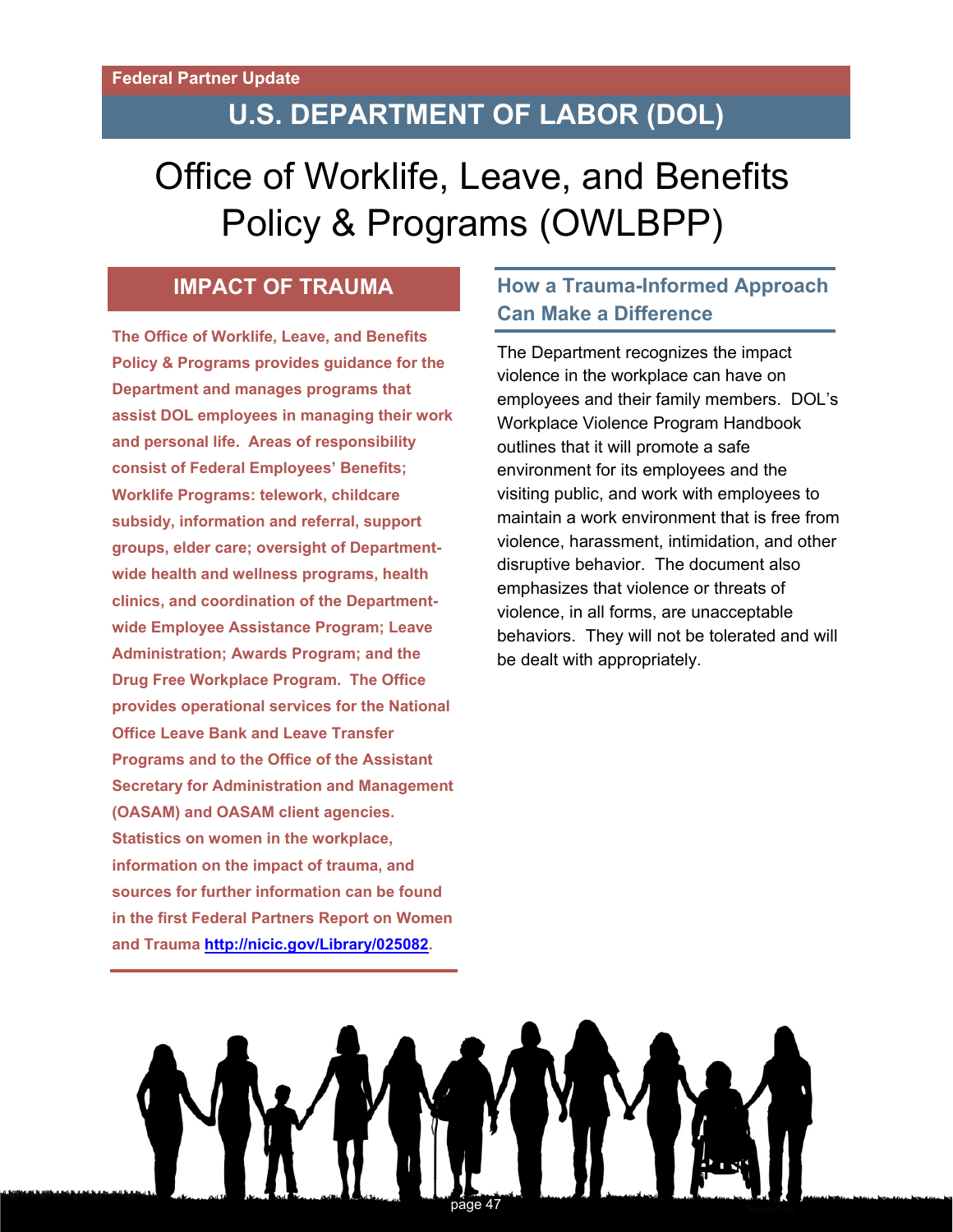### **Major Accomplishments 2010-2013**

On June 6, 2012 the OASAM/Human Resource Center Director issued guidance to all employees reminding them the Department has a Workplace Violence Handbook with guidance on who to contact in the event of an incident. The guidance was issued as an HR News You Can Use, Volume 2, Issue 4, DOL Workplace Violence Program, posted on its intranet. Employees were encouraged to review the handbook to become familiar with the information and to contact the appropriate offices for assistance.

Former Secretary of Labor Hilda Solis issued a Policy Statement on Harassing Conduct in the Workplace on August 6, 2012 to reiterate the definition of harassing conduct and the responsibilities of all employees including the actions managers and supervisors must take to resolve the reported situations.

In support of National Domestic Violence Awareness Month in October 2012, the former Secretary issued a Message: "October is National Domestic Violence Awareness Month. It is important to shed light on the devastating effects of domestic violence and show support for those who are or have been victims." The Message also mentioned that workplace violence is another issue of concern because it represents a serious safety and health issue.

Also in October 2012, as part of its weekly Frances Perkins Building elevator poster campaign, the Department highlighted October is National Domestic Violence (DV) Awareness Month, noting that: 1) DV is the

leading cause of injury to women; 2) Ten million children witness DV annually; 3) Eight million days of paid work per year are lost by DV victims; and 4) \$5.8 billion per year is the cost of intimate partner violence in the United States: \$4.1 billion is spent on direct medical and health care services, while productivity losses account for nearly \$1.8 billion. Our Employee Assistance Program offers free personal, legal and financial consultation twenty-four hours a day, seven days a week, three hundred and sixty five days a year.

### **New Directions and Collaborations**

After receipt of the February 2013 Executive Order and OPM's guidance on domestic violence, the OWLBPP is reviewing the current guidance and is in the process of redrafting the handbook and developing additional guidance. This effort will include representatives from other DOL agencies and the unions to ensure a joint effort to protect DOL employees and the visiting public.

### **Additional Resources**

Update contact: [Allen.Susan@dol.gov](mailto:Allen.Susan@dol.gov)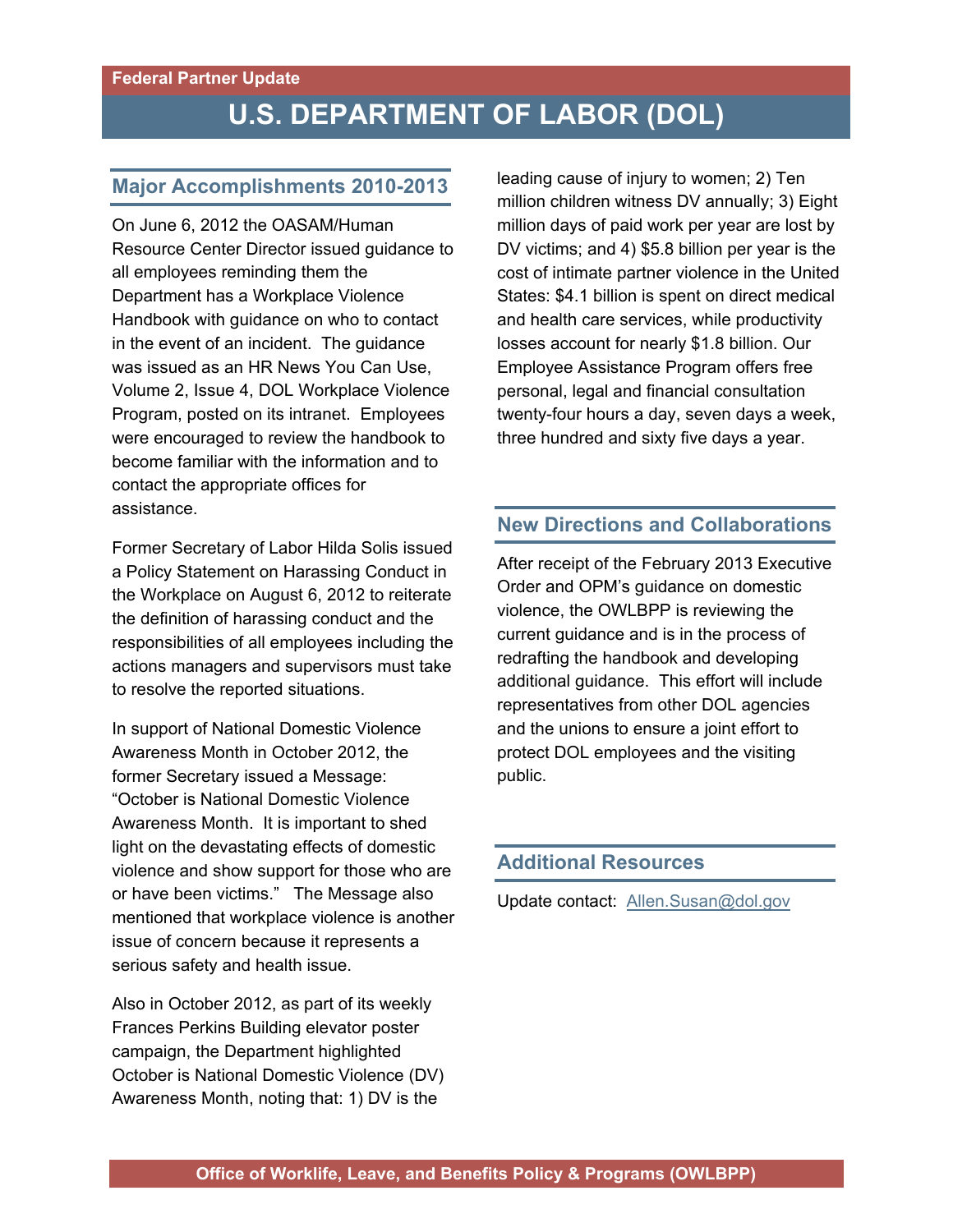# Office of Disability Employment Policy (ODEP)

### **IMPACT OF TRAUMA**

**It is essential for workplaces and workforce systems to be trauma-informed. While women workers experience high rates of sexual harassment, workplace bullying, and other types of violence, women with disabilities have an even higher incidence of traumarelated issues. They are subject to trauma by their partners and personal care providers, and are more likely to be unemployed or underemployed and live in poverty.**

**Having a disability can result from a traumatic event, and can present other mental health issues such as depression or post-traumatic stress disorder. Trauma can dramatically increase the costs of absenteeism, turnover, and other workforce issues.**

**Statistics on women with disabilities and the impact of trauma on women with disabilities in the workplace can be found in the first Federal Partners' Report on Women and Trauma at<http://nicic.gov/Library/025082>**

## **How a Trauma-Informed Approach Can Make a Difference**

ODEP's mission is to ensure that people with disabilities are fully integrated into the 21st century workforce, and to increase the hiring, retention, and promotion of people with disabilities. Trauma-informed approaches are essential, not only because women with disabilities experience violence at a higher rate than women without disabilities, but also because women may become disabled after experiencing a traumatic event, with a resulting physical, emotional, or cognitive disability.

ODEP has worked to develop various partnerships, initiatives, and programs to examine the issues that women with disabilities experience, while working to eliminate employment barriers and ensure that workplace policies, benefits, and practices are structurally and programmatically accessible to all.

Trauma-informed workplace policies are valuable in multiple ways. The ability to work and return to work in a healthy environment and continue to be employed is a central to both recovery and economic self-sufficiency.

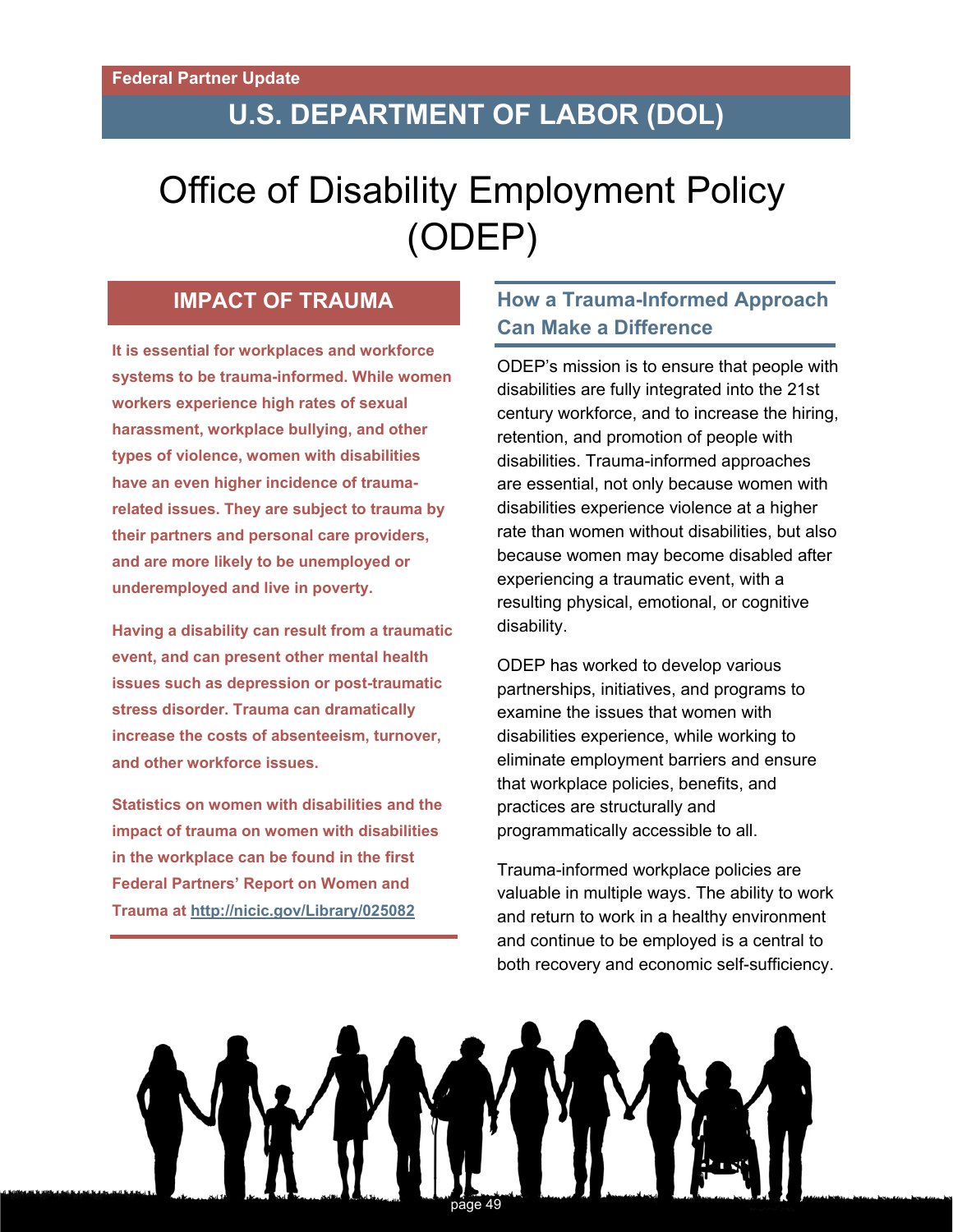### **Major Accomplishments 2010-2013**

In 2012, ODEP contributed to the Office of Personnel Management's Guidance for Agency-Specific Domestic Violence, Sexual Assault, and Stalking Policies. ODEP reported that 37.3 percent of women with disabilities experience intimate partner violence in their lifetime, compared with 20.6 percent of women without disabilities. Agencies should consider the needs and risk factors of employees with disabilities in training, workplace flexibility arrangements and reasonable accommodations.

In 2012, ODEP and the DOL's Women's Bureau released a Workplace Flexibility Toolkit for employers, policymakers and researchers. The Toolkit provides case studies, fact/tip sheets, issue briefs, reports, and articles; discusses universal strategies around time, place, and tasks; and can assist employees who have experienced trauma to be productive in the workplace.

Also in 2012, ODEP, in collaboration with the National Working Positive Coalition, sponsored an Institute on HIV/AIDS and Employment at the XIX International AIDS Conference. The U.S. Department of Labor is among six lead federal agencies responsible for implementing President Obama's National HIV/AIDS Strategy – a first for the nation. A conference report was published in 2012. With childhood and adult trauma increasingly being recognized as important factors associated with the HIV/AIDS epidemic among women, this conference report can serve as an important tool for this community.

### **New Directions and Collaborations**

ODEP is working on an Information Memorandum that will address successful strategies for returning to work after experiencing a traumatic event, using a trauma-informed approach. The Memorandum will be disseminated to approximately 3,000 American Job Centers and state and local Workforce Investment Boards throughout the United States, as well as to other stakeholder groups within the disability community.

### **Additional Resources**

Update contact: [Thal.Adrienne@dol.gov](mailto:Thal.Adrienne@dol.gov) 

Women with Disabilities [http://www.cdc.gov/ncbddd/disabilityandhealt](http://www.cdc.gov/ncbddd/disabilityandhealth/women.html) [h/women.html](http://www.cdc.gov/ncbddd/disabilityandhealth/women.html)

Employees with Post Traumatic Stress Disorder (PTSD) <http://askjan.org/media/ptsd.html>

Employees with Mental Health Impairments <http://askjan.org/media/psychiatric.html>

### HIV/Aids report

[http://www.dol.gov/odep/pdf/20120728HIVAI](http://www.dol.gov/odep/pdf/20120728HIVAIDSReports.pdf) [DSReports.pdf](http://www.dol.gov/odep/pdf/20120728HIVAIDSReports.pdf) 

Workplaces Respond to Domestic and Sexual Violence, DOJ/OVW site [www.workplacesrespond.org/](http://www.workplacesrespond.org/)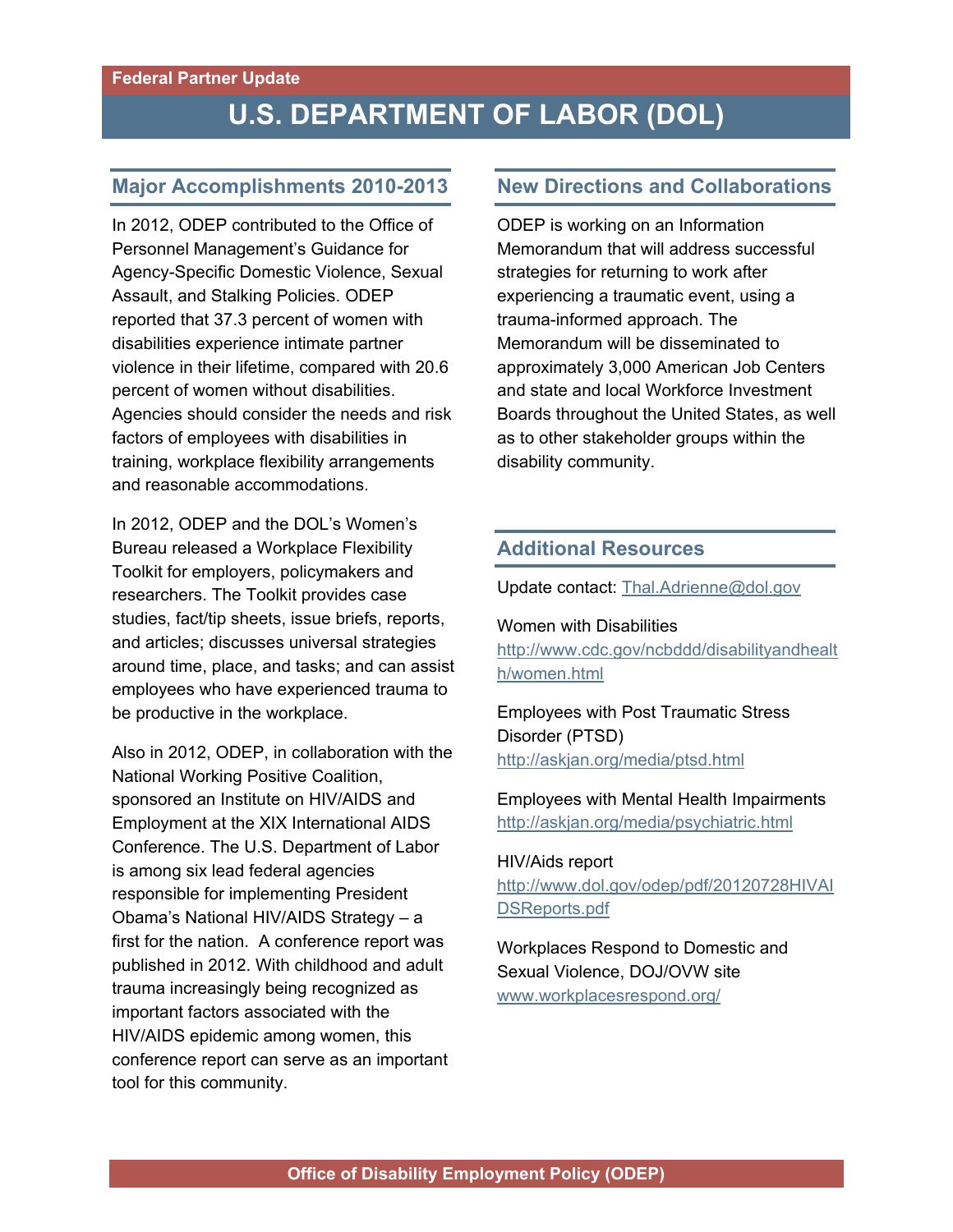# Women's Bureau

## **IMPACT OF TRAUMA**

**Violence and trauma can have a profound impact on women in the workplace. Some women workers may have histories of trauma and abuse, and in addition, they may be subjected to workplace bullying, domestic violence within the work setting, or sexual harassment which impacts them as workers. Women in traditionally male jobs such as the construction trades may experience different forms of gender-based harassment. Research has shown that these are common occurrences and that they not only affect women's job experience, but also her job performance and possible career advancement. Statistics on women, information about the impact of trauma on women in the workplace, and sources for further information can be found in the first Federal Partners Report on Women and Trauma [http://nicic.gov/Library/025082.](http://nicic.gov/Library/025082)** 

## **How a Trauma-Informed Approach Can Make a Difference**

The Women's Bureau was created by law in 1920 to formulate standards and policies to promote the welfare of wage-earning women, improve their working conditions, increase their efficiency, and advance their opportunities for profitable employment. Trauma-informed approaches help the Women's Bureau to meet its mission: to develop policies and standards and conduct inquiries to safeguard the interests of working women; to advocate for their equality and economic security for themselves and their families; and to promote quality work environments. The Women's Bureau places particular focus upon vulnerable women workers, including women veterans who have experienced trauma.

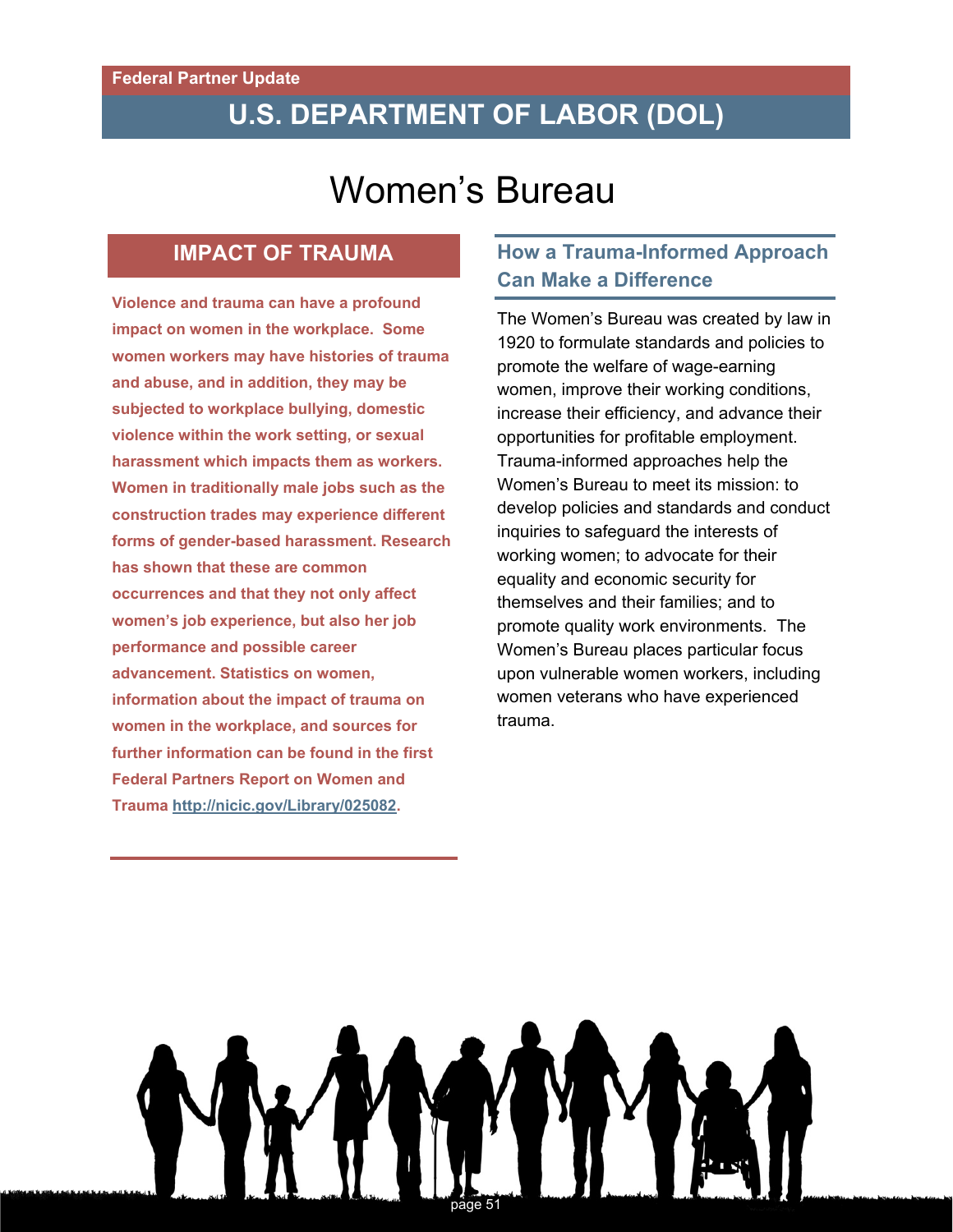### **Major Accomplishments 2010-2013**

In 2010, the Women's Bureau held the firstever Stand Down events for homeless women veterans to address the unique needs of homeless women veterans and their families. Women-to-women Stand Down events help women veterans who are homeless and those at risk for homelessness to regain stability and sustainability for themselves and their families. The focus is on providing women veterans services and engaging community-based resources that integrate housing, employment support and reintegration services.

In 2011, the Women's Bureau released the publication Trauma-Informed Care for Women Veterans Experiencing Homelessness: A Guide for Service Providers, which underscores the need to recognize how trauma from military experiences impacts the reintegration process for women veterans and offers a comprehensive approach for creating effective trauma-informed care environments. The guide includes information on the experiences of women veterans, a step-by-step process for organizational self-assessment, and resource lists.

The Women's Bureau also developed a webbased training curriculum designed to help community-based service providers use the Guide to meet the unique needs of the populations they serve, and assesses how service providers use this information to change policies and/or practices to better serve women veterans.

### **New Directions and Collaborations**

The Women's Bureau is partnering with the Veterans Employment and Training Service (VETS) to establish a formal women veterans program. The first of its kind, this program will identify distinct women veteran economic and employment needs, and determine how to maximize DOL resources to meet these needs. This initiative will engage experts in workforce development and on women employment issues to develop a strategic plan focused on improving employment and training services for women veterans.

In the future, the Women's Bureau will expand outreach to the broader woman veterans' population. The Bureau will conduct outreach to raise awareness of the challenges women veterans face in finding good jobs, including trauma-related challenges. The Bureau will also provide technical assistance to organizations to facilitate better recruitment and retention of women veterans in employment or in job training programs.

The Women's Bureau will also continue to serve on the White House Council on Women and Girls.

### **Additional Resources**

Update contact: [thompson.tonya@dol.gov](mailto:thompson.tonya@dol.gov) 

<http://www.dol.gov/wb/>

<http://www.dol.gov/wb/trauma/>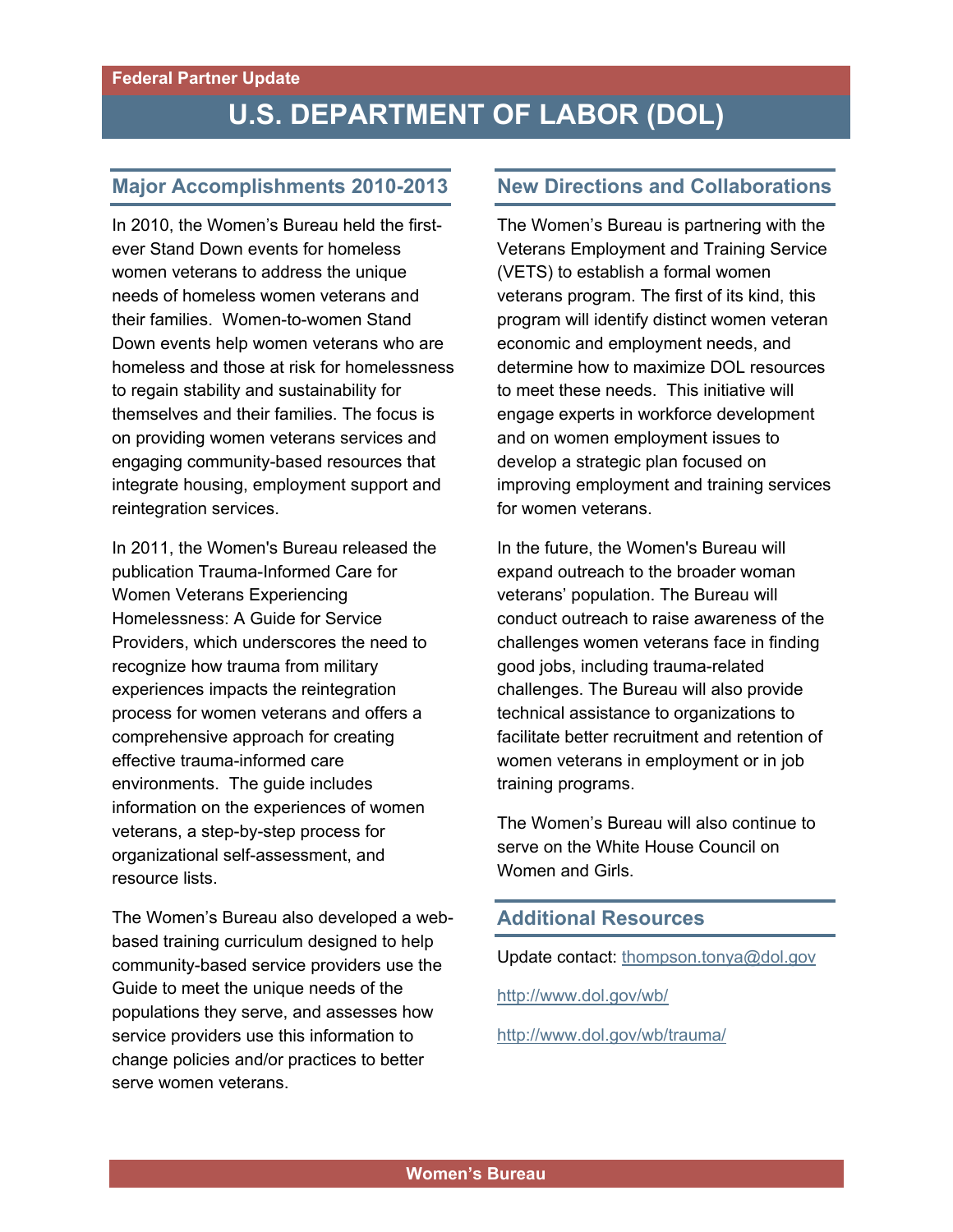## **U.S. DEPARTMENT OF VETERANS AFFAIRS (DVA)**

## **IMPACT OF TRAUMA**

**The Department of Veterans Affairs (VA) is committed to honoring America's Veterans by providing exceptional health care that improves their health and well-being. Veterans may experience trauma prior to, during, and/or following their military service, making it an issue of key concern for VA. VA has a special emphasis on addressing issues related to combat trauma, military sexual trauma (sexual assault or repeated, threatening sexual harassment occurring during military service), and other traumas experienced during service. However, experiences of trauma at any point during a Veteran's lifetime can have a significant impact upon his/her health, treatment needs, and need for assistance with other issues, such as employment or homelessness. Additional statistics on women, information about the impact of trauma, and sources for further information can be found in the first Federal Partners Report on Women and Trauma [http://nicic.gov/Library/025082.](http://nicic.gov/Library/025082)** 

## **How a Trauma-Informed Approach Can Make a Difference**

VA offers a full continuum of mental health services for women Veterans, including assessment, outpatient treatment, and inpatient and residential care. Having trauma-informed and gender-sensitive medical and mental health treatment programming available is key to ensuring that Veterans' needs secondary to trauma are adequately addressed.

The VA's National Center for PTSD is a longstanding center of excellence for research and education on the prevention, understanding, and treatment of Posttraumatic Stress Disorder. The Center's highest priority is supporting VA clinicians and Veterans through the development of evidence-based treatments for PTSD and the dissemination of best-practices throughout the VA system.

Because trauma is associated with a range of mental health problems, VA's services for PTSD, depression, anxiety, substance use disorders, and general mental health are a key component of VA's efforts. Starting in 2007, VA began a rollout of trainings on evidence-based treatments for traumarelated mental health disorders for its mental health providers.

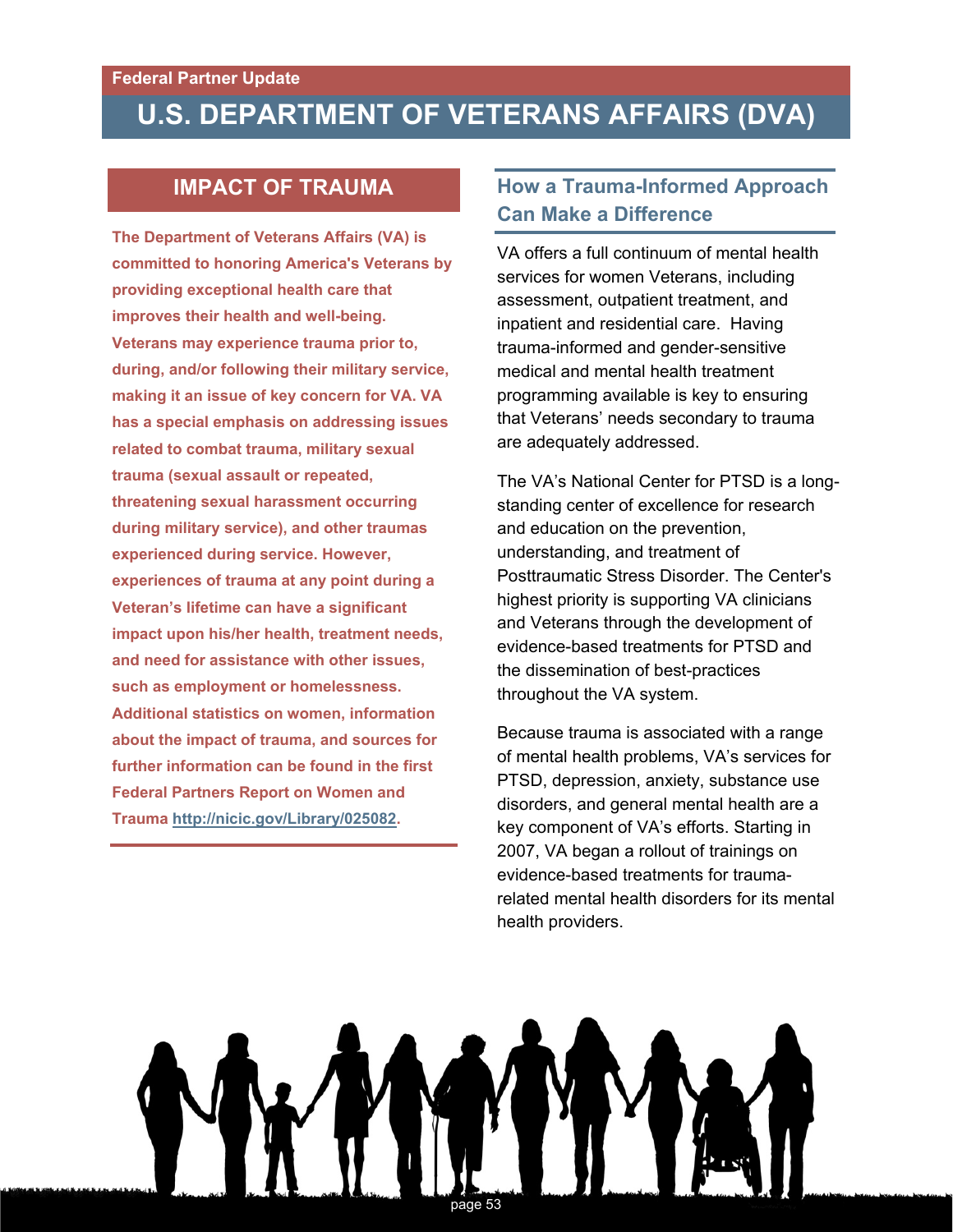## **U.S. DEPARTMENT OF VETERANS AFFAIRS (DVA)**

### **Major Accomplishments 2010-2013**

Since 2006, VA has funded a national Military Sexual Trauma (MST) Support Team that monitors MST screening and treatment, expands national MST-related education and training, and promotes best practices in care for Veterans who experienced MST. The team hosts an annual conference and monthly training calls available to all VA staff, and develops a range of MST-specific resources and initiatives targeting both VA staff and Veterans.

National policy requires all mental health and primary care providers to complete training on issues related to MST. VA has also established national policy that all Veterans seen for health care services are screened for experiences of MST to ensure that they are aware of free, specialized services available and that their trauma history is considered in provision of care.

Since August 2012, the Women's Mental Health Section of VA Mental Health Services has hosted a teleconference educational series to provide information and training to VA staff about women's mental health. Examples of training topics include: gender differences in PTSD and their implications for the mental health care of Veterans; women Veterans and homelessness; and providing care to women Veterans who are experiencing interpersonal violence.

The National Center on PTSD has also developed a number of online courses, continuing education opportunities, clinician guides, and mobile apps in support of trauma-focused care in the VA.

### **New Directions and Collaborations**

During FY 2012, the Women's Mental Health Section of VA Mental Health Services completed a national survey of all VA facilities to assess availability of current mental health care services for women Veterans and those who experience MST, including existing services, challenges, and best practices for provision of gendersensitive mental health care. The results of this survey will be used to identify gaps in services available and inform future program development efforts.

In order to lower barriers to engagement in mental health treatment, VA is transforming its systems of care delivery to prioritize integrated primary/behavioral health care [http://www.ptsd.va.gov/about/mission/looking](http://www.ptsd.va.gov/about/mission/looking_ahead.asp) [\\_ahead.asp](http://www.ptsd.va.gov/about/mission/looking_ahead.asp) .

VA continues to collaborate with the Department of Defense and community agencies working with Active Duty, National Guard, and Reserve personnel, in order to ensure that Veterans who have been exposed to trauma are able to access appropriate services more smoothly and expediently.

### **Additional Resources**

Update contact: [Heidi.Kar@va.gov](mailto:Heidi.Kar@va.gov) 

<http://www.ptsd.va.gov/>

[http://www.mentalhealth.va.gov/msthome.as](http://www.mentalhealth.va.gov/msthome.asp) [p](http://www.mentalhealth.va.gov/msthome.asp) 

[http://Veteranscrisisline.net](http://veteranscrisisline.net/)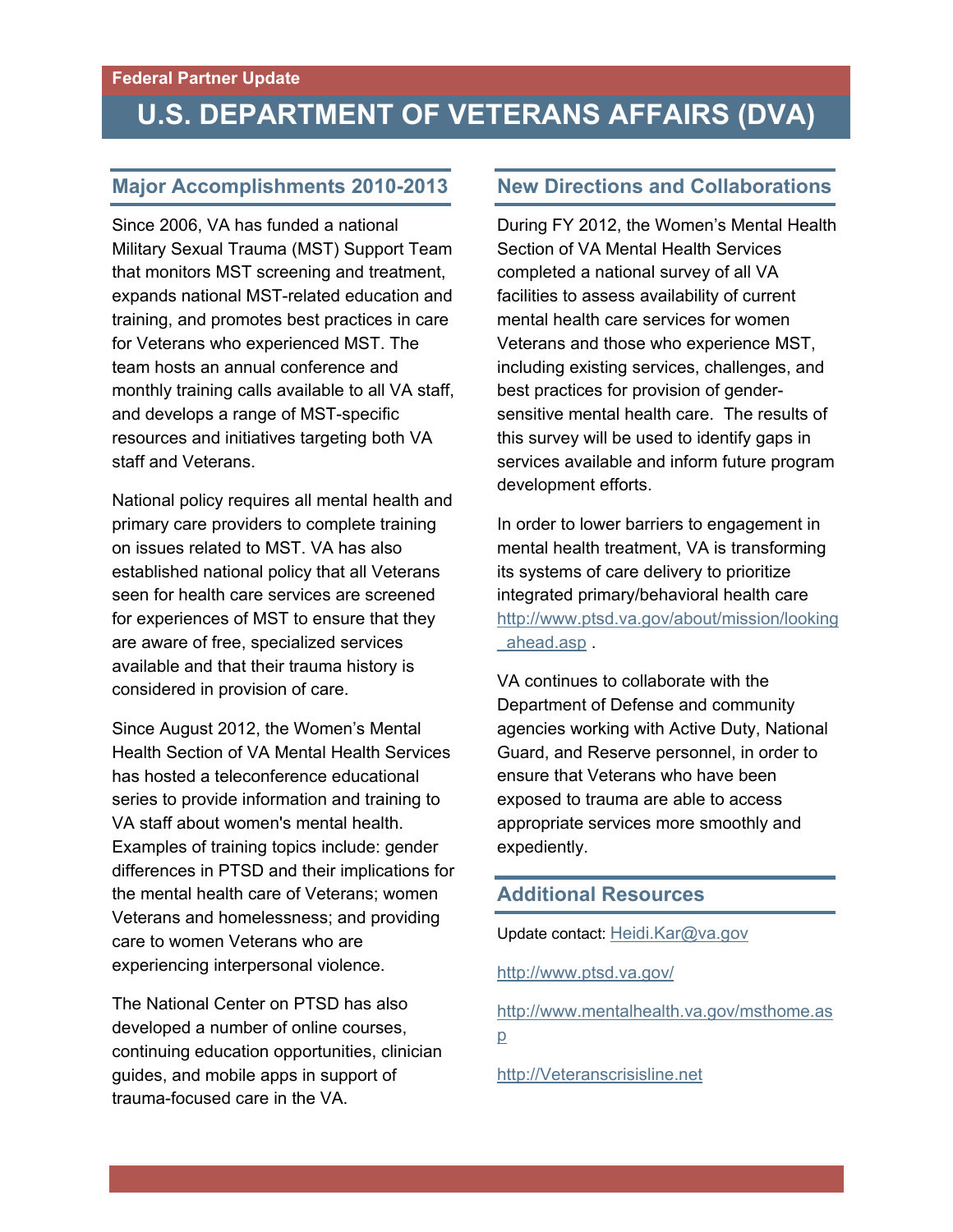## **U.S. DEPARTMENT OF VETERANS AFFAIRS (DVA)**

[http://vaww.mst.va.gov](http://vaww.mst.va.gov/)

### **IMPACT OF TRAUMA**

**The Peace Corps is a federal agency that works to build capacity in developing countries. Currently 8,073 Peace Corps Volunteers are serving 27-month tours in 76 countries. Trauma can impact both Volunteers and staff, who may be victims of crime, be exposed to civil unrest and political violence, live through natural disasters, or suffer accidents. Volunteers and staff may suffer vicarious trauma living in post-conflict nations where they are exposed to the lingering effects of violence through close association with their communities. Other personnel may witness the devastating effects of poverty, famine, disease, or disaster on a daily basis. Because the Peace Corps is a tight-knit community, trauma that directly impacts a staff member or Volunteer may ripple across the entire agency. Additional sources of information about the impact of trauma can be found in the first Federal Partners Report on Women and Trauma [http://nicic.gov/Library/025082.](http://nicic.gov/Library/025082)** 

## **How a Trauma-Informed Approach Can Make a Difference**

The Peace Corps has designed and implemented a new trauma-informed approach to care. As of October 2012, all Peace Corps medical officers have received clinically accredited training on traumainformed care at Peace Corps annual continuing medical education conferences. All Volunteers are now treated with methods consistent with trauma-informed care approaches, which improve the quality of services, reduce re-traumatization, and support the healing process.

Every Peace Corps post provides comprehensive medical services under the direction of PCMOs. Volunteers may also receive mental health services via long distance or medical evacuation from trained mental health clinicians. PCMOs are always among the first staff members to become aware of assaults and other traumatic events affecting Volunteers. Approximately 70 percent of the PCMOs are physicians; the remaining 30 percent are physicians' assistants, nurse practitioners, or registered nurses. The PCMOs are supervised by regional and headquarters-based physicians in Washington, D.C.

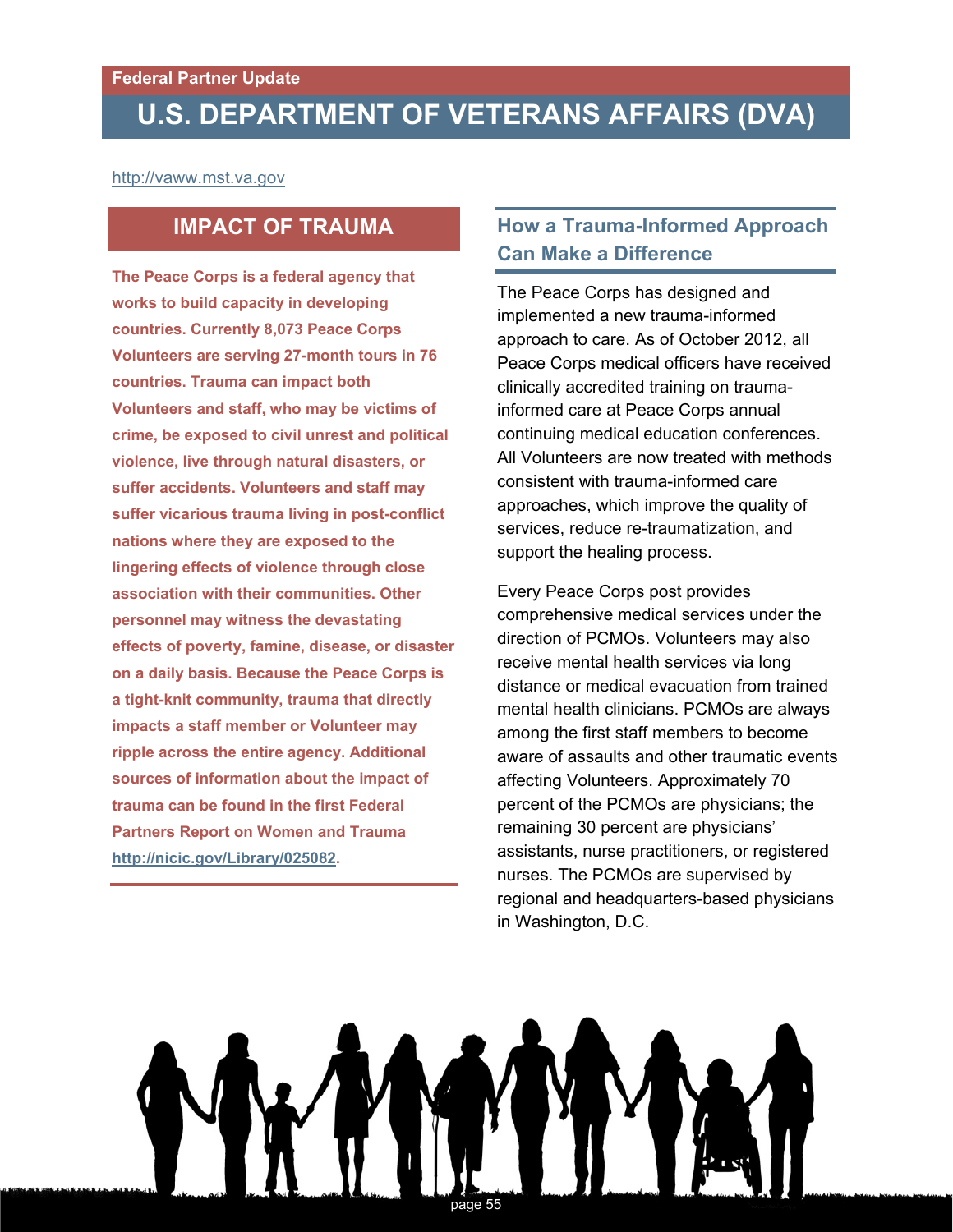## **Peace Corps**

### **Major Accomplishments 2010-2013**

The Peace Corps has worked collaboratively with the departments of Defense and Veterans Affairs on developing staff training for PCMOs and the adoption of evidencebased trauma treatment modalities. The Peace Corps has also partnered with the departments of Justice and Defense to support the design and development of a Peace Corps sexual assault risk reduction and response program and several new policies related to trauma-informed care.

Since 2008 the Peace Corps has been working to develop a victim-centered, trauma-informed global sexual assault risk reduction and response program. As part of the program, more than 1,500 overseas and headquarters staff who work directly with Volunteers have received online training on the impact of sexual assault and sexual assault awareness and sensitivity. From 2012–13, all Volunteers received training on sexual assault awareness, risk reduction, reporting and response protocols, and bystander intervention.

In 2011, the Peace Corps established an Office of Victim Advocacy with victim advocates available 24 hours a day for any Volunteer who has been a victim of crime. These victim advocates ensure that Volunteers have access to Peace Corps support services, are available to answer questions, and help Volunteers make informed choices. Advocates also work to ensure that staff at both headquarters and posts understand the wishes of the Volunteer and take them into consideration.

In 2012, the Counseling and Outreach Unit (COU) hired two counselors with experience in the treatment of sexual assault and other traumas and specialized expertise in cognitive process therapy and prolonged exposure therapy, two evidence-based trauma-specific treatment modalities. All current licensed mental health clinicians in the COU are being trained in these approaches.

The Peace Corps instituted a medical evacuation program for sexual assault trauma survivors that includes the choice of accompaniment by a Peace Corps staff member, being met at the airport by a staff member or representative, choice of medical and mental health providers, and a new online survey asking Volunteers about the care they received.

The Peace Corps is developing a multi-level reporting process for sexual assault victims that includes an anonymous hotline as well as options for standard and restricted reporting (which strictly limits those informed about the assault to safety and security staff and medical and mental health providers).

Starting in July 2013, trained sexual assault response liaisons will be available at each post at the request of the victim to accompany him/her through the in-country response.

### **Additional Resources**

Update contact: [CKuric@peacecorps.gov](mailto:CKuric@peacecorps.gov) 

<http://www.peacecorps.gov/>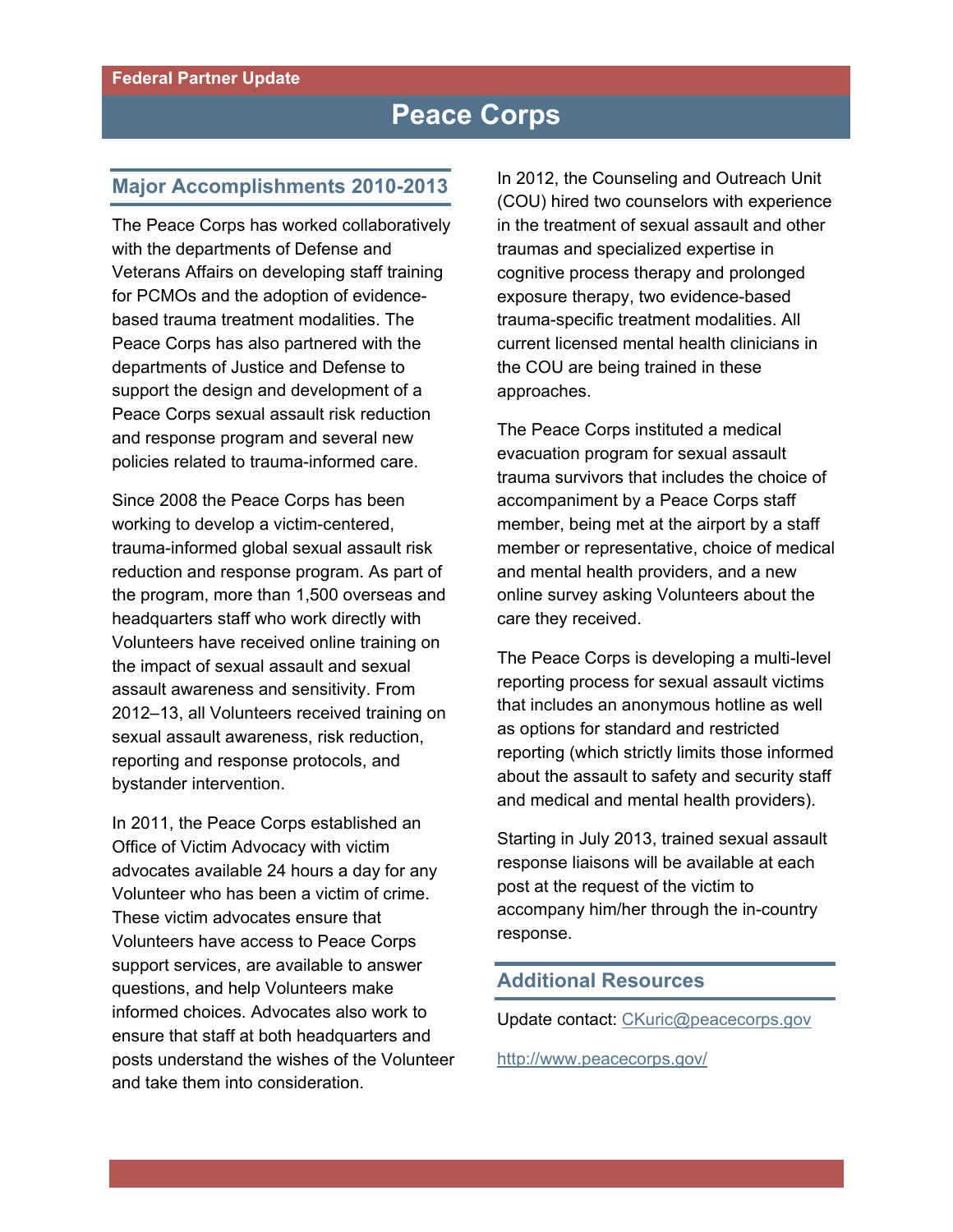## **White House Office on National Drug Control Policy (ONDCP)**

### **IMPACT OF TRAUMA**

**Victims of trauma often self-medicate with alcohol or other drugs, rather than seeking proper medical attention. Furthermore, women who experience trauma are more likely to experience mental health and substance abuse problems. Because addiction is a disease of the brain, it is critical to address trauma and its psychological aftereffects. The Office of National Drug Control Policy (ONCDP) recognizes that women trauma survivors may feel inhibited from sharing their experiences in group therapy sessions with men, or may be retraumatized in such intimate settings. In response, ONDCP is focusing on expanding access to gender-responsive treatment and recovery services. Additional statistics on women and addiction, information about the impact of trauma, and sources for further information can be found in the first Federal Partners Report on Women and Trauma**  <http://nicic.gov/Library/025082>**.** 

## **How a Trauma-Informed Approach Can Make a Difference**

Given the significant correlation between lifetime history of drug and alcohol-facilitated rape, posttraumatic stress disorder, and nonmedical use of prescription drugs, medical professionals working with these populations should be aware of the importance of screening for drug abuse to avoid further health and safety issues. Treatment providers should also be aware of this connection and seek to address the underlying traumatic experiences that have led their patients to abuse substances. By addressing the underlying causes of substance abuse, treatment providers may experience greater successes in sustained recovery for their clients.

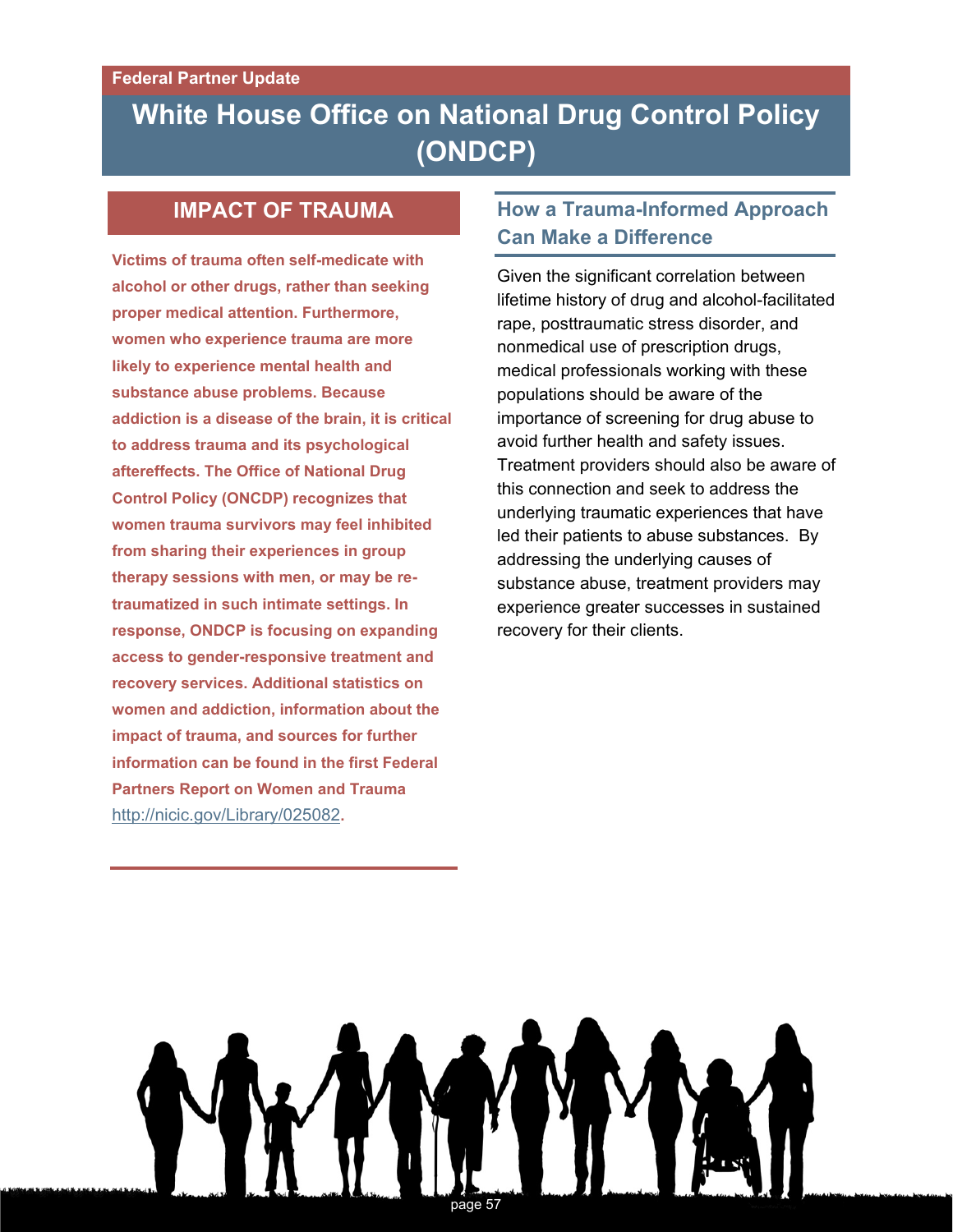## **White House Office on National Drug Control Policy (ONDCP)**

### **Major Accomplishments 2010-2013**

The President's National Drug Control Strategy calls for evidence-based treatment for substance use disorders for all people, including those with co-occurring substance use and mental health disorders. The Office of National Drug Control Policy (ONDCP) is working to expand access to treatment for substance use disorders at the Federal and state levels, including identifying specialty treatment modalities that can be expanded. Additionally, ONDCP has worked with its partners at the Departments of Justice and Health and Human Services to ensure access to care for women, and supports partner agencies in their efforts to reach more people with appropriate care, including trauma-informed treatment.

### **New Directions and Collaborations**

ONDCP encourages the advancement of research on the nexus between substance abuse and mental health, including the effects of trauma on the brain. As further research on the effect of trauma on women and substance abuse is developed, ONDCP will continue to advocate for the provision of trauma-informed care and urge substance abuse treatment providers to adopt the latest evidence-based approaches.

### **Additional Resources**

Update contact:

Meredith L. DeFraites@ONDCP.EOP.GOV

### <http://www.whitehouse.gov/ondcp>

McCauley, J.A., Amstadter, A., Danielson, C., Ruggiero, K., Kilpatrick, D., and Resnick, H. (2009) Mental Health and Rape History in Relation to Non-Medical Use of Prescription Drugs in a National Sample of Women, Addictive Behaviors, 34: 641-648.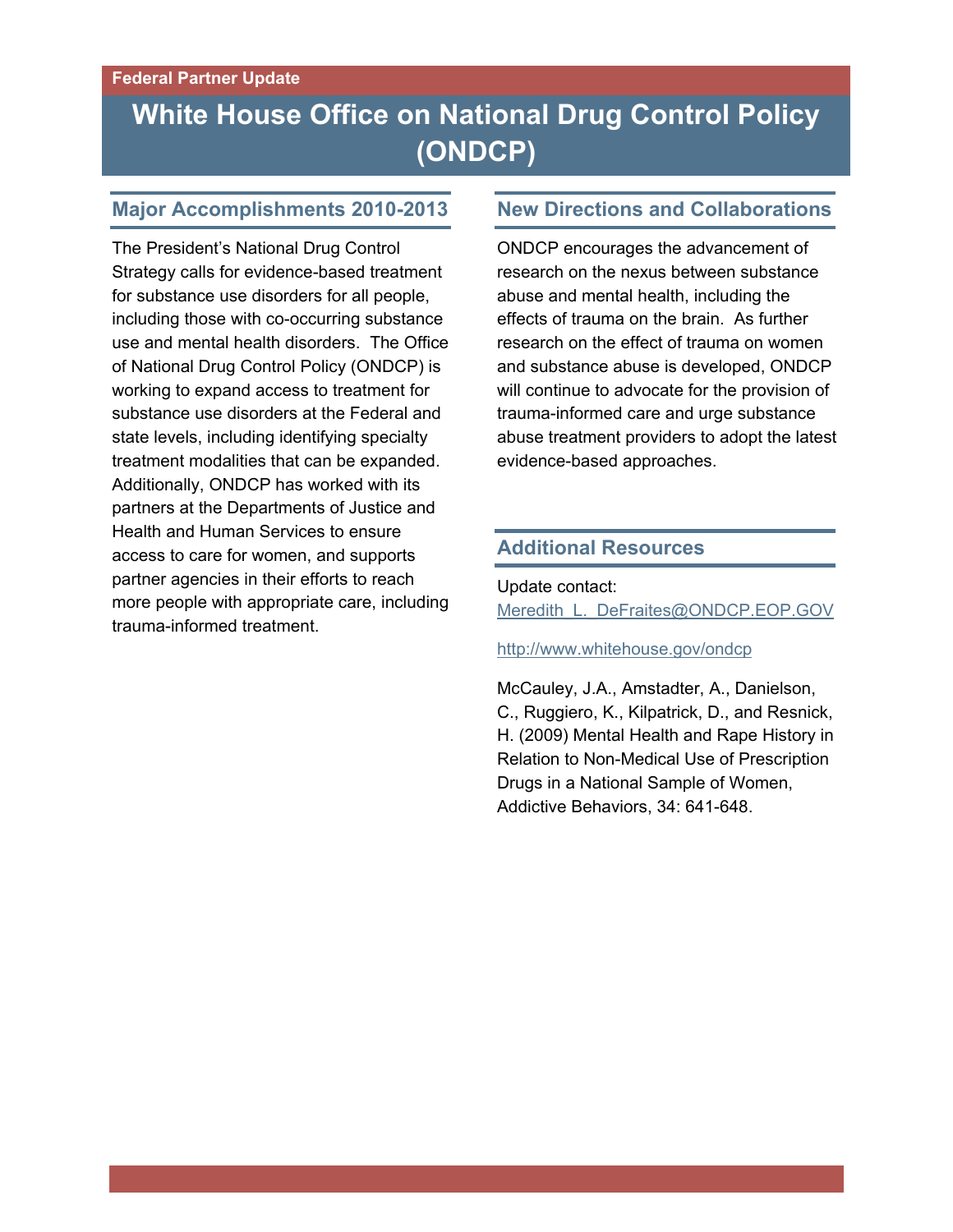# Additional Committee Members

The Federal Partners Committee on Women and Trauma is constantly evolving. The group is open to members representing any federal department, agency, division or office with an interest in trauma and traumainformed care. In addition to those represented in the "Update" section of this report, the following agencies are members of the committee.

## **US Department of Defense – Office of the Secretary of Defense, Health Affairs (ASD-HA)**

The Assistant Secretary of Defense for Health Affairs is chartered under United States Department of Defense Directive 5136.1, which states that the ASD(HA) is the principal advisor to the U.S. Secretary of Defense on all "DoD health policies, programs and activities." In addition to exercising oversight of all DoD health resources, ASD(HA) serves as director of the Tricare Management Activity, an extensive network of private physicians and hospitals providing health maintenance to service members. While the ASD(HA) does not have any specific policies on traumainformed care, women are screened for previous trauma during healthcare visits. The ASD(HA) also oversees the Uniformed Services University of Health Sciences, which educates uniform physicians and other health professionals for the Army, Navy, Air Force and Public Health Service. The ASD(HA) is an active participant in the

Federal Partners Committee, and has worked collaboratively with the Office of the Secretary of Defense, Family Advocacy Program (OSD, FAP) on the medical components of their trauma-informed initiatives, and with the Sexual Assault Prevention and Response Office (SAPRO) in the development of a Special Victim's Capacity (see DOD updates). [http://www.health.mil/About\\_MHS/Organizati](http://www.health.mil/About_MHS/Organizations/Index.aspx) [ons/Index.aspx](http://www.health.mil/About_MHS/Organizations/Index.aspx) 

## **US Department of Health and Human Services – Center for Faith-based and Neighborhood Partnerships**

The White House Office of Faith-based and Neighborhood Partnerships works to build bridges between the federal government and nonprofit organizations, both secular and faith-based, to better serve Americans in need. The Office advances this work through Centers in various Federal agencies. The HHS Center for Faith-based and Neighborhood Partnerships (the Partnership Center) leads the Department's efforts to build and support partnerships with faithbased and community organizations in order to better serve individuals, families and communities in need. The Partnership Center is a mechanism for the department to engage and communicate with the grassroots, ensuring that local institutions that hold community trust have up-to-date information regarding health and human service activities and resources in their area.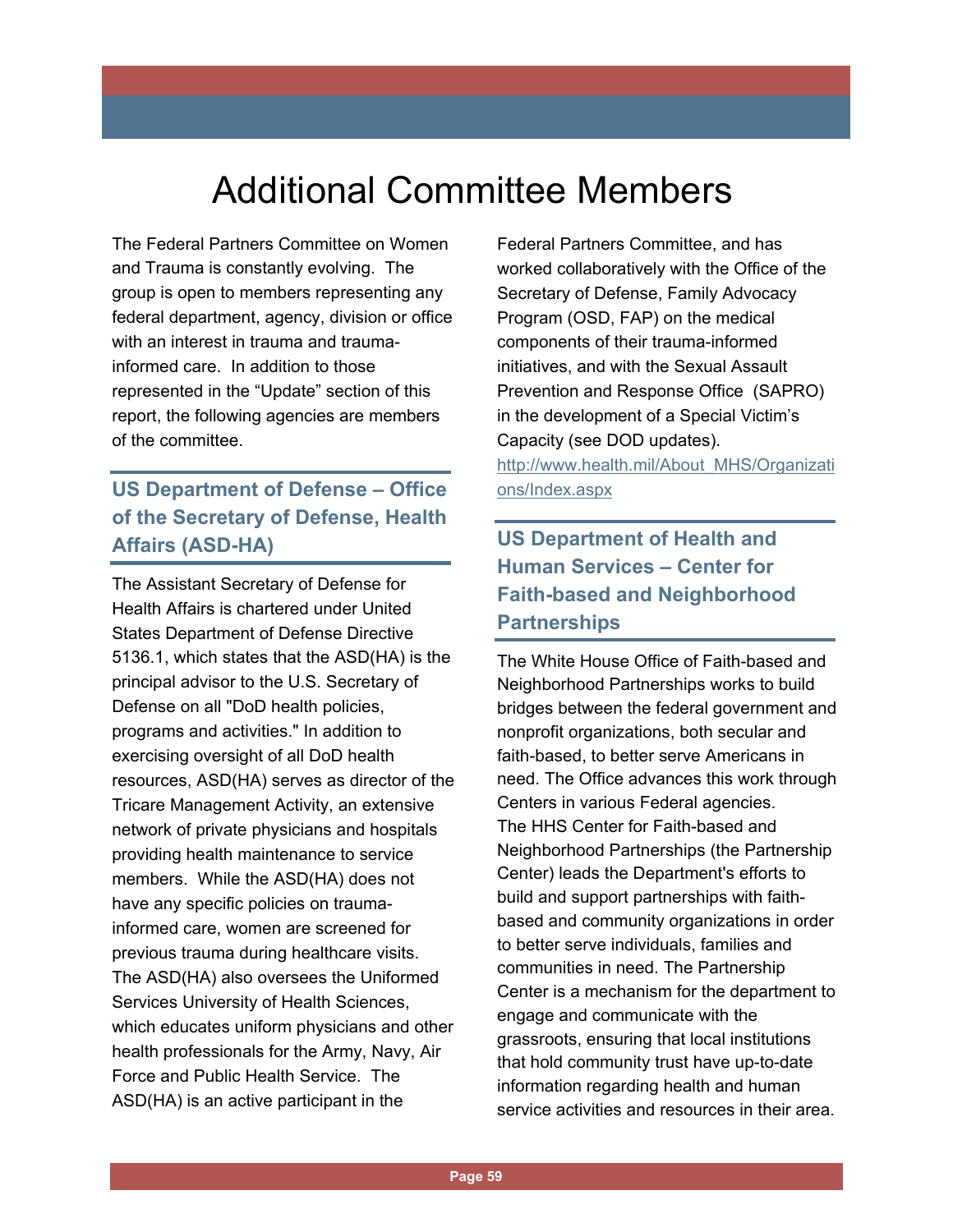The Partnership Center is focused on four major objectives: 1) improving access to health care through enrollment in health insurance, understanding the system, and increasing access points and accessibility; 2) facilitating the faith portion of the National Dialogue on Mental Health; 3) promoting responsible fatherhood and healthy families; and 4) leading the faith communities "Let's Move" campaign. The President's Advisory Council on Faith has created an advisory on human trafficking:

[http://www.whitehouse.gov/blog/2013/04/10/r](http://www.whitehouse.gov/blog/2013/04/10/receiving-advisory-council-recommendations-end-human-trafficking) [eceiving-advisory-council-recommendations](http://www.whitehouse.gov/blog/2013/04/10/receiving-advisory-council-recommendations-end-human-trafficking)[end-human-trafficking](http://www.whitehouse.gov/blog/2013/04/10/receiving-advisory-council-recommendations-end-human-trafficking) 

### <http://www.hhs.gov/partnerships>

## **US Department of Justice – National Institute of Justice (NIJ)**

The National Institute of Justice is the research, development and evaluation agency of the U.S. Department of Justice. NIJ provides objective and independent knowledge and tools to reduce crime and promote justice, particularly at the state and local levels. NIJ has five strategic goals: 1) Fostering science-based criminal justice practice; 2) Translating knowledge to practice; 3) Advancing technology; 4) Working across disciplines; and 5) Adopting a global perspective. NIJ performs research in and evaluations of many specific types of crime — from more traditional crime, such as gun crime and child abuse, to emerging crime, such as identity theft and human trafficking. NIJ addresses many topics of concern to the Federal Partners Committee, including violence against women, intimate

partner violence, rape and sexual violence, child abuse, elder abuse, and dating violence. NIJ has an established violence against women research portfolio that has been funding studies since the 1970's. They house a research compendium of completed and ongoing funded projects: [http://nij.gov/nij/pubs-sum/vaw](http://nij.gov/nij/pubs-sum/vaw-compendium.htm)[compendium.htm](http://nij.gov/nij/pubs-sum/vaw-compendium.htm) 

Other NIJ-funded projects of particular interest include a multi-site examination of sexual assault case attrition; testing and evaluation of a lethality assessment program to identify lethal/high risk cases of intimate partner violence; examination of helpseeking patterns and outcomes for sexual assault survivors with disabilities; testing the Social Reactions Questionnaire and Secondary Victimization Scale among a diverse group of sexual assault survivors; an evaluation of community strategies to address childhood exposure to violence; and a report on how law enforcement and community partnerships can assist children exposed to domestic violence. [http://www.nij.gov](http://www.nij.gov/)

## **US Department of Labor – Occupational Safety and Health Administration (OSHA)**

Congress created the Occupational Safety and Health Administration (OSHA) to assure safe and healthful working conditions for U.S. workers by setting and enforcing standards and by providing training, outreach, education and assistance. OSHA education and assistance focuses primarily on ways employers can prevent occupational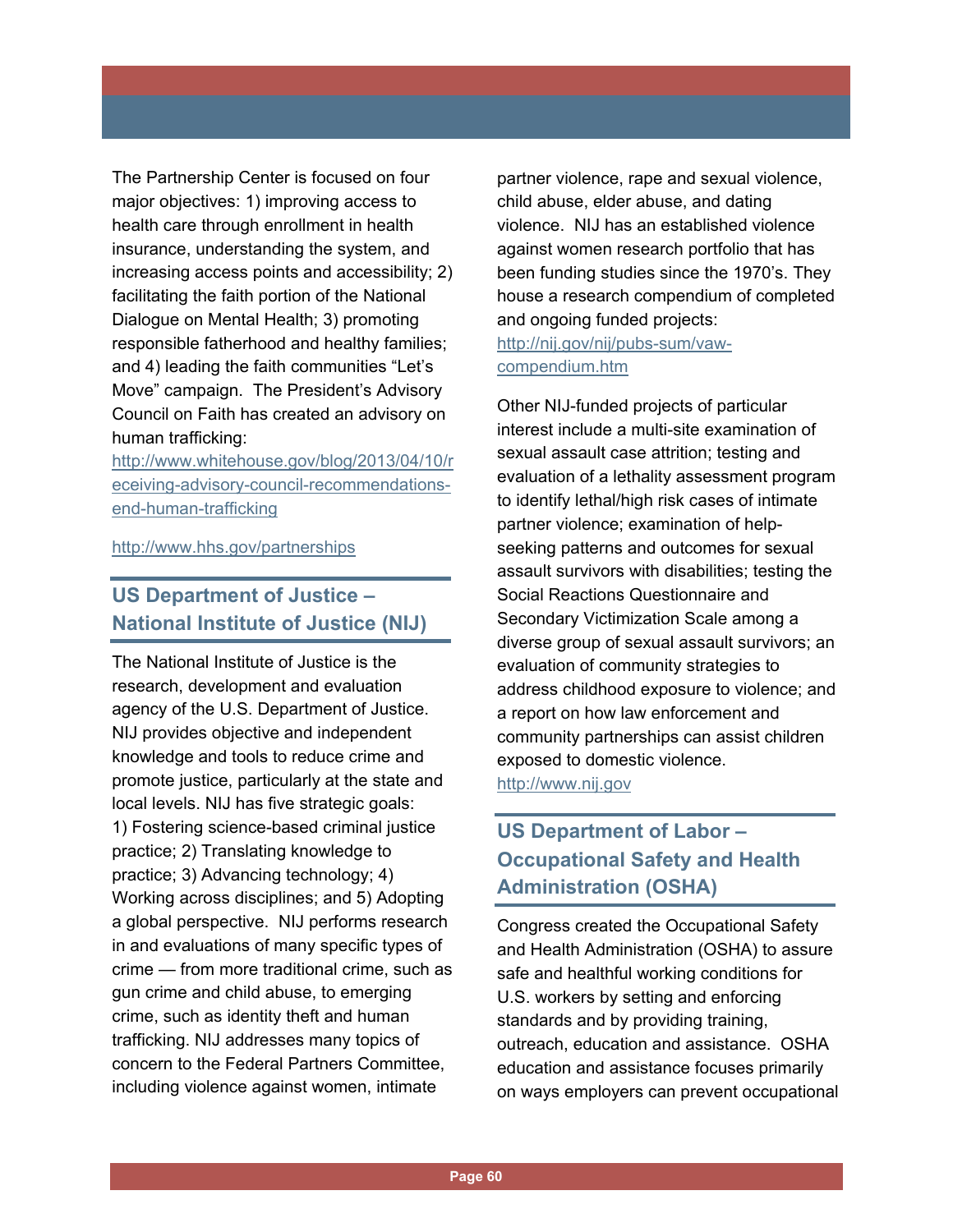injuries and illnesses from occurring. The application of trauma- informed care, while not at the core of OSHA's mission, is relevant to some of the work OSHA does. For example, OSHA provides guidance to employers concerning the prevention of workplace violence. This guidance, which focuses on the development of workplace violence prevention programs, includes information on how employers can assist workers after an incident of workplace violence, which can include trauma-informed care.<http://www.osha.gov/>

## **US Department of Labor – Veterans Employment and Training Services (VETS)**

VETS serves America's veterans and separating service members by preparing them for meaningful careers, providing employment resources and expertise, and protecting their employment rights. The Office of the Assistant Secretary for Veterans' Employment and Training (OASVET) was established by Secretary's Order No. 5-81 in 1981. The Assistant Secretary position was created by P.L. 96- 466 in 1980 to replace the Deputy Assistant Secretary for Veterans' Employment position created by P.L. 94-502 in 1976. The bipartisan Congressional intent was to establish leadership of the Department's programs for services to veterans at the policy-making level, and help to ensure that Congressional mandates for effective job training and placement services for eligible veterans are carried out by DOL. The application of trauma-informed practice is essential to the work of VETS due to the high

rates of trauma exposure experienced by military personnel, documented in the DOD sections of this monograph. VETS is collaborating with the DOL Women's Bureau to increase women's participation in VETSfunded programs; to increase women's reintegration into the workforce; and to promote programs for women veteran and service providers, including a joint effort of the Employment and Training Administration (ETA) and VETS to provide unemployed post-9/11 era veterans with the intensive follow-up services they need to succeed in today's job market.

VETS has made a formal commitment to improve employment outcomes for Women Veterans with the August 2013 creation of the first-ever full time Women Veterans Program Manager. The Women Veterans Program has three main objectives:

- 1. Identify distinct challenges that exist for Women Veteran employment.
- 2. Identify DOL services required to close the gap in employment.
- 3. Elevate the Women Veteran issue among diverse stakeholders to maximize impact.

While current research shows a strong correlation between high rates of trauma exposure experienced by Women Veterans and employment/housing challenges, more data is needed to better understand and address issues specific to Women Veterans. The Women Veterans Program will work toward an evidence-based approach to improve employment outcomes for Women Veterans.<http://www.dol.gov/vets/>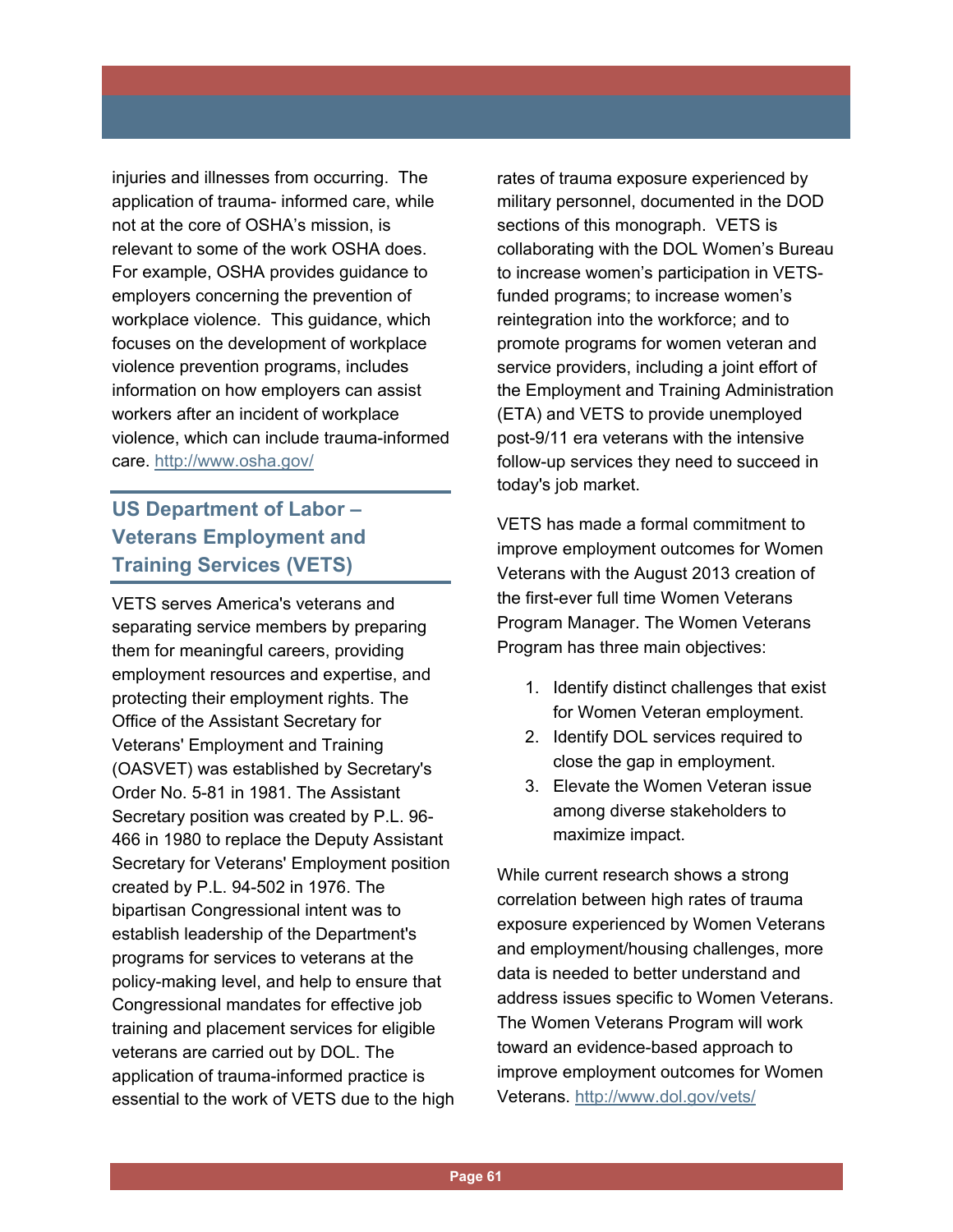# The Work of the Federal Partners Committee on Women and Trauma

## **The Roundtables and Webinar Series**

The Federal Partners Committee has used several strategies to expand public and agency awareness about trauma and trauma-informed approaches. On April 29, 2010, the Committee hosted its first Roundtable on Women and Trauma, which brought together more than 80 representatives from the Federal, State, academic, survivor, and practice arenas to examine the impact of trauma on the work of those who attended. Roundtable I highlighted the prevalence of violence, abuse and trauma experienced by women and girls across all segments of society and demonstrated the scope and gendered nature of women's and girls' experiences of trauma and violence. The Roundtable highlighted the public health consequences of violence and trauma across a wide range of issues including childhood sexual abuse, military sexual trauma, bullying, teen dating violence, domestic and intimate partner violence, trauma in the workplace, witnessing of violence in the household, and trauma experienced within health and social service systems themselves. The Roundtable also generated a call to action.

The proceedings of the Roundtable were distributed in the *2011 Report of the Federal Partners Committee on Women and Trauma* (available at: http://nicic.gov/Library/025082). The report summarizes research data documenting the level of violence against women and girls in our society and examining the consequences, provides background information on the Federal Partners Committee, identifies key issues facing participating agencies, and summarizes the first Roundtable meeting. The report also highlights action items identified by the Committee.

On December 6-7, 2011, a second Roundtable was held. More than 230 people attended. Using a public health framework, Roundtable II focused on promising practices and high-priority interagency issues. Keynote and plenary presentations from noted leaders in the field described new and promising approaches addressing the impact of trauma on women and girls, and workshops provided an opportunity for participant engagement. Topics included the implementation of trauma-informed care with community-based front-line providers; military and veteran women; integration of the first-person experience and voices of women exposed to trauma; new approaches to trauma prevention and screening assessment; cross-cultural settings, diversity issues, and other underserved populations; and the workplace. Agendas from both Roundtables can be found in the Appendix.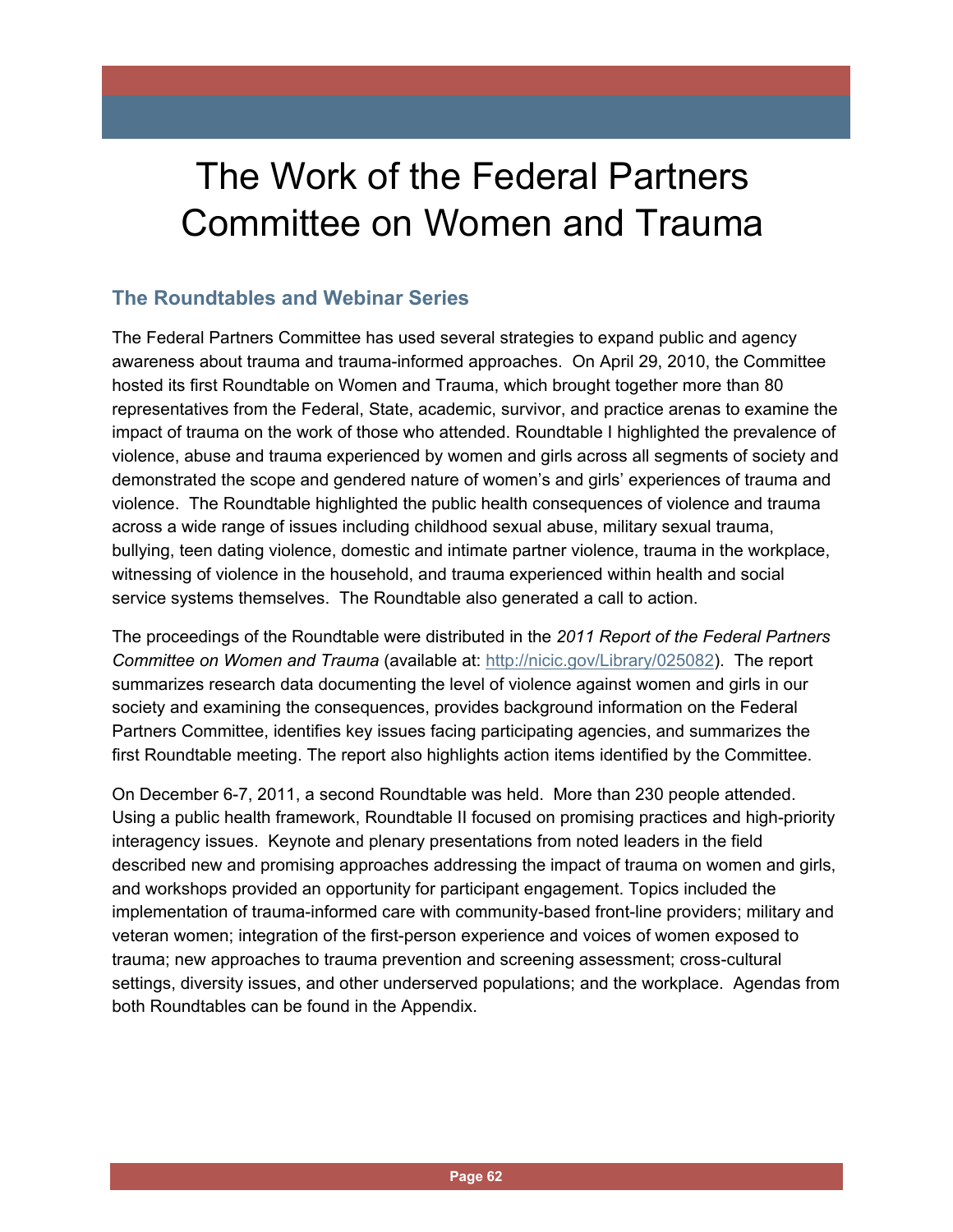*What are the implications of the legacy of cultural oppression? If people have lived with racial epithets, those will be the trauma triggers for them.* 

> **Firoza Chic Daby-Chinoy**, Director, Asian and Pacific Islander Domestic Violence Institute Roundtable II

In 2013-2014, the Committee will initiate a webinar series that will take the message to an even wider audience, including those who cannot travel to a DC-based Roundtable. The webinar series will be designed to deepen participant understanding of the complex impacts of trauma, particularly ways in which trauma manifests across multiple domains; to showcase promising and evidence-based practices; to increase participants' ability to assess current practice and to implement change; and to disseminate key resources and tools. All webinars will include speakers from different service systems and will be archived for future use.

After polling Committee members, the following emerged as high-priority webinar topics: the intersection of domestic violence, sexual violence, and trauma; workplace violence and trauma; the intersection of substance abuse, mental health, and trauma; culturally relevant traumainformed programming; trauma-Informed healthcare; and veterans and trauma. The first webinar is planned for the fall of 2013.

## **The Coordinating Committees**

Seven coordinating committees provide a structured platform for ongoing collaboration on topics directly affecting multiple agencies. The coordinating committees were instrumental in planning Roundtable II and also work on a variety of ongoing projects of mutual concern. While topics and membership vary over time, current coordinating committees include:

**Veteran and Military Women and Trauma-Informed Approaches.** Participants include DOD (DCOE, FAP, SAPRO, and OASD-HA), VA, HHS (OWH, SAMHSA), HUD (SNAPS), ONDCP, and DOL. Veterans often face issues getting jobs, finding housing, or dealing with family problems, all of which can be affected by trauma. Members of this committee work together to find solutions though sharing research and information, joint program and policy development, training, and other initiatives.

**Workplace and Trauma-Informed Approaches.** Participants include DOL (ODEP, OSHA, and WB) and HHS (SAMHSA, HRSA, OWH). Recognizing that trauma can affect both individual workers and organizational culture, this committee is focusing on products and resources that will be helpful to employers and employees. Best practices for a trauma-informed workplace include trauma training for all staff, support for organizational change, trauma-informed human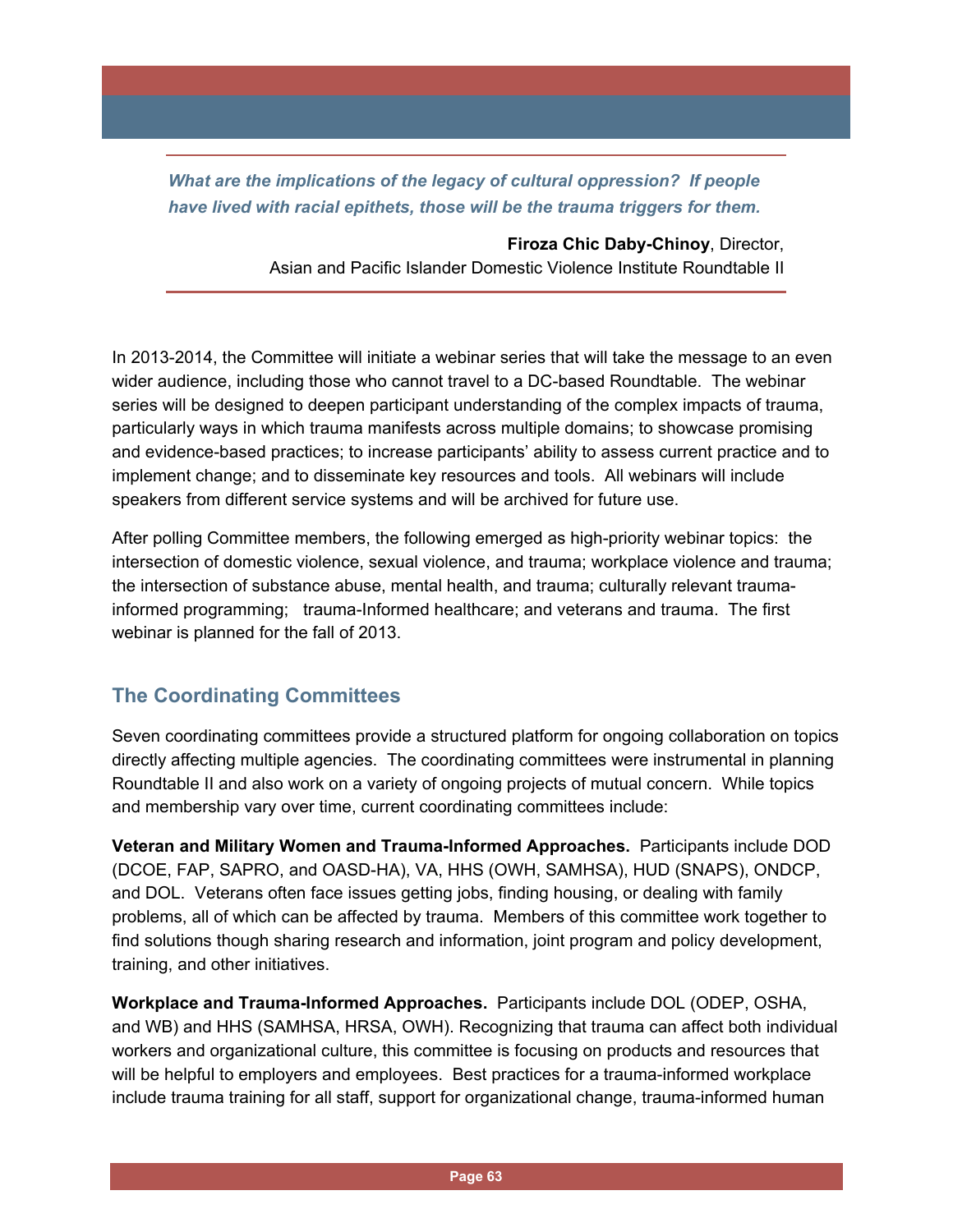resource and supervisory practices, policies on domestic violence and the workplace, linguistic and cultural accessibility, and addressing sources of conflict within the workplace. The committee is currently working on a short policy memo for employers on trauma-informed workplaces and workforce development systems.

**Integration of First Person Experience and Voice.** Participants include HHS (SAMHSA), DOL (ODEP) and DOJ (OVC). The mission of this committee is: to identify and disseminate federal/state/local and nonprofit initiatives, research literature, training, technical assistance, and other resources that address peer-support models and integration of survivor experience and voice in workforce development, policy, planning, programming, and evaluation. Work to date has included assisting other coordinating committees to identify and integrate survivor voice and disseminating key resources, including SAMHSA's *Engaging Women in Trauma-Informed Peer Support: A Guidebook*.

**New Approaches to Trauma Screening and Assessment.** Participants include HHS (SAMHSA, OWH, ACF), and DOJ (NIC, OJJDP). This committee is working towards accomplishing goals generated at Roundtable II, including the development of a set of guidelines for the field about trauma screening and assessment. Guidelines will address issues such as: where should screening and assessment be done and by whom; what should happen afterwards; what tools currently exist; etc. A set of "Frequently Asked Questions about Trauma Screening and Assessment" is currently under development.

**Implementation of Trauma-Informed Care with Community-based Providers.** Participants include HHS (ACYF, OWH) and HUD. This committee is moving beyond the health and human service systems to support the application of trauma-informed approaches by front-line providers, with a particular emphasis on resilience. A curriculum on trauma and women's health issues, developed by HHS (OWH and SAMHSA) and currently being pilot tested, is an outgrowth of this committee.

**Cross-Cultural Settings and Diversity Issues.** Participants include HHS (ACF), Peace Corps, and DOL (ODEP). The domain of this committee spans an extremely broad range of different groups and circumstances. This diversity brought real strength to the discussion at the second roundtable, where underserved groups that rarely meet together had a chance to learn from each other. The committee is focusing on education and justice issues which form an important part of trauma-informed approaches.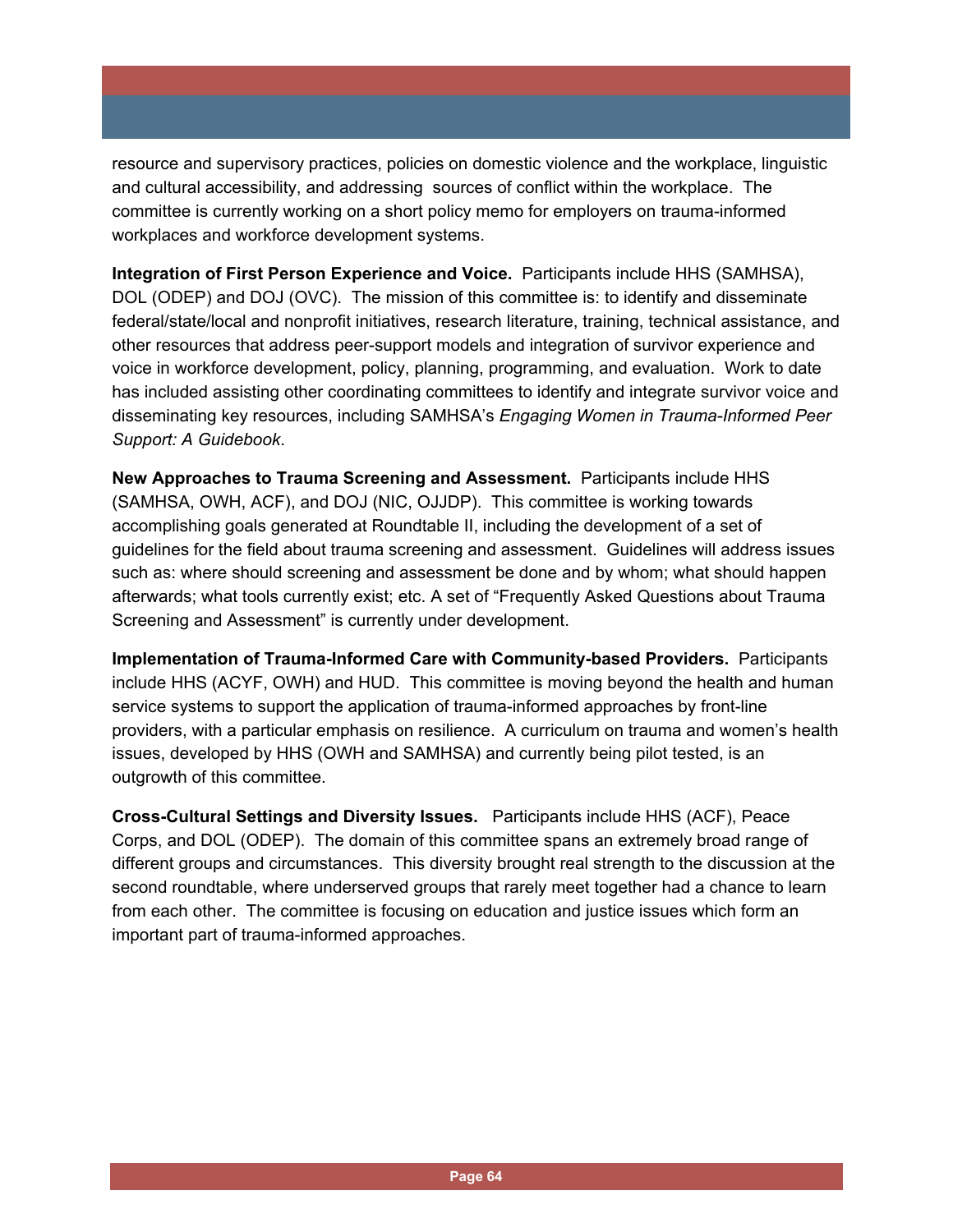**Outreach/Promotion.** Participants include HHS (SAMHSA, OWH) and DOJ (NIC). This committee was formed in response to Roundtable II, as members became aware of the increasing demand in the field for information about trauma-informed approaches. The committee has focused on ways to move beyond the federal partners to include federal legislators and state, regional, territorial and community partners; to increase the visibility of the issue through media exposure; and to partner with community-based and faith-based organizations and individuals with the lived experience of trauma.

### **Conclusion**

The Federal Partners Committee on Women and Trauma has played a pivotal role in highlighting the scope of the problem of violence against women and girls. More importantly, it has championed emerging knowledge, innovations, strategies, practices and collaborations to address these problems through trauma-informed approaches, regardless of setting, system, sector, or community. Through its development of a common understanding of the problem, the Committee has opened new doors. This work has far-reaching impact, as grant programs stimulate innovation in local communities, new tools are made available for a variety of applications, and new partnerships devise creative solutions to persistent problems.

The Committee's success in bringing together, prevention, promotion, assessment and treatment efforts is stimulating similar work at the state and local levels. Statewide interagency trauma task forces and steering committees have sprung up in many states. Other efforts have begun at the county and municipal levels. Each effort is organized differently, but all bring new players to the table, develop local leadership and broad-based support for trauma-informed approaches, and create synergy by working across silos. The number of interagency efforts that have emerged in states and localities is testimony to the power of working across agencies.

*One thing was immediately self-evident: no organization would ever be "done" implementing trauma-informed care. Once begun, it would be a continuous process requiring ongoing reflection on practices and policies, training for new staff and boosters for long-time staff, and an attentive eye on the organization's culture to prevent returning to prior practices.*

> **Valorie Carson**, Johnson County (Kansas) Interagency Trauma-Informed Care Task Force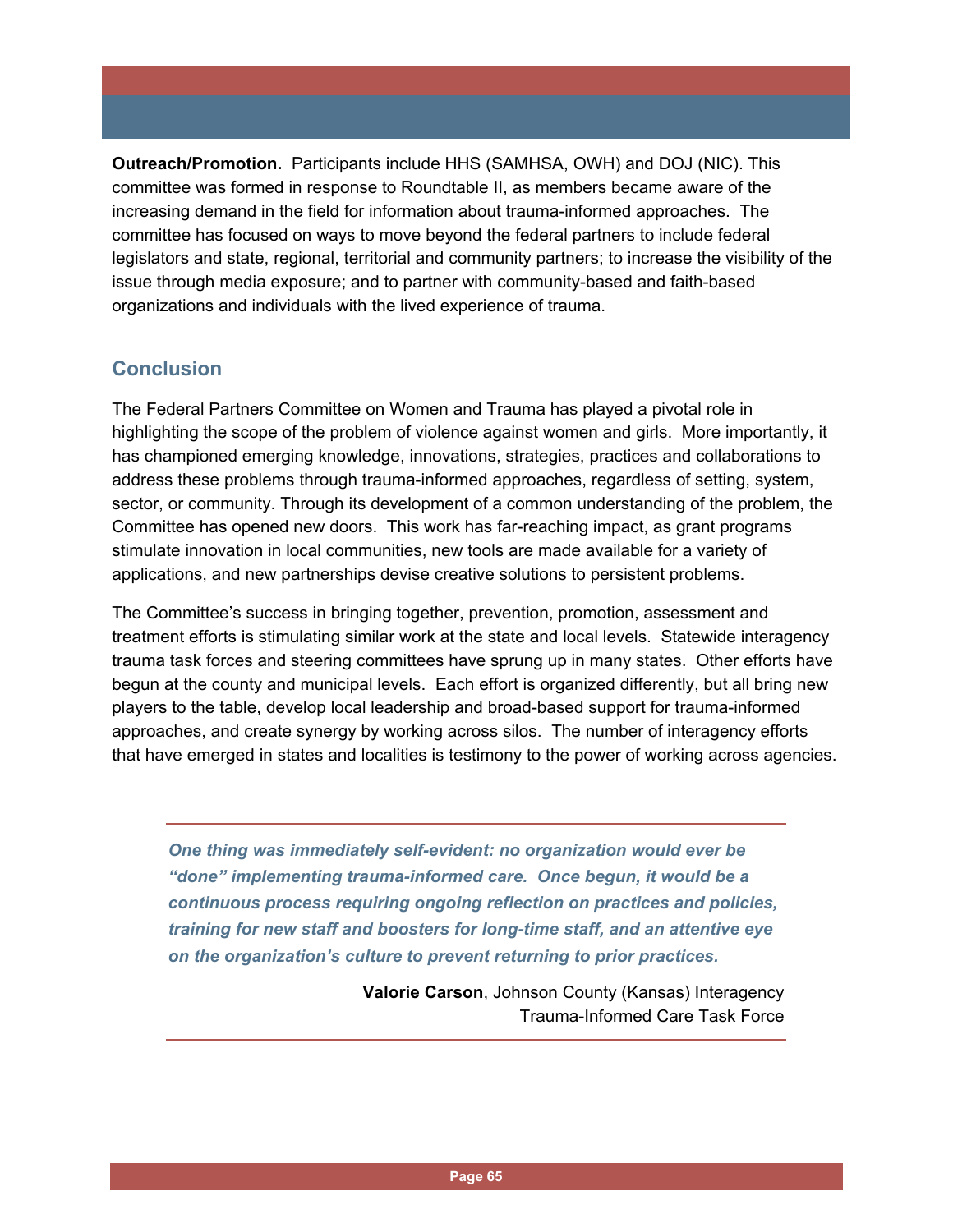# Federal Partner Committee Members

### **U.S. Department of Agriculture (USDA)**

Catherine Crocoll ccrocoll@csrees.usda.gov

### **U.S. Department of Defense (DOD)**

### **Defense Centers of Excellence (DCOE)**

Colanda Howard colanda.r.howard.civ@mail.mil Wanda Finch wanda.l.finch.mil@mail.mil Janet Hawkins janet.l.hawkins.mil@mail.mil

### **Office of the Assistant Secretary of Defense, Family Advocacy Program (FAP)**

Katherine Robertson katherine.e.robertson8.civ@mail.mil Melvina Thornton melvina.a.thornton.civ@mail.mil

### **Office of the Secretary of Defense, Health Affairs**

Robert Ireland robert.ireland@ha.osd.mil Cara Krulewitch cara.krulewitch@ha.osd.mil

### **Sexual Assault Prevention and Response Office (SAPRO)**

Suzanne Holroyd suzanne.m.holroyd.civ@mail.mil Maritza Sayle-Walker maritza.m.saylewalker.civ@mail.mil

### **U.S. Army**

Michelle Mishkind michelle.mishkind@us.army.mil

### **U.S. Department of Education (ED)**

### **Office of Safe and Healthy Students (OSHS) (Formerly Safe and Drug-Free Schools)** Phyllis Scattergood Phyllis.Scattergood@ed.gov

#### **U.S. Department of Health and Human Services (DHHS)**

### **Administration for Children and Families (ACF), Family Violence Prevention and Services**

Cailin Crockett cailin.crockett@acf.hhs.gov Shawndell Dawson shawndell.dawson@acf.hhs.gov Edna James edna.james@acf.hhs.gov Marylouise Kelley marylouise.kelley@acf.hhs.gov

#### **Agency for Healthcare Research and Quality (AHRQ)**

Charlotte Mullican charlotte.mullican@ahrq.hhs.gov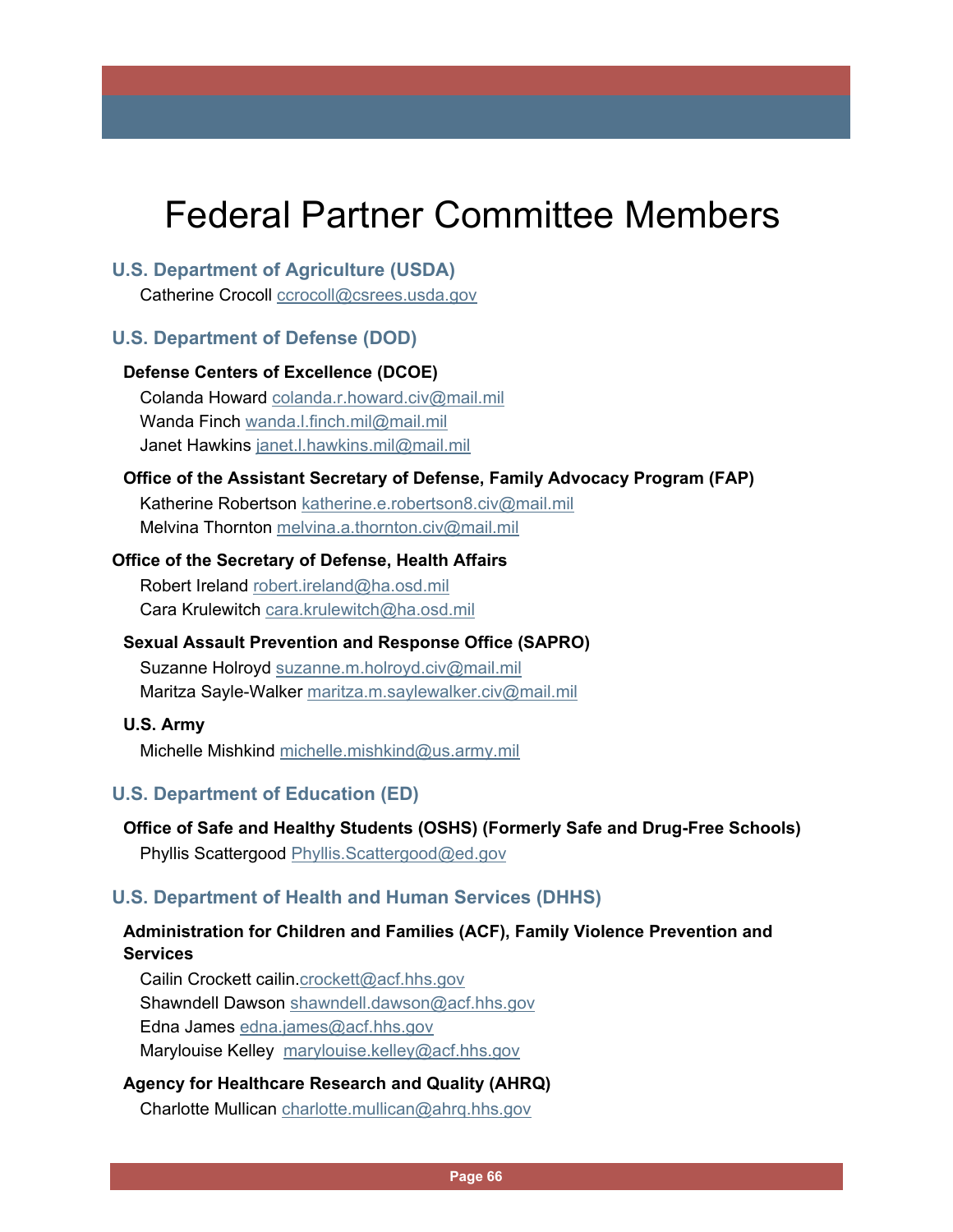# Federal Partner Committee Members

### **U.S. Department of Agriculture (USDA)**

Catherine Crocoll ccrocoll@csrees.usda.gov

### **U.S. Department of Defense (DOD)**

### **Defense Centers of Excellence for Psychological Health and Traumatic Brain Injury (DCOE)**

Colanda Howard colanda.r.howard.civ@mail.mil Wanda Finch wanda.l.finch.mil@mail.mil Janet Hawkins janet.l.hawkins.mil@mail.mil

#### **Office of the Assistant Secretary of Defense, Family Advocacy Program (FAP)**

Katherine Robertson katherine.e.robertson8.civ@mail.mil Melvina Thornton melvina.a.thornton.civ@mail.mil

#### **Office of the Secretary of Defense, Health Affairs**

Robert Ireland robert.ireland@ha.osd.mil Cara Krulewitch cara.krulewitch@ha.osd.mil

### **Sexual Assault Prevention and Response Office (SAPRO)**

Suzanne Holroyd suzanne.m.holroyd.civ@mail.mil Maritza Sayle-Walker maritza.m.saylewalker.civ@mail.mil

### **U.S. Army**

Michelle Mishkind michelle.mishkind@us.army.mil

### **U.S. Department of Education (ED)**

## **Office of Safe and Healthy Students (OSHS) (Formerly Safe and Drug-Free Schools)**

Phyllis Scattergood Phyllis.Scattergood@ed.gov

### **U.S. Department of Health and Human Services (DHHS)**

### **Administration for Children and Families (ACF), Family Violence Prevention and Services**

Cailin Crockett cailin.crockett@acf.hhs.gov Shawndell Dawson shawndell.dawson@acf.hhs.gov Edna James edna.james@acf.hhs.gov Marylouise Kelley marylouise.kelley@acf.hhs.gov

### **Agency for Healthcare Research and Quality (AHRQ)**

Charlotte Mullican charlotte.mullican@ahrq.hhs.gov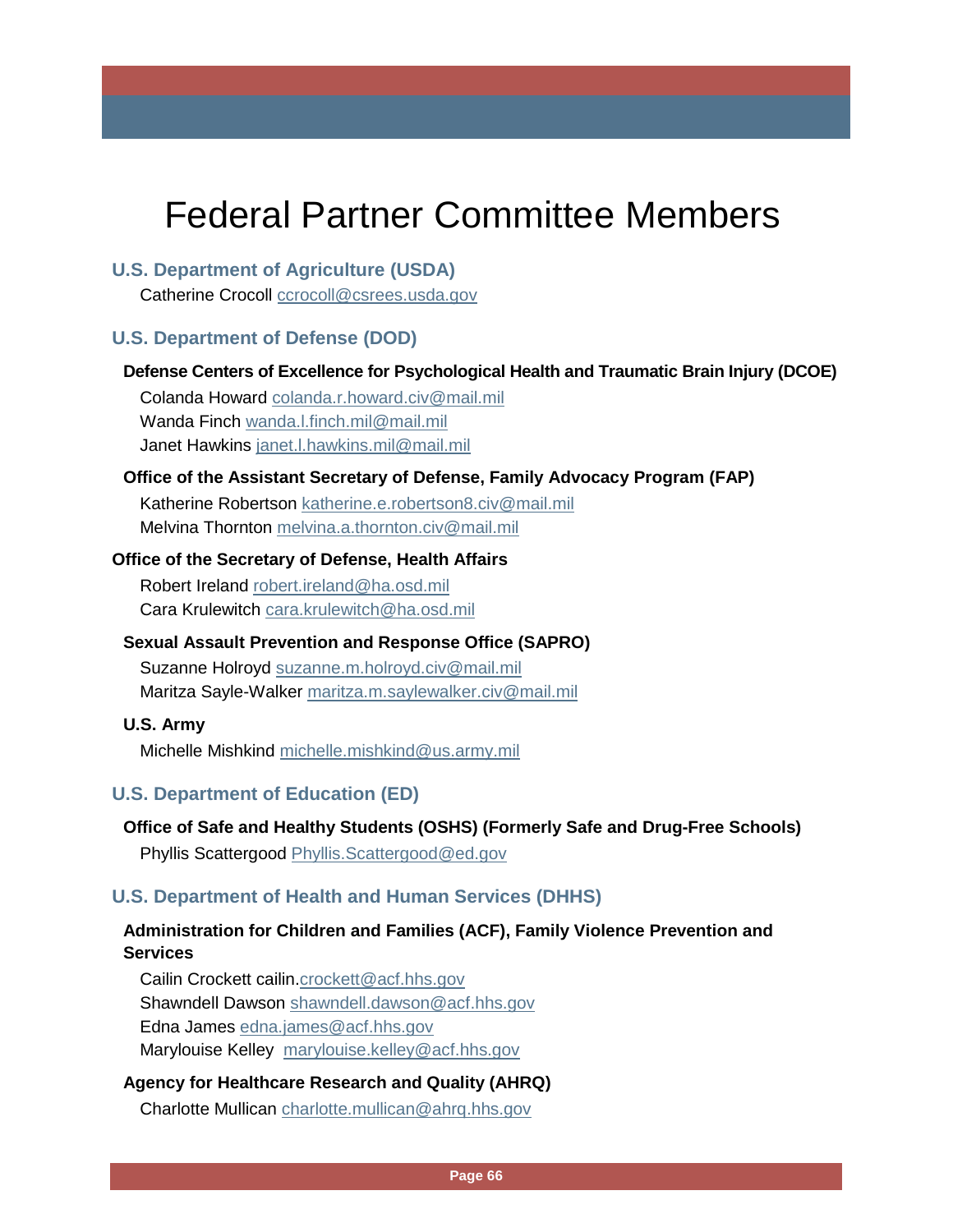### **Veterans' Employment and Training Services (VETS)**

Francheska Atchison atchison.fran.t@dol.gov Lakisa Carter carter.lakisa@dol.gov Nancy A. Glowacki glowacki.nancy.a@dol.gov

### **Women's Bureau (WB)**

Karen Furia furia.karen@dol.gov Tonya Thompson thompson.tonya@dol.gov Jane Walstedt walstedt.jane@dol.gov

### **U.S. Department of State**

 **Office to Monitor and Combat Trafficking in Persons (TIP Office)** Jane Nady Sigmon sigmonjn@state.gov

### **U.S. Department of Veterans Affairs (VA)**

Heidi Kar heidi.kar@va.gov Susan McCutcheon susan.mccutcheon@va.gov

### **Peace Corps**

Claudia Kuric ckuric@peacecorps.gov Timothy Lawler tlawler@peacecorps.gov Kris Morris kmorris@peacecorps.gov

### **White House Office on National Drug Control Policy (ONDCP)**

Cynthia Caporizzo cynthia\_a.\_caporizzo@ondcp.eop.gov Meredith L. DeFraites meredith I. defraites@ ondcp.eop.gov Patrick Schmidt patrick\_r.\_schmidt@ ondcp.eop.gov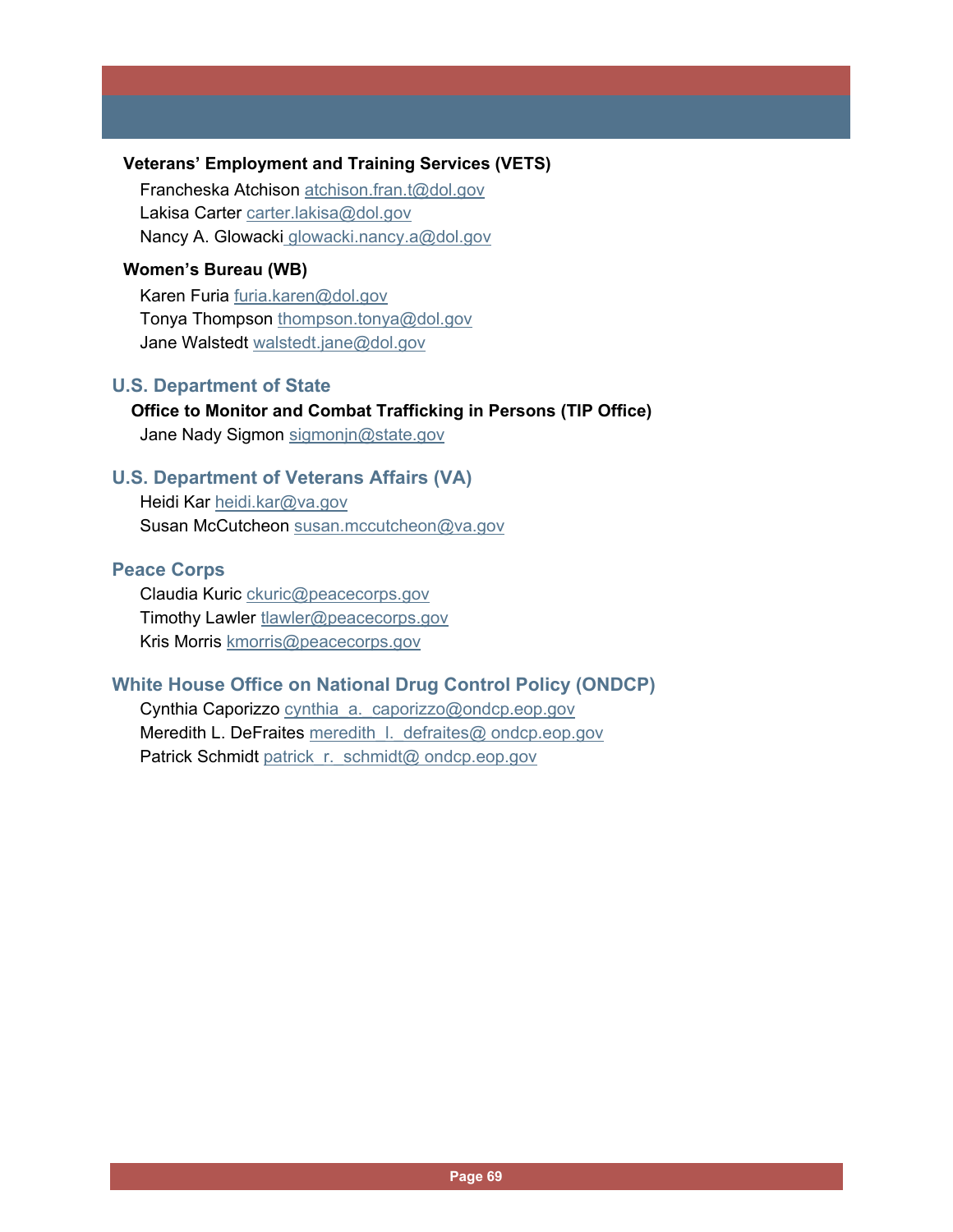# Agenda Roundtable I *Roundtable on Women and Trauma*

|                   | <b>DAY 1: DECEMBER 6, 2011</b>                                                                                                                                                                                                            |
|-------------------|-------------------------------------------------------------------------------------------------------------------------------------------------------------------------------------------------------------------------------------------|
| 7:45-8:30         | <b>Registration</b>                                                                                                                                                                                                                       |
|                   | <b>Central Area</b>                                                                                                                                                                                                                       |
| $8:30 - 9:05$     | <b>Welcome/Introductions</b>                                                                                                                                                                                                              |
|                   | Conference Rooms 7 & 8<br>Barbara J. Bazron, Roundtable Moderator and Facilitator<br>Susan Salasin (CMHS), Chair of Women and Trauma Committee<br>Carol Boyer (DOL), Co-Chair of Women and Trauma Committee                               |
|                   | <b>Lead Federal Agency Perspectives</b><br>Susan Parker, Department of Labor<br>Kana Enomoto, Substance Abuse and Mental Health Services Administration<br>Jennifer Kaplan, Deputy Director of the White House Council on Women and Girls |
| 9:05-10:20        | Panel Plenary 1: Contextualizing Trauma in the Lives of Women and Girls                                                                                                                                                                   |
|                   | Conference Rooms 7 & 8                                                                                                                                                                                                                    |
|                   | Gender Matters: Creating a Trauma-Informed Culture, S. Covington                                                                                                                                                                          |
|                   | Adverse Childhood Experiences (ACE) Study: Setting the Context for Anna's<br>Story, A. Jennings                                                                                                                                           |
|                   | From Trauma to Trauma-Informed: Environments That Support Healing,<br>A. Blanch                                                                                                                                                           |
| 10:20-10:30 BREAK |                                                                                                                                                                                                                                           |
|                   |                                                                                                                                                                                                                                           |
|                   | 10:30-11:15 Panel Plenary 2: Cross Systems Issues and Interventions                                                                                                                                                                       |
|                   | Conference Rooms 7 & 8                                                                                                                                                                                                                    |
|                   | Trauma-Informed Care and Health: Secondary Victimization in Medical<br>and Dental Systems, S. Raja                                                                                                                                        |
|                   | Seeking Safety: An Evidence-Based Model for Trauma-Specific Service,<br>L. Najavits                                                                                                                                                       |

### **11:15-12:15 Facilitated Break-Out Sessions**

Color-Coded Session Assignments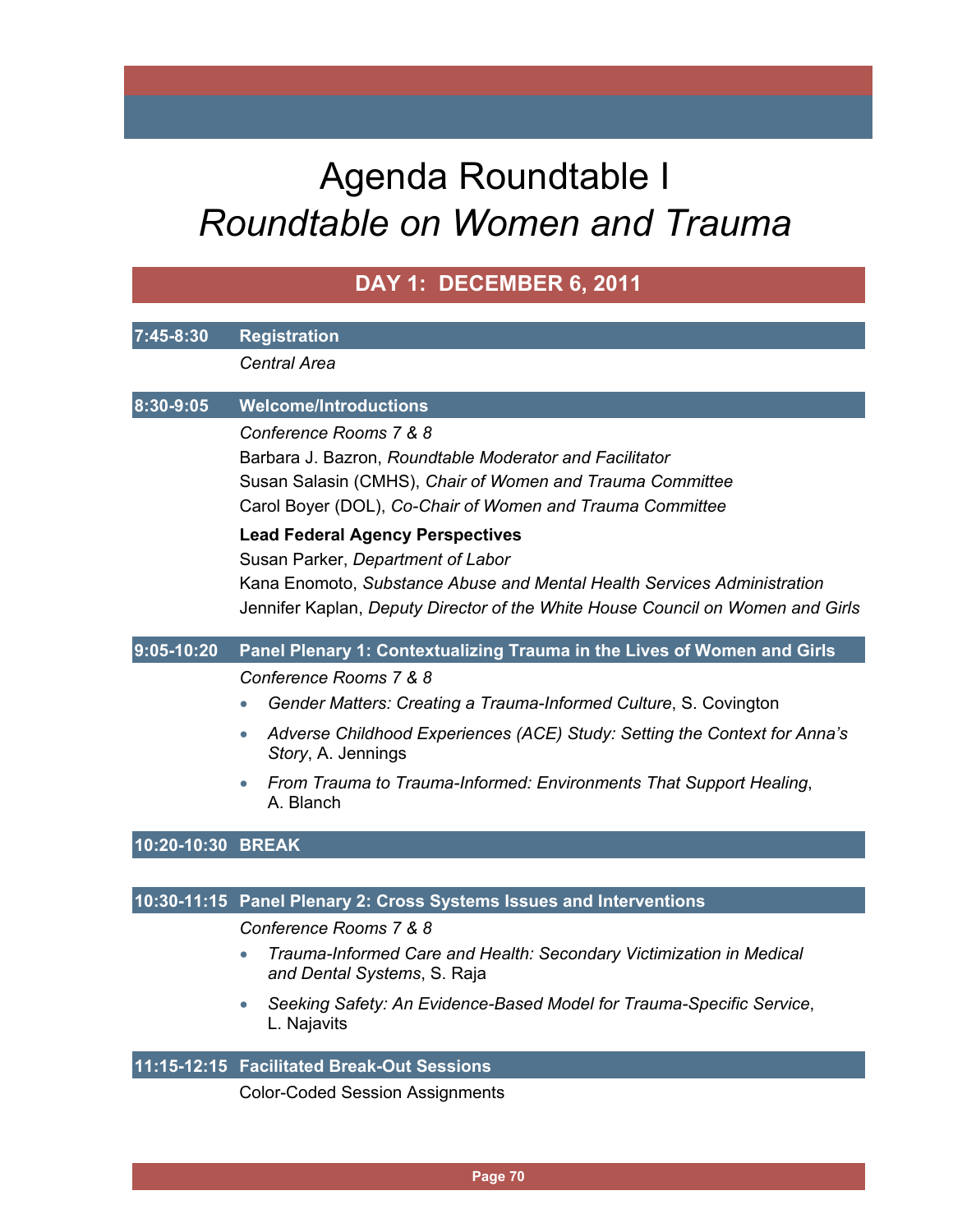## **12:15-1:00 LUNCH & NETWORKING**

*Box Lunches Provided in the Two Pantries of the Conference Center* 

| $1:00-1:25$   | <b>Opening of Afternoon Session</b>                                                                                              |
|---------------|----------------------------------------------------------------------------------------------------------------------------------|
|               | Conference Rooms 7 & 8                                                                                                           |
|               | Sarah Lynn Rosenthal, White House Advisor on Violence Against Women                                                              |
|               | A. Kathryn Power, Director Center for Mental Health Services                                                                     |
| $1:25-1:55$   | Panel Plenary 3: The Voice of Lived Experiences:<br><b>Power of Recovery In Action</b>                                           |
|               | Conference Rooms 7 & 8                                                                                                           |
|               | From Trauma to Healing, T. Cain                                                                                                  |
|               | Trauma Across the Lifespan, J. McKinney<br>$\bullet$                                                                             |
| 1:55-2:40     | <b>Panel Plenary 4: Implications for Youth-Serving Systems</b>                                                                   |
|               | Conference Rooms 7 & 8                                                                                                           |
|               | Juvenile Justice: Addressing Trauma with Young Women and Girls,<br>S. Gonsoulin                                                  |
|               | Legal Perspective: Policies and Practices Related to Rights, Responsibilities<br>$\bullet$<br>of Schools and Students, K. Bleyer |
|               | Child Welfare: Opportunities for Collaboration to Support Women & Girls<br>$\bullet$<br>Affected by Trauma, S. Cadiz             |
| 2:40-3:25     | <b>Panel Plenary 5: Workforce and Veterans' Issues</b>                                                                           |
|               | Conference Rooms 7 & 8                                                                                                           |
|               | Veterans' Issues and Pathways to Recovery, S. McCutcheon                                                                         |
|               | Triggering Traumatic Responses: Bullying in the Workplace, G. Namie<br>$\bullet$                                                 |
|               | Impact of Employee Assistance Program Models on Systems Reform to<br>$\bullet$                                                   |
|               | Create Trauma-Sensitive Work Environments, N. Pentz                                                                              |
| $3:25 - 3:35$ | <b>BREAK</b>                                                                                                                     |
|               |                                                                                                                                  |
| $3:35-4:35$   | <b>Facilitated Break-Out Sessions</b>                                                                                            |
|               | <b>Color-Coded Session Assignments</b>                                                                                           |
| 4:35-5:15     | <b>Final Plenary</b>                                                                                                             |
|               | Conference Rooms 7 & 8                                                                                                           |
|               | Report on Break-Out Work                                                                                                         |
|               | Mandate for Action Supporting Women and Trauma Programs, J. Gillece                                                              |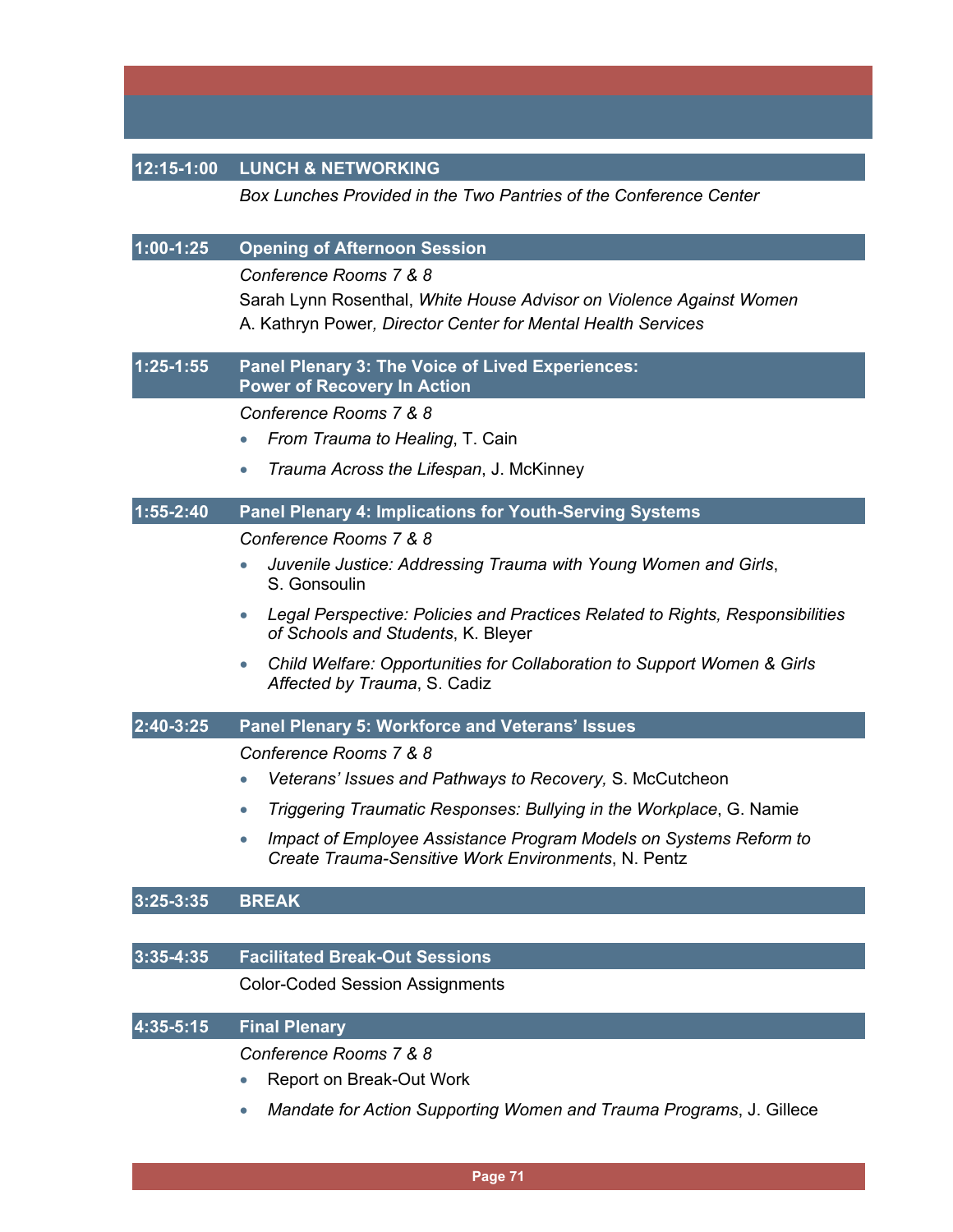### **5:15-6:00 NETWORKING RECEPTION**

# Agenda Roundtable II *Transforming Trauma: Working Toward Effective Policies and Promising Practices*

## **DAY 1: DECEMBER 6, 2011**

**8:00 am Registration** 

### **8:30**

### **Welcome from the Chair and Co-Chair of the Women and Trauma Federal Partners' Committee**

- *Looking Forward* Susan Salasin, *Director of Trauma and Trauma-Informed Care Program, Substance Abuse and Mental Health Services Administration*
- *About the Roundtables* Carol Boyer, Policy Advisor, *Office of Disability Employment Policy, U.S. Department of Labor*

### **Opening Comments**

Pamela S. Hyde, *Administrator, Substance Abuse and Mental Health Services Administration*

Lynn Rosenthal, *White House Advisor on Violence Against Women*

Jeff Slowikowski, *Acting Administrator, Office of Juvenile Justice and Delinquency Prevention, U.S. Department of Justice*

### **Contextualizing Trauma-Informed Care as a Public Health Response**

A. Kathryn Power, *Director, SAMHSA's Center for Mental Health Services*

#### **Keynote Address**

Vincent Felitti *Principal Investigator of the Adverse Childhood Experiences (ACE) Study*

### **10:25 Break**

### **Women and Trauma Federal Partners' Roundtable Overview**

Barbara Bazron, *Deputy Director, DC Dept. of Mental Health, Roundtable Facilitator*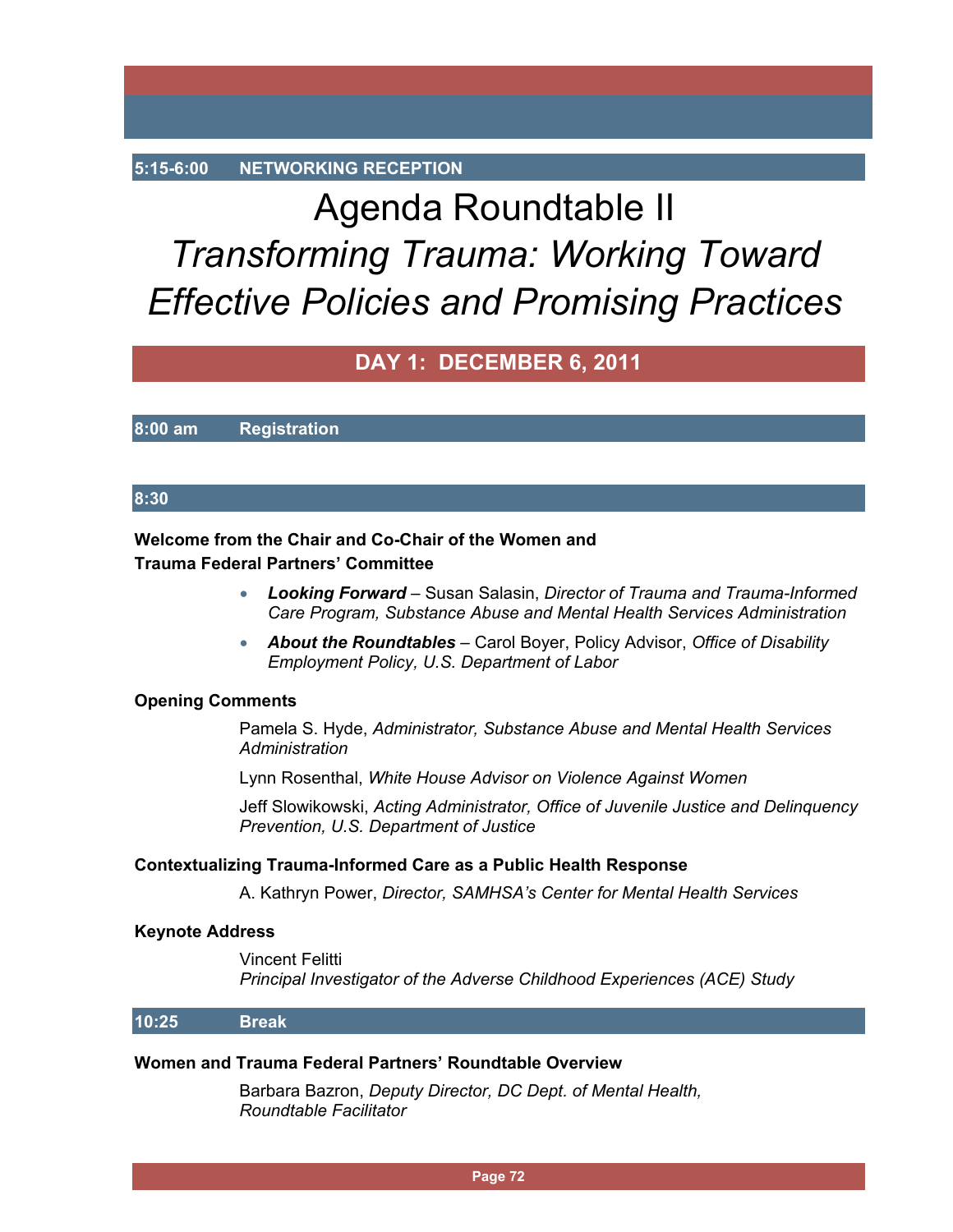#### **Impact of Roundtable I: Success Stories**

Jeannie Campbell, *National Council for Community Behavioral Healthcare* Maureen Buell, *Bureau of Prisons, U.S. Department of Justice*

#### **Centering Activity**

Sandra Bennett-Pagan, *Office on Women's Health – Region II, U.S. Department of Health and Human Services*

#### **Healing Invisible Wounds: The Health Practitioner, the Survivor, and the Administrator**

Richard Mollica, *Harvard University*

### **11:30 Lunch (on your own)**

#### **12:30 pm**

#### **Afternoon Opening Remarks**

Tina Tchen, *Executive Director of the White House Council on Women and Girls and the Chief of Staff to the First Lady*

### **Plenary Presentation: Implementation of Trauma-Informed Care with Community-Based Front-Line Providers**

Rene Anderson and Maria Taranjo-Rodman, *Western Massachusetts Training Consortium*

### **Panel Discussion: Implementation of Trauma-Informed Care with Community-Based Front-Line Providers**

Cheryl Sharp, *The National Council for Community Behavioral Healthcare* Annira Bodden, *Taller Salud* Grace Aron, *Sauti Yeu Center for African Women* LaDessa Foster, *Idaho Coalition Against Sexual and Domestic Violence*

#### **Plenary Presentation: Military and Veteran Women and Trauma-Informed Care**

April Gerlock, *VA Pugent Sound Healthcare System in Tacoma, Washington*

### **Panel Discussion: Military and Veteran Women and Trauma-Informed Care**

Kathleen McCracken, *U.S. Department of Defense, Health Affairs* Kate McGraw, *U.S. Department of Defense, DCoE* Janice Manary, *Bureau of Medicine and Surgery, U.S. Navy* Susan McCutcheon, *U.S. Department of Veterans Affairs* Darlene Sullivan, *U.S. Department of Defense, SAPRO* April Gerlock, *VA Pugent Sound Healthcare System in Tacoma, Washington*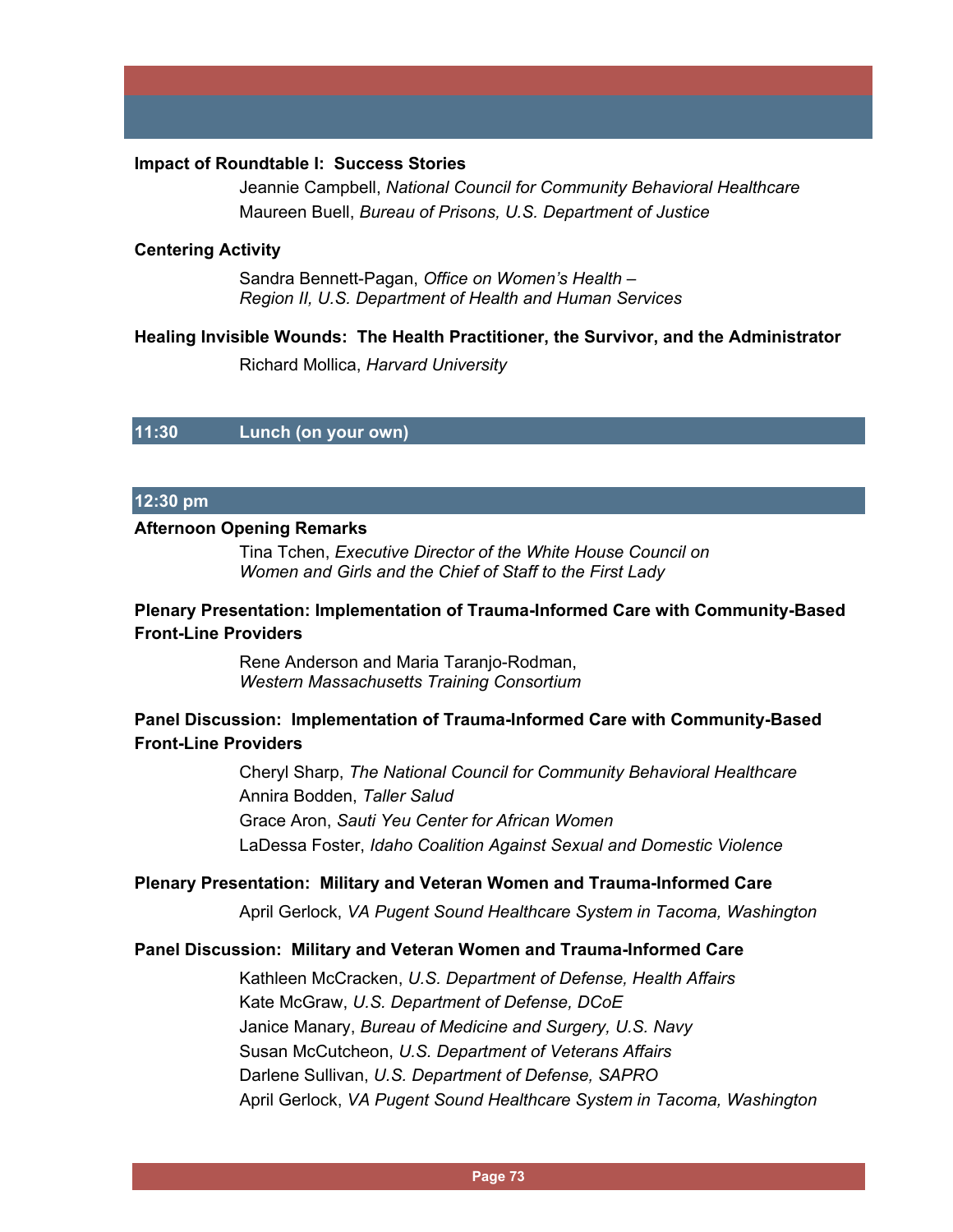### **3:05 Break**

#### **3:15**

**Plenary Presentation: Integration of the First Person Experience and Voice of Women Exposed to Trauma**

Laura Prescott, *Sister Witness, International*

### **Panel Discussion: Integration of the First Person Experience and Voice of Women Exposed to Trauma**

Cathy Cave, *National Center for Trauma-Informed Care* Valerie Ennis, *The Transformation Center* Catherine Quinerly, *The Transformation Center* Joan Gillece, *National Center for Trauma-Informed Care*

### **4:30 Breakout Sessions**

- **Breakout Session 1:** Implementation of Trauma-Informed Care with Community-Based Front-Line Providers
- **Breakout Session 2:** Military and Veteran Women and
- Trauma-Informed Care
- **Breakout Session 3:** Integration of the First Person Experience and Voice of Women Exposed to Trauma

### **5:30 End of Day 1 (Adjourn from breakout sessions)**

### **6:30 Reception at the Westin Washington, D.C. City Center**

Please join us for a reception to honor the Roundtable II speakers. The reception will be held at the Westin Washington, D.C. City Center from 6:30 – 8:00 pm in Room 1400. The Westin is located at 1400 M Street, NW, Washington, D.C.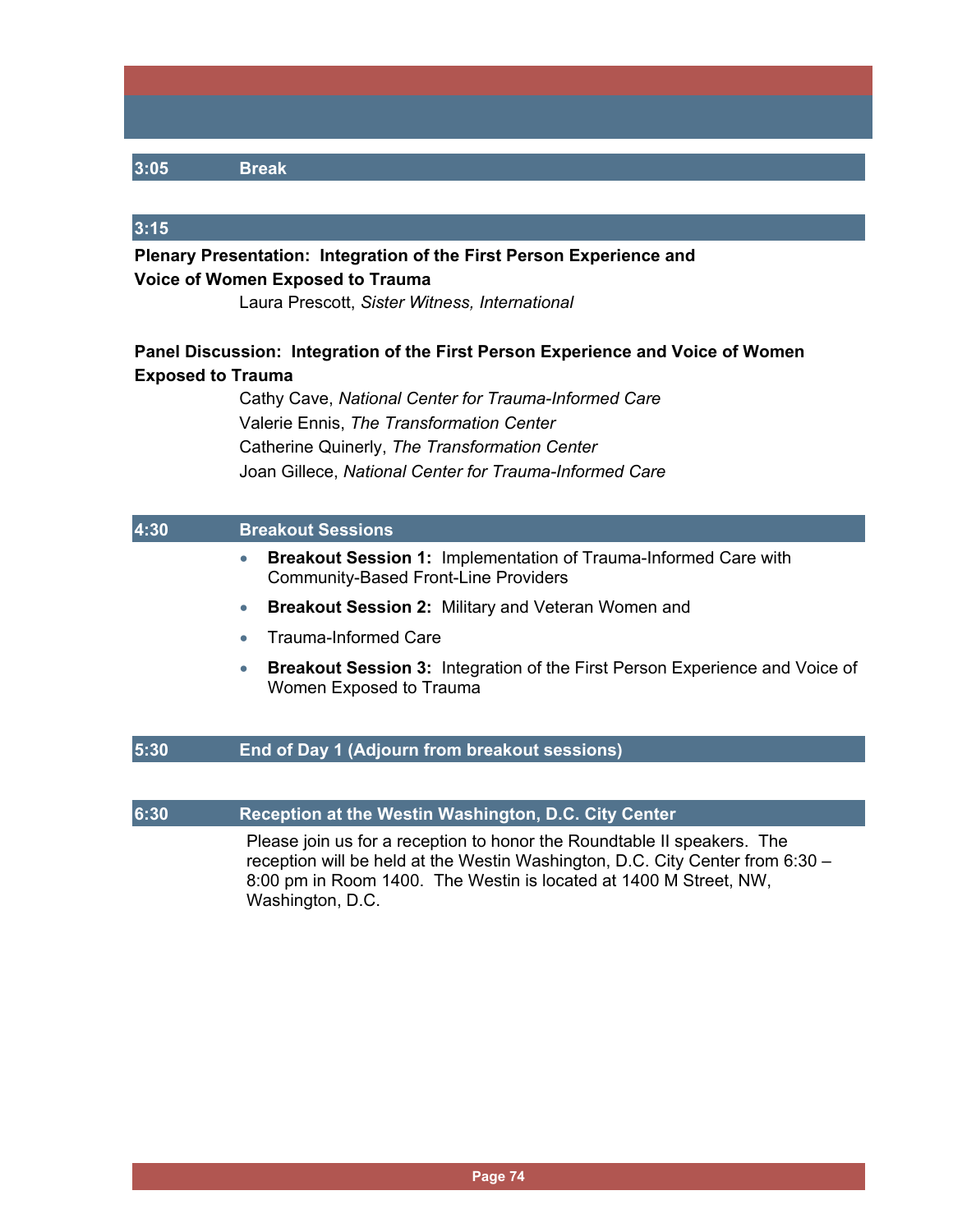# **Day 2: December 7, 2011**

### **8:00 am Registration**

# **8:30 Welcome from the Chair of the Women and Trauma Federal Partners' Committee** Susan Salasin, *Director of Trauma and Trauma-Informed Care Program, Substance Abuse and Mental Health Services Administration* **Opening Comments** Nancy Lee*, Deputy Assistant Secretary for Health – Women's Health and Director of the Office on Women's Health, U.S. Department of Health and Human Services* **Keynote Address**  April Naturale, *Senior Advisor, SAMHSA Disaster Technical Assistance Center* **New Opportunities for Women and Trauma Program Development** Kana Enomoto, *Deputy Director, Substance Abuse and Mental Health Services Administration* **Plenary Presentation: New Approaches to Trauma Prevention and Screening Assessment**

Bryan Samuels, *Commissioner, Administration on Children, Youth and Families*

## **10:30 Break**

## **10:40 Panel Discussion: New Approaches to Trauma Prevention and Screening Assessment** Mary Ann Dutton, *Georgetown University Department of Psychiatry* Bonita Veysey, *Rutgers University* Nancy Gottlieb, *Santa Barbara County*

Merith Cosden, *University of California at Santa Barbara*

Maria de Lourdes, *Carrillo, Safe Place*

Jacki McKinney, *Trauma, Knowledge, Utilization, Practice (TKUP)*

## **11:25 Lunch (on your own)**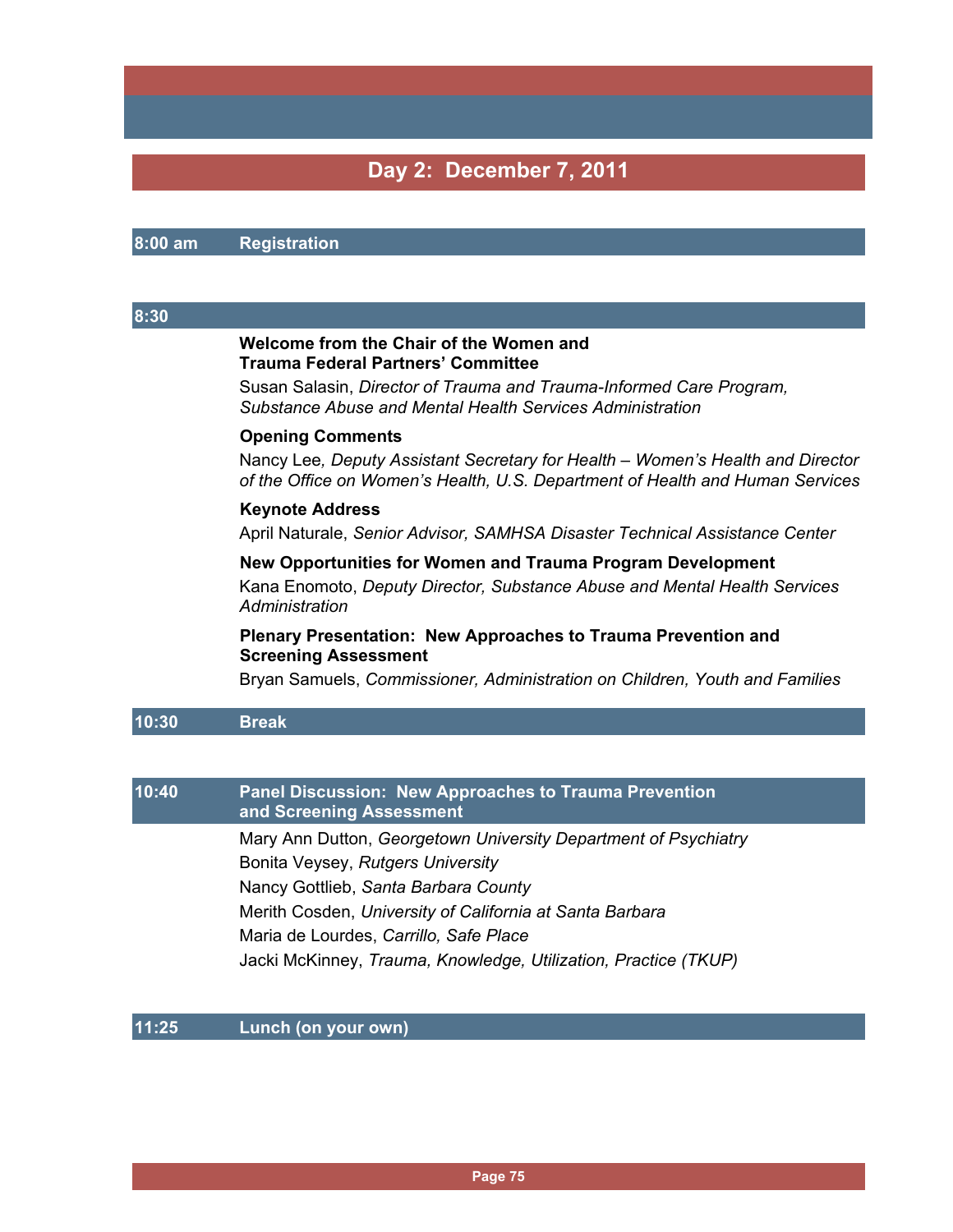#### **12:30 pm**

#### **Afternoon Opening Remarks**

Kathy Martinez, *Assistant Secretary, Office of Disability Employment Policy, U.S. Department of Labor*

**Plenary Presentation: Trauma-Informed Care in Cross-Cultural Settings: Diversity Issues within National Minorities; People with Disabilities; American Indians and Alaskan Natives, the Lesbian, Gay, Bi-Sexual and Transgender Communities; and other Underserved Populations** Firoza Chic Dabby, *Asian and Pacific Islander Domestic Violence Institute*

**Panel Discussion: Trauma-Informed Care in Cross-Cultural Settings: Diversity Issues within National Minorities; People with Disabilities; American Indians and Alaskan Natives, the Lesbian, Gay, Bi-Sexual and Transgender Communities; and other Underserved Populations** 

Judy Heumann, *U.S. Department of State* Julia Perilla, *National Latina Research Center on Family and Social Change* Shelia Hankins, *Institute on Domestic Violence in the African American Community* Shakira Cruz Román, *The Network la Red*

## **2:00 Break**

**Plenary Presentation: Workplace and Trauma-Informed Care** Sandra Bloom, *Drexel School of Public Health*

## **Panel Discussion: Workplace and Trauma-Informed Care**

Cheryl Sharp, *The National Council for Community Behavioral Healthcare* Carole Warshaw, *Domestic Violence & Mental Health Policy Initiative, National Center on Domestic Violence, Trauma & Mental Health*

Lisalyn Jacobs, *Legal Momentum and Workplaces Respond to Domestic Violence & Sexual Violence*

Anne E. Hirsh, *Job Accommodation Network*

## **3:40 Breakout Sessions**

**Breakout Session 4:** New Approaches to Trauma Prevention and Screening Assessment

**Breakout Session 5:** Trauma-Informed Care in Cross-Cultural Settings: Diversity Issues within National Minorities; People with Disabilities; the Lesbian,